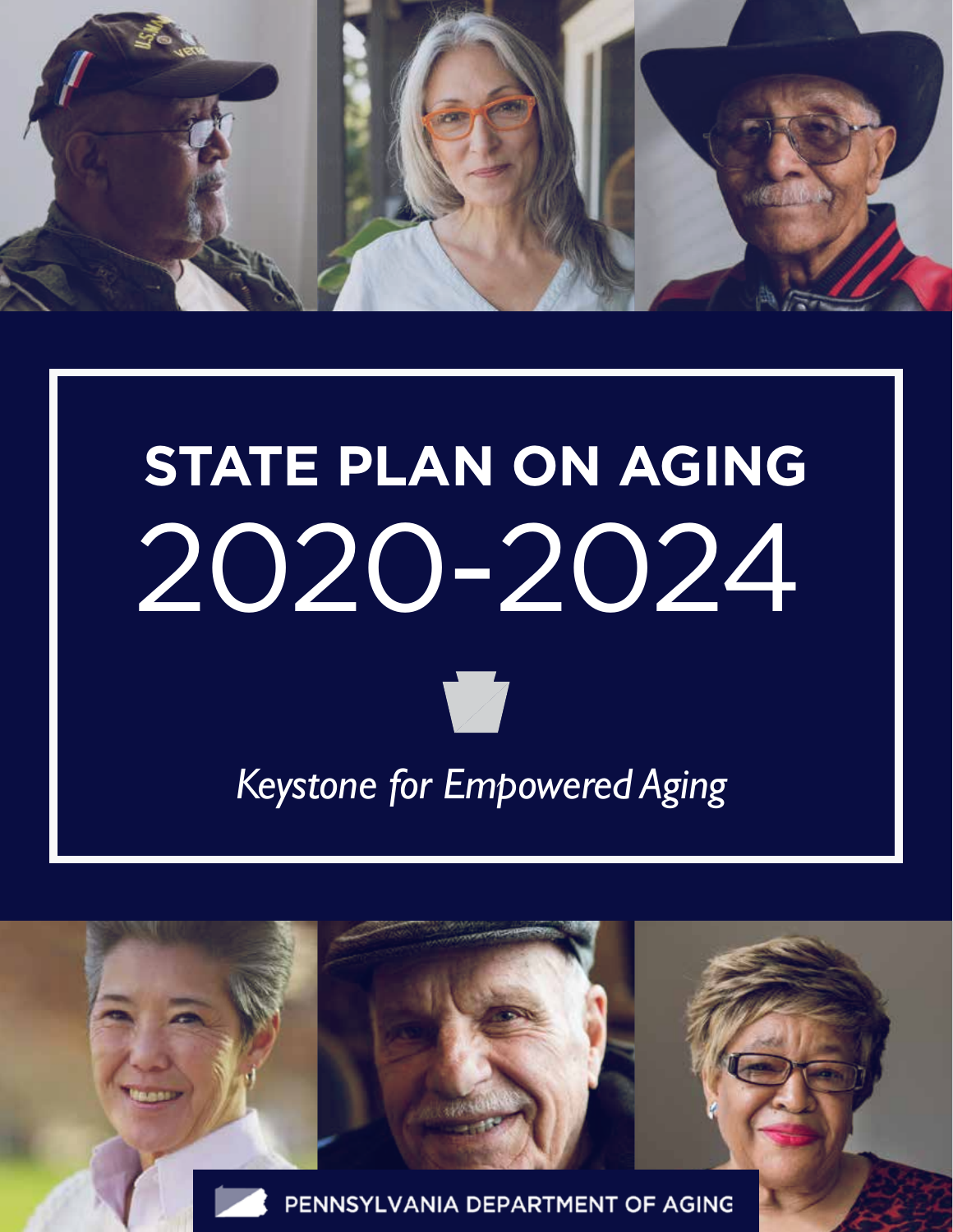Pennsylvania Department of Aging State Plan on Aging  $2020 - 2024$ 

> Governor Tom Wolf Secretary Robert Torres

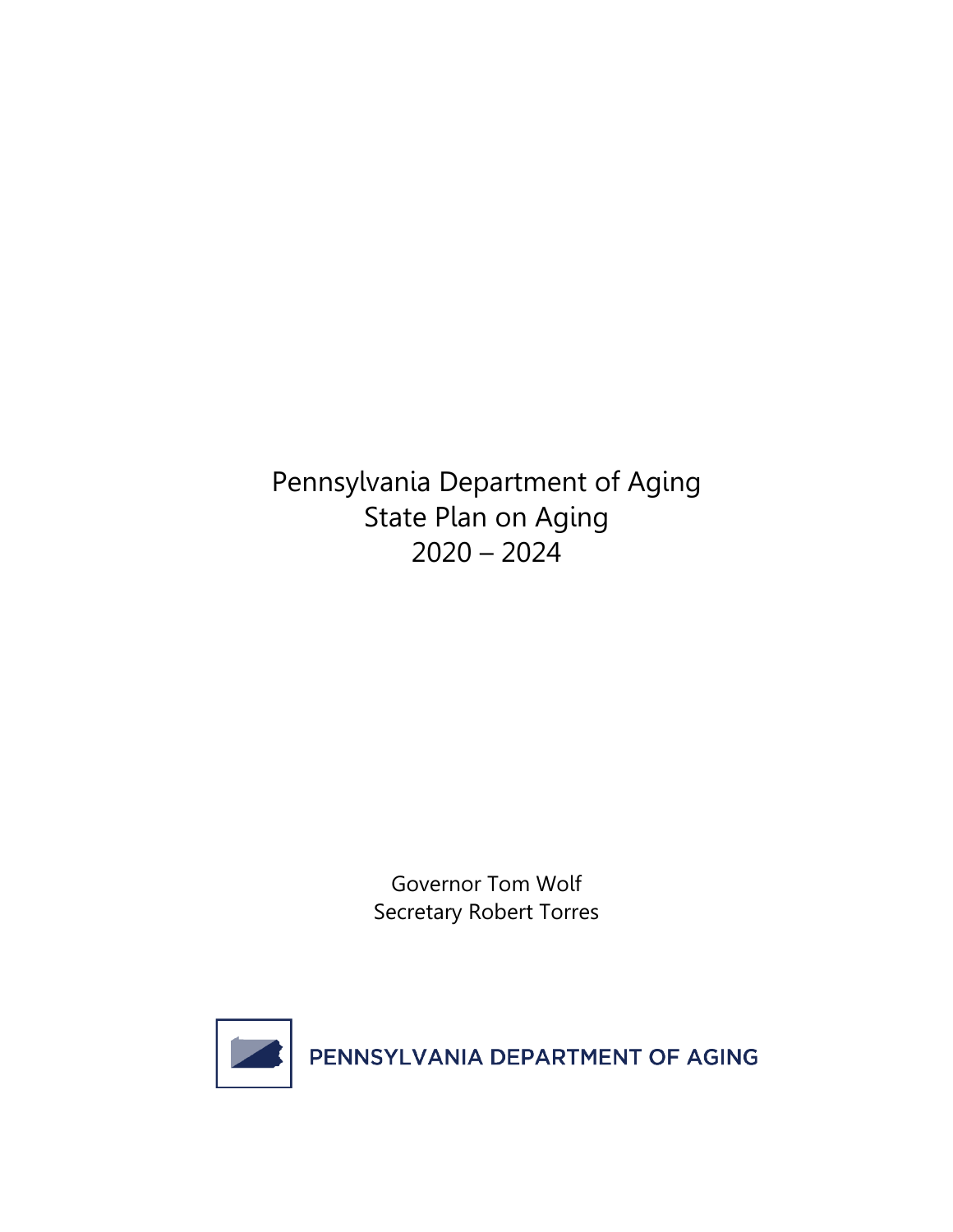

Dear Fellow Pennsylvanians:

One of our highest priorities in public service is to help the most vulnerable populations among us, especially older adults. In support of our growing and diversifying older adult population, the commonwealth receives federal funding under the Older Americans Act and is obligated to develop a State Plan on Aging every four years. This strategic plan, developed by the Pennsylvania Department of Aging, will serve as a blueprint to help build capacity for a more age-friendly Pennsylvania. As we continue to improve access to and the quality of services, we must do so in a manner that honors all older residents and is responsive to racial, ethnic and cultural differences while promoting purpose, well-being and a sense of community.

This plan was informed by and developed with input from many partners and stakeholders that play an important role in serving Pennsylvania's older adults. Throughout the next four years, the Department of Aging will implement dozens of action steps with the assistance of the statewide network of Area Agencies on Aging, the Pennsylvania Council on Aging and other stakeholders to further the goals of the plan. To maintain a commitment to transparency and accountability, the plan provides measures and timelines that will be periodically monitored, and progress shared throughout the duration of this plan.

This plan is designed to meet the needs of older adults over the next four years and beyond while ensuring that the Department of Aging and its many partners and stakeholders work together to build an age-friendly commonwealth that will serve as a keystone to empowered aging.

Sincerely,

TOM WOLF Governor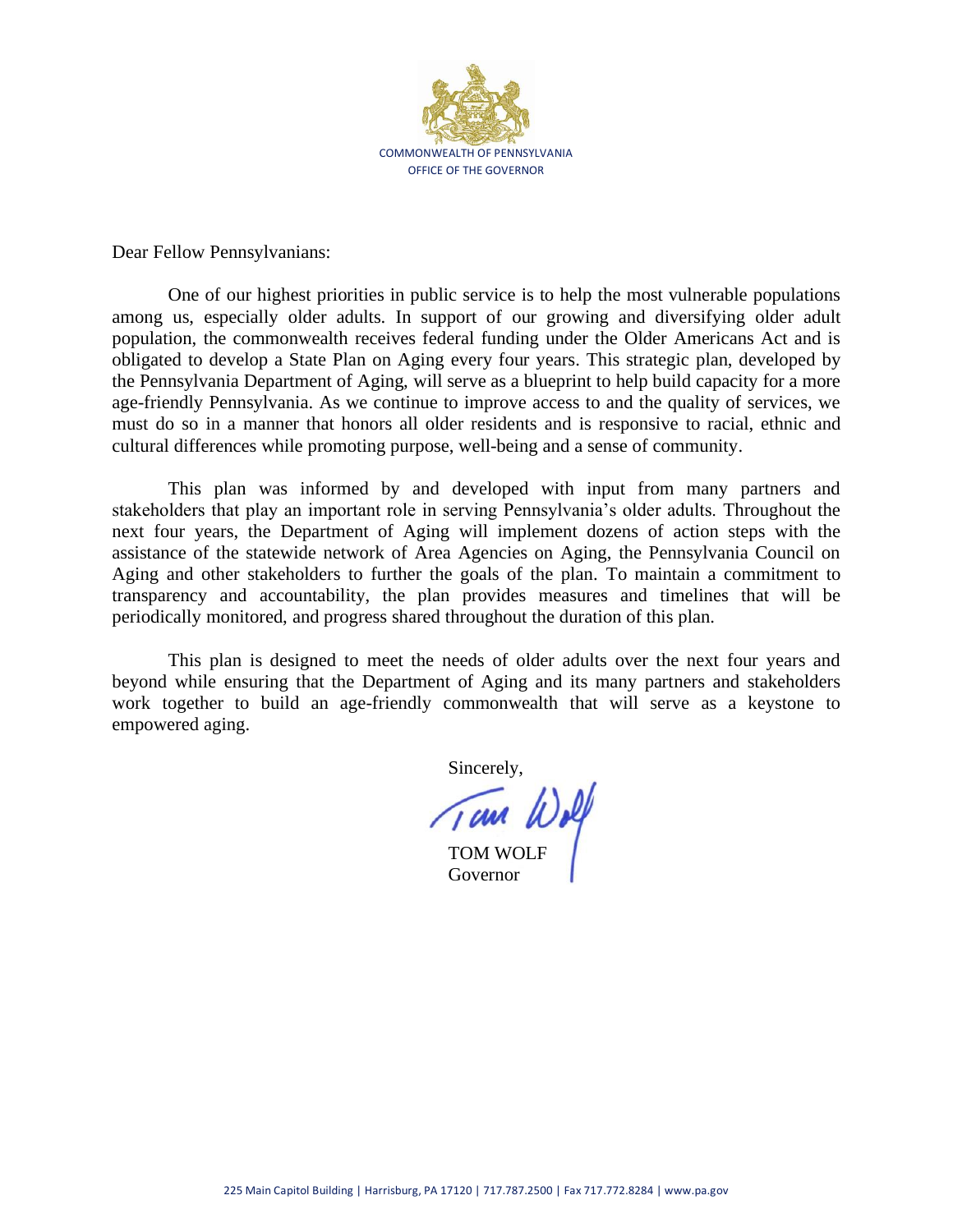

**COMMONWEALTH OF PENNSYLVANIA** DEPARTMENT OF AGING

Dear Fellow Pennsylvanians:

As Secretary of the Pennsylvania Department of Aging, it has truly been an honor to work with so many of our staff, partners and stakeholders on the development of this new State Plan on Aging. This plan is effective on October 1, 2020 and will be executed through 2024 to help meet the demand for services from our growing and diversifying older adult population.

Designated by the federal government as the State Unit on Aging, the Department of Aging is bound by the Older Americans Act to focus programs and develop targeted outreach to support older adults with the greatest economic and social need. This means focusing on older adults living at or below the poverty level or being impacted by non-economic factors such as physical and mental disabilities, language barriers, cultural, social or geographical isolation, including isolation caused by racial or ethnic status.

The Department of Aging has worked diligently on developing this new State Plan that will direct the commonwealth's efforts in support of older Pennsylvanians through 2024. It is a plan that was informed by a statewide survey that yielded 5,600 responses from adults all over the commonwealth including family caregivers, veterans, people living with a disability, direct care workers, volunteers who work with older adults, members of the LGBTQ community and grandparents raising grandchildren. It was also presented to the Pennsylvania Council on Aging and its corresponding Regional Councils, and at several virtual community forums where nearly 500 individuals participated and gave testimony, raised questions or shared comments.

I thank all of you who took the time to review the plan, provide input and pledge your support to help us meet our goals. No one organization can achieve these goals on their own. It will take a collaborative well aligned effort to ensure that Pennsylvania can lead the way and be a model to this nation on how to serve older adults. The Department of Aging looks forward to working with you on this journey.

Sincerely,

 Robert Torres Secretary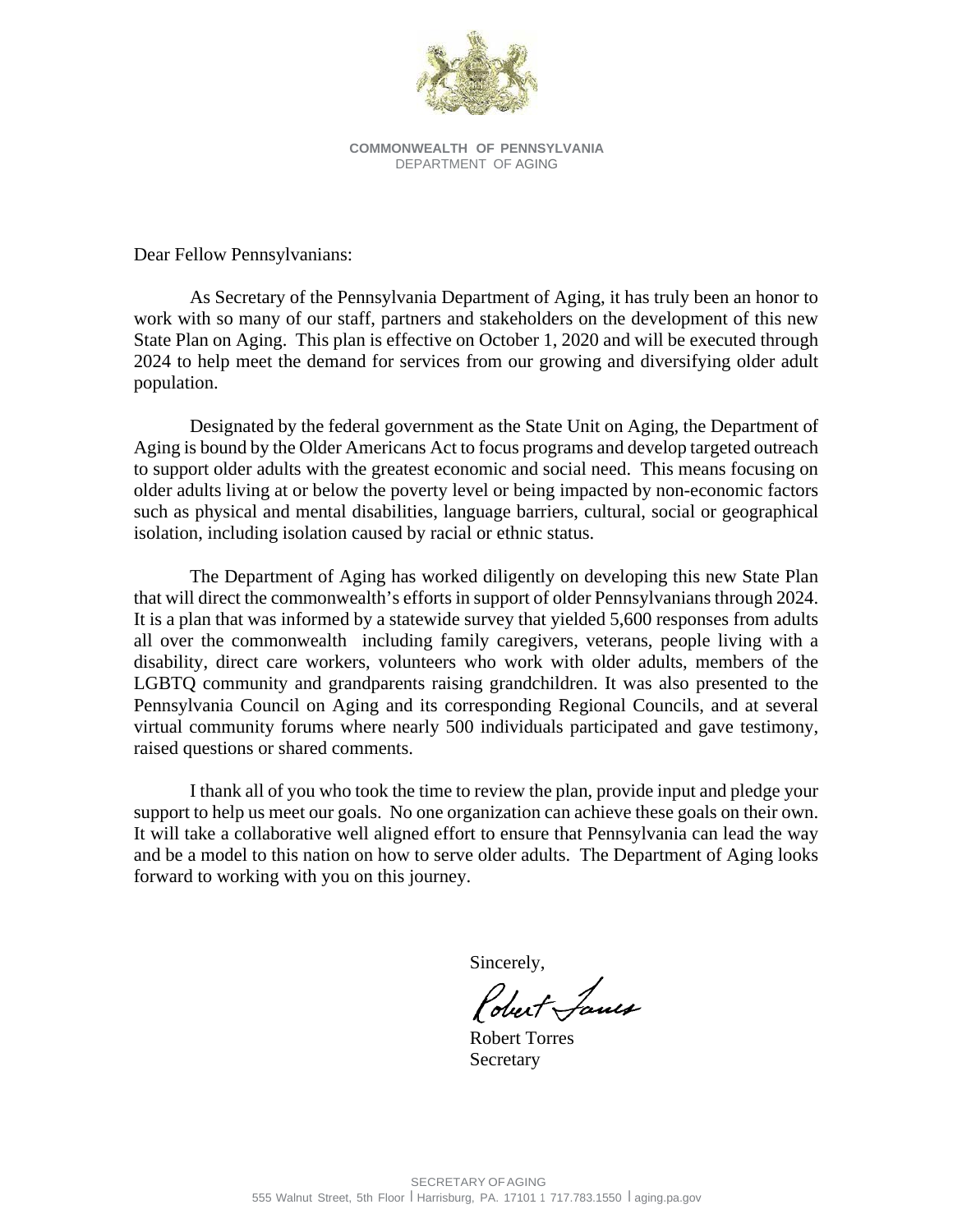# **Governor's Authorization and Verification of Intent**

The Pennsylvania Department of Aging (PDA), serving as the State Unit on Aging, hereby submits the Pennsylvania State Plan on Aging for the period October 1, 2020 through September 30, 2024 and certifies that the development of the state plan is and its administration by PDA shall be in compliance with the required assurances and provisions of the Older Americans Act.

This State Plan will serve as a blueprint over the next four years to build capacity, promote innovation, implement best practices, improve data management and reporting, support healthy living and active engagement, embrace diversity, honor individual choice, advocate and protect against elder abuse and strengthen accountability.

PDA will work to enhance the development of comprehensive and coordinated systems for the delivery of supportive services, such as aligning health and social services, promoting multipurpose senior centers and expanding nutrition services. PDA is committed to serving as the Commonwealth's visible and effective advocate for older individuals, at-risk older adults, and people with disabilities including their families and caregivers.

\_\_\_\_\_\_\_\_\_\_\_\_\_\_\_\_\_\_\_\_\_\_\_\_\_\_\_\_\_\_\_\_\_ \_\_\_\_\_\_\_\_\_\_\_\_\_\_\_\_\_\_\_\_\_\_\_\_\_\_\_\_\_

Pobert Lanes

September 10, 2020

**Robert Torres**, Secretary **Date** Pennsylvania Department of Aging

I hereby authorize the Pennsylvania Department of Aging, as the designated State Unit on Aging for Pennsylvania, to submit the 2020 – 2024 State Plan on Aging to the United States Administration for Community Living (ACL) for their approval. Upon approval of the State Plan by ACL, I further direct the Department of Aging to execute the strategies outlined in the plan to achieve the stated goals and objectives.

 $\sqrt{1000}$  Wolf

September 10, 2020

**Tom Wolf**, Governor **Date** Commonwealth of Pennsylvania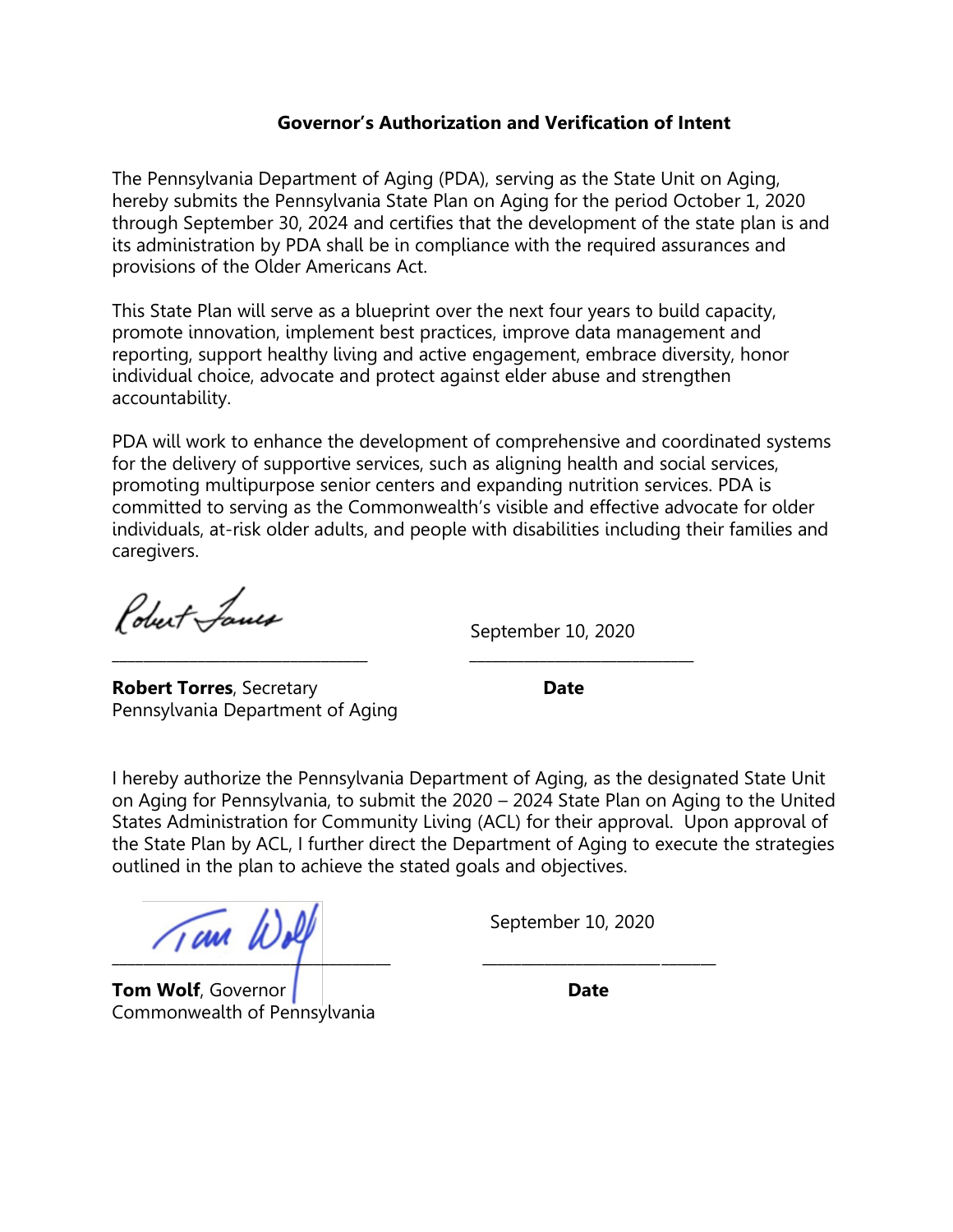| <b>Table of Contents</b> |
|--------------------------|
|--------------------------|

| <b>Mission, Vision, Values</b>                                                                                                                     | 1                    |
|----------------------------------------------------------------------------------------------------------------------------------------------------|----------------------|
| <b>State Plan Narrative</b>                                                                                                                        | 2                    |
| <b>Executive Summary</b>                                                                                                                           | $\overline{2}$       |
| Context                                                                                                                                            | 4                    |
| PA Department of Aging Background                                                                                                                  | 4                    |
| <b>State Unit on Aging Operations Overview</b>                                                                                                     | 4                    |
| Pennsylvania's Older Adult Population                                                                                                              | 5                    |
| Programs & Funding                                                                                                                                 | 7                    |
| Core Programs<br><b>Grant Funding</b>                                                                                                              | 8<br>9               |
| <b>Councils and Workgroups</b>                                                                                                                     | 10                   |
| Collaborative Engagement with other<br><b>Commissions &amp; Councils</b>                                                                           | 11                   |
| Other Department of Aging Initiatives                                                                                                              | 12                   |
| <b>Emerging Issues and Trends</b>                                                                                                                  | 12                   |
| State Plan on Aging Development                                                                                                                    | 20                   |
| Strategic Planning<br><b>Needs Assessment</b><br>Statewide Feedback & Virtual<br><b>Community Conversation</b><br>Public Comment & Recommendations | 20<br>20<br>21<br>22 |
| <b>Quality Assurance</b>                                                                                                                           | 23                   |
| Goals, Objectives, Strategies, Actions, Outcomes                                                                                                   | 24                   |
| Contact Information for PDA, AAAs, ADRCs & P4A                                                                                                     | 44                   |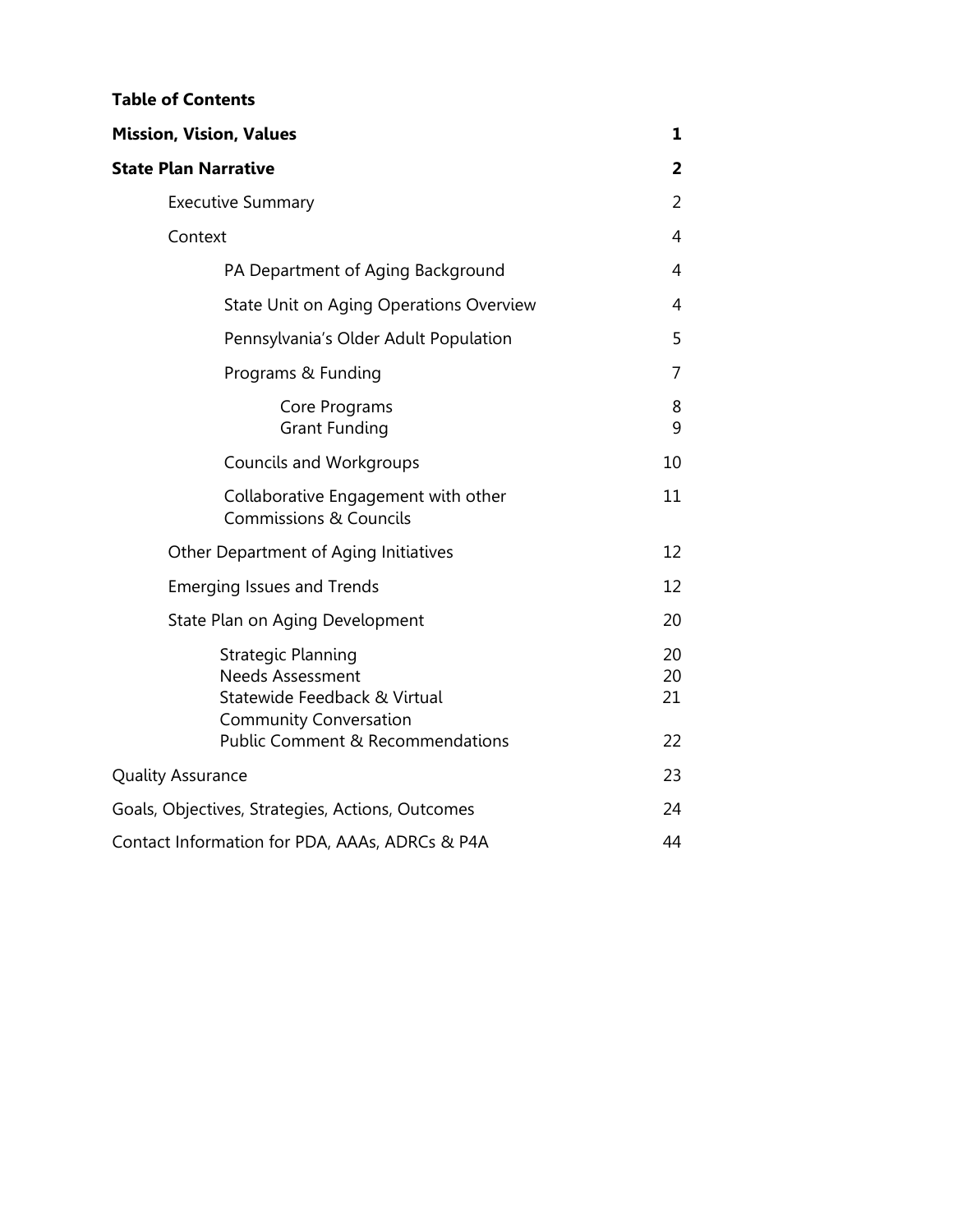# **Mission, Vision, Values**

#### **MISSION**

The mission of the Pennsylvania Department of Aging is to promote independence, purpose and wellbeing in the lives of older adults through advocacy, service and protection.

#### **VISION**

Our vision is a Pennsylvania where older adults are embraced and empowered to live and age with dignity and respect.

#### **CORE VALUES**

With older adults at the center of everything we do, we are guided by these core values:

#### **Diversity and inclusion** strengthen us.

**Innovation** drives us.

We are passionate about the **customer experience**.

We **lead strategically** to meet future needs.

We **listen** and **effectively communicate** with consumers and partners.

We **act with integrity**.

We **value our workforce**.

**Partnership and collaboration** enhance our capacity.

We hold ourselves and partners **accountable for results**.

We **manage resources** entrusted to us **responsibly**.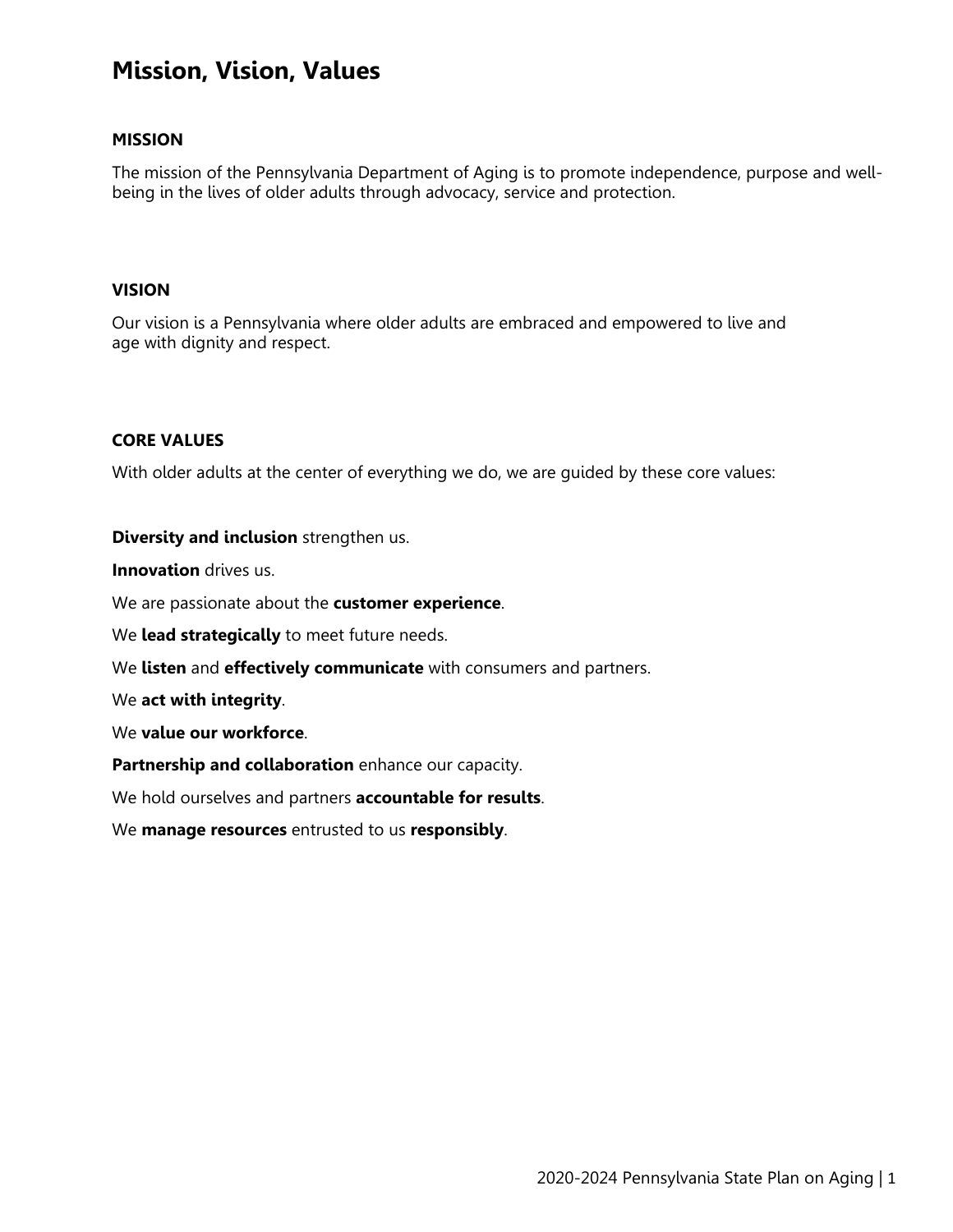#### **Executive Summary**

The mission of the Pennsylvania Department of Aging (PDA) is to promote independence, purpose and well-being in the lives of older adults through advocacy, service and protection. This mission drove the development of our federally required 4-year state plan on aging. The plan keeps the present and future needs of Pennsylvania's growing and diversifying population of older adults and their caregivers at the forefront. The department seeks to both honor and recognize the lives of more than 3 million adults over 60 years old who call Pennsylvania home by completing the goals, objectives and strategies outlined in this plan.

The development of the plan was accomplished with input, cooperation and support from the public, stakeholders and other state agencies who support our mission. Among our primary collaborators were the Pennsylvania Council on Aging (PCoA), the Pennsylvania Association of Area Agencies on Aging (P4A), and our statewide network of 52 Area Agencies on Aging (AAAs), all of whom support the needs of older adults within their respective communities.

We have many unique opportunities to be innovative in our approach to programming, advocacy and service for older adults in Pennsylvania, not only during this four-year plan, but well beyond. From changing the narrative around what it means to grow older to leveraging the experience and wisdom of our diverse and talented older adult population in order to combat ageism. We look to our many partnerships to help enliven the spirit of community for Pennsylvanians of all ages and to support our vision of a commonwealth where older adults are embraced and empowered to live and age with dignity and respect.

Over the next four years, PDA will strategically focus its efforts on the following five overarching goals in order to position Pennsylvania to meet the needs of and enhance services for older adults.

**Goal One:** Strengthen aging network's capacity, promote innovation and best practices, and build efficiencies to respond to the growing and diversifying aging population.

**Goal Two:** Improve services for older adults and the ability to advocate for them by using evidenceinformed planning, committing to data integrity and being accountable for results.

**Goal Three:** Establish and enhance efforts to support healthy living, active engagement and a sense of community for all older Pennsylvanians.

**Goal Four:** Emphasize a citizen-first culture that provides outreach, embraces diversity, and honors individual choice.

**Goal Five:** Advocate for the rights of older adults and ensure their safety and dignity by raising awareness of and responding effectively to incidences of abuse, injury, exploitation, violence and neglect.

Currently, one in four Pennsylvanians is over 60 years old. This older adult population is expected to reach four million, nearly one third of the total population, by 2030 and remain at that level through 2040. While a smaller part of the total population, those 85 years and older, represents a subgroup that is expected to continue growing steadily to nearly 610,000 in 2040. Among the special concerns of a rising 85 and older population is the greater prevalence of comorbidities and higher rate of disability, which will increase the demand for home and community-based services.

In addition to the growth of Pennsylvania's older adult population, it is also becoming more diverse. Currently, diverse racial and ethnic groups make up only 12% of the 65 and older population in PA, however those numbers are expected to grow to 22% by 2050. Hispanics, currently a little over 2% of this population, are projected to experience the highest increase in older adults and reach 7% by 2050. These projections highlight the importance of continuing to focus on person-centered, culturally competent services and outreach to diverse communities in order to be responsive to the needs of everyone seeking services.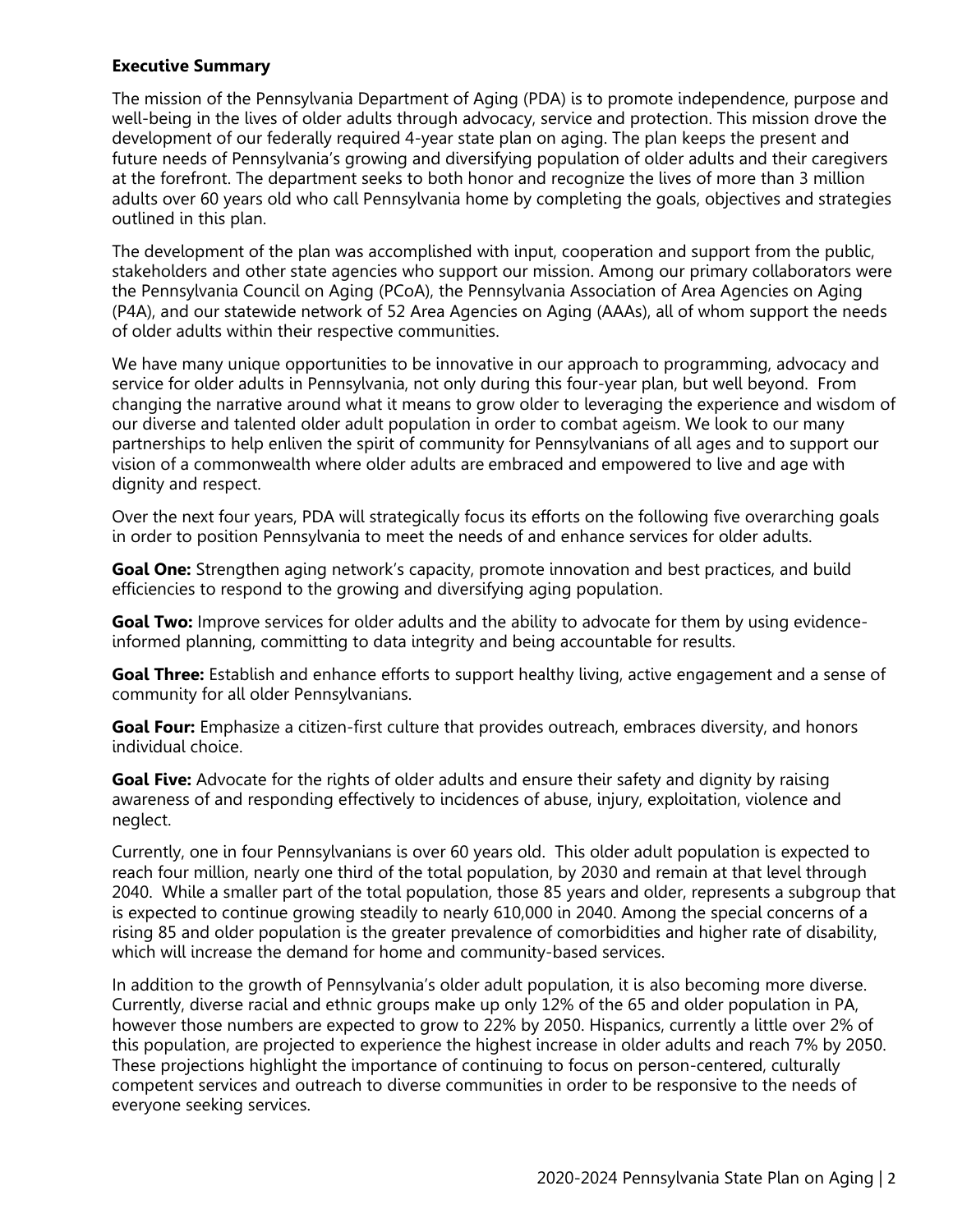The increasing diversity in our population further extends to the LGBTQ community. The unique needs of LGBTQ older adults must be thoughtfully considered in our planning. Although data is still largely unavailable, we recognize our responsibility to be responsive to the needs of this growing sector of the aging community. We can be responsive by ensuring welcoming spaces, culturally affirming services, and taking the steps necessary to allow these and all older individuals to age with the dignity and respect that every person deserves.

To address the needs of Pennsylvania's growing and diversifying older adult population, PDA needs to remain agile in its ability to respond to emerging trends and to stand ready to advocate for our most vulnerable residents. Supporting measures that allow for increased access to tele-health, tele-medicine and socialization via technology are examples of ways we can help to improve access to health care and social services and to reduce social isolation, which are issues addressed by older adults who answered the State Plan on Aging 2020-2024 Community and Stakeholder Survey.

Social isolation of older adults is a significant concern because of the negative effect it can have on overall health and emotional well-being. Establishing innovative ways to reduce social isolation through new or existing technologies and strategic partnerships is important to impact the very real innate human need of simply connecting with others.

The State Plan on Aging 2020-2024 Community and Stakeholder Survey further validated this point when we asked participants to rate 14 factors in terms of importance to age-friendly communities. Rating fourth behind predictably high scoring areas like affordable housing, access to in-home services and affordable prescriptions was "opportunities to make meaningful connections with others", reinforcing the need for continued work in this area.

Older adults who are socially isolated are also more susceptible to abuse, neglect, violence, and financial exploitation and scams perpetrated by people who are either known or unknown to them. Older adult protective services, which are overseen by PDA and carried out by AAAs in local communities, are the most urgent and critical services we provide. Reports of need for protective services have increased 97% in the past five years. This rise in reports is due in part to the growing population, but also community awareness efforts and targeted training and collaboration with other state agencies and partners. The trend of increasing reports of need is expected to continue and serves to highlight the need for the department to stay vigilant in the important role we serve in developing policy, providing oversight and promoting advocacy of this critical program serving the most vulnerable older Pennsylvanians.

Protective services and other programs administered by PDA, through the AAAs, are financed largely by the state lottery and federal funds. Pennsylvania has the distinct advantage of being the only state where all proceeds of the state lottery are for programs that benefit older residents. This significant infusion of funds each year helps to support major programs like prescription assistance, reduced-fare and free transit services, property tax and rent rebate programs, and home and community based services. The state lottery system is critically important in helping to serve and meet the needs of older Pennsylvanians.

Commonwealth residents have resources available to assist them as they age whether they are older adults, caregivers of older adults, grandparents raising grandchildren, persons living with a disability, or older veterans. This State Plan on Aging provides a comprehensive roadmap to improve access to and the quality of services for older adults. PDA is committed to working tirelessly to implement this plan to improve quality of life and well-being for all older adults.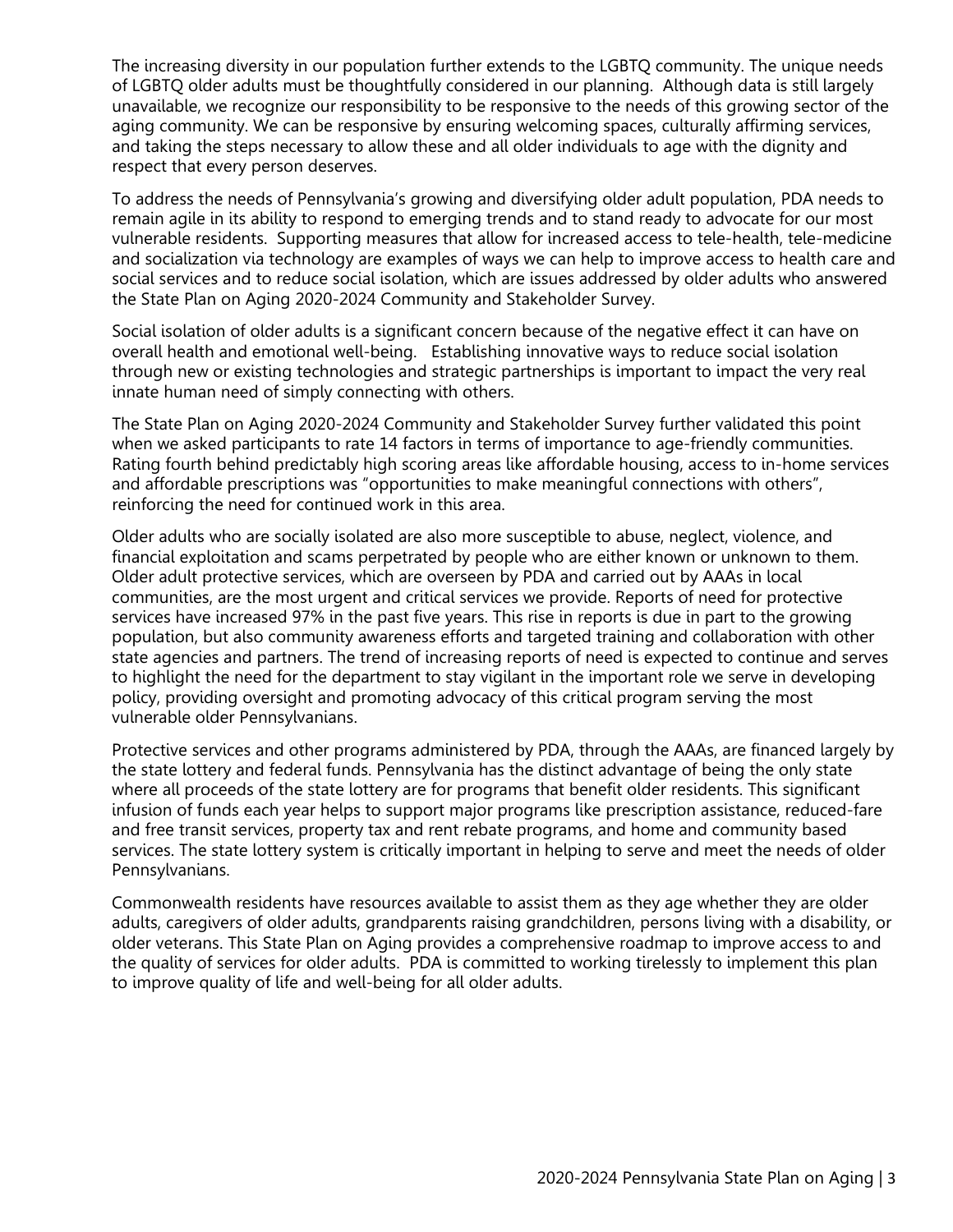#### **Introduction & Context**

PDA was created by Pennsylvania's Act 70 of 1978, which established "a cabinet-level State agency whose jurisdiction, powers, and duties specifically concern and are directed to advancing the well-being of Pennsylvania's older citizens." It further established that PDA would "serve as an advocate for the aging at all levels of government."

As the State Unit on Aging (SUA) for Pennsylvania, PDA provides the strategic vision and leadership to develop and administer programs and services to meet the many unique needs of older adults and their caregivers through a network of 52 local AAAs. In addition to administering state and federal funding to the AAAs and ensuring adherence to contract requirements, PDA also provides policy guidance, programmatic structure, data collection systems management, technical assistance, quality assurance and training.

PDA, as the SUA, is federally required by the Older Americans Act (OAA) of 1965, as amended, to submit a state plan on aging to the Administration for Community Living (ACL) at the U.S. Department of Health and Human Services (HHS) at least once every four years. Local AAAs are similarly required to develop area plans for their local planning and service area which align with the state plan both in timing and, while keeping local needs in mind, content. Area plans undergo a similar development process to the state plan and are submitted to PDA for review and approval.

As part of the state plan development process, PDA must ensure the steps taken to create the state plan and the execution of the plan over the next four years adhere to assurances required by ACL. For the development of the state plan, this includes things like conducting a needs assessment, ensuring we seek public input on our plan, developing plan goals that align with the four focus areas identified by ACL and allowing for public feedback on the state plan draft. For the execution of the plan it includes a promise that the department will adhere to its programmatic obligations under the OAA and be accountable to our plan by having measurable outcomes and transparently reporting results.

This plan is the product of a development process that began as an internal strategic planning meeting amongst the leadership team at PDA in mid-2019 and grew through the input of our staff, valued stakeholders and the public to be a robust, living, 2020 – 2024 strategy for the department.

#### **State Unit on Aging Operations Overview**

In conjunction with administering the OAA and ACL discretionary grants, PDA coordinates a comprehensive array of services that benefit older Pennsylvanians, their families, their caregivers, and the aging network. These services are made available primarily through the network of 52 local AAAs across the commonwealth. With guidance from the department, AAAs are responsible for planning, developing, and implementing a system of services for persons age 60 and over in their respective PSAs.

In addition to the AAAs, the aging network includes senior community centers, adult daily living centers, Aging and Disability Resources Centers (ADRCs), direct care workers and other providers. These partners are crucial to the delivery of services and the well-being of older Pennsylvanians.

By recognizing the importance of our internal and external partnerships and leveraging resources through discretionary grants and other funding sources, we are continually striving to expand our capacity to serve older adults in new and innovative ways.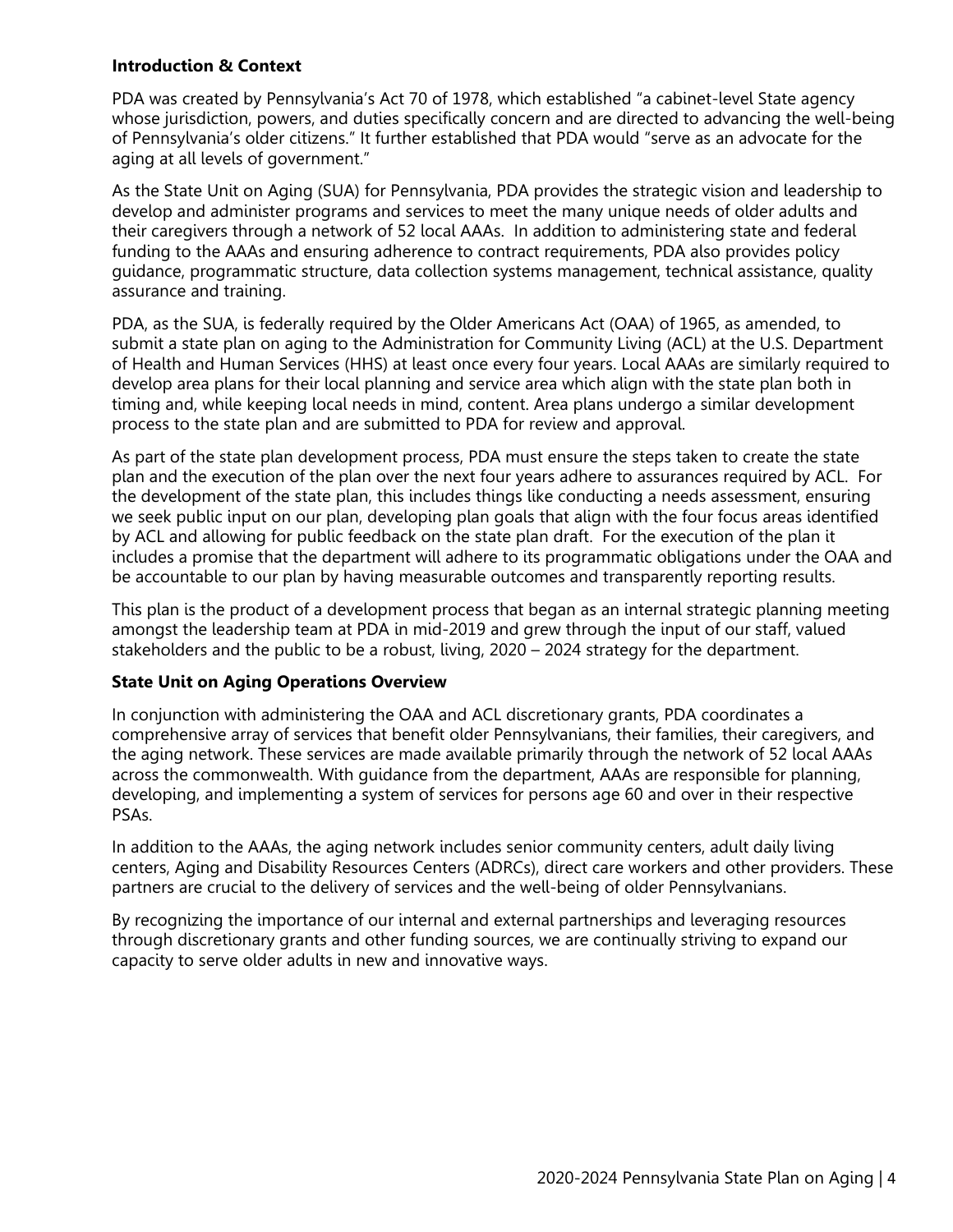

#### **Population**

Pennsylvania's rapidly growing older adult population is also growing enriched with diversity, making the commonwealth a desirable place to live and age. Currently, one in four Pennsylvanians is over 60 years old, but in the next ten years, the population shift is expected to be such that nearly one third of our population will be over 60 years old.



While the 60 and older population swells to nearly 4 million people and is estimated to hold rather steady for a number of years after 2030, there is expected to be a marked, steady increase in the 85 years old and older age group. In fact, it is expected the number of the oldest older adults (85+) in 2040 will be double the number there were in 2010. Projected increases in the oldest old (85+) are important to consider in our plans because they are more likely to be living with multiple health conditions or disabilities. They are also more likely to live alone and be at risk for social isolation.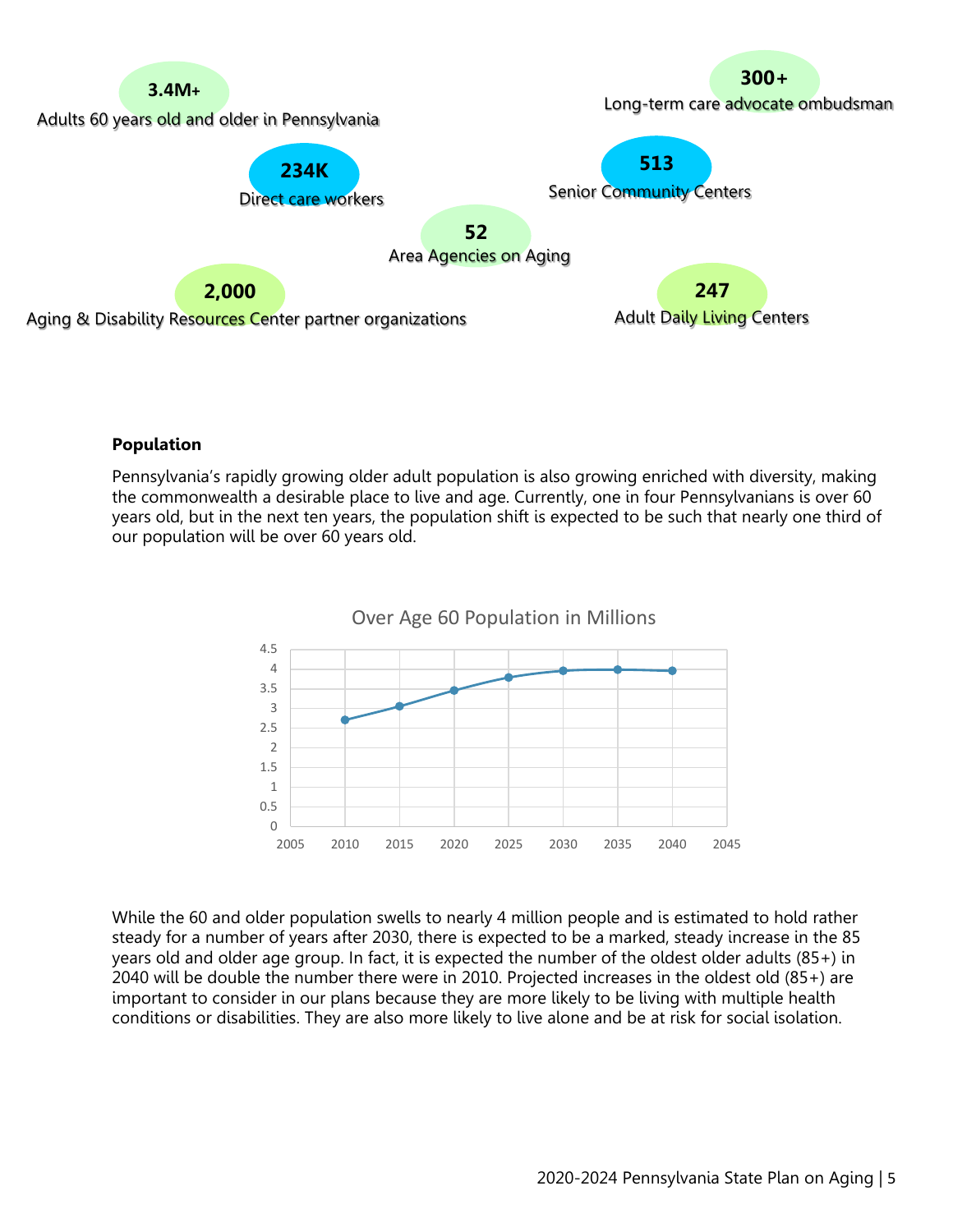

The growing older adult population is also becoming more diverse. This changing demographic is adding the experience and wisdom of older adults of different races, ethnicities, cultures, backgrounds, sexual orientations and gender identities. At the PDA, our first core value is "diversity and inclusion strengthen us," so meeting the needs of our diversifying older adult population is an exciting challenge and opportunity. It will require us to continue to develop services that reach, speak and are responsive to every older Pennsylvanian who needs them.



PDA recognizes another layer of diversity includes the varying level of ability of each individual. Older adults live with disabilities at a much higher rate than adults 18-59, often with co-occurring conditions. Living with disabilities can make it difficult to access needed services and participate in opportunities like volunteerism, senior centers and other activities.



# Disabilty Rates in PA by Age and Type in 2018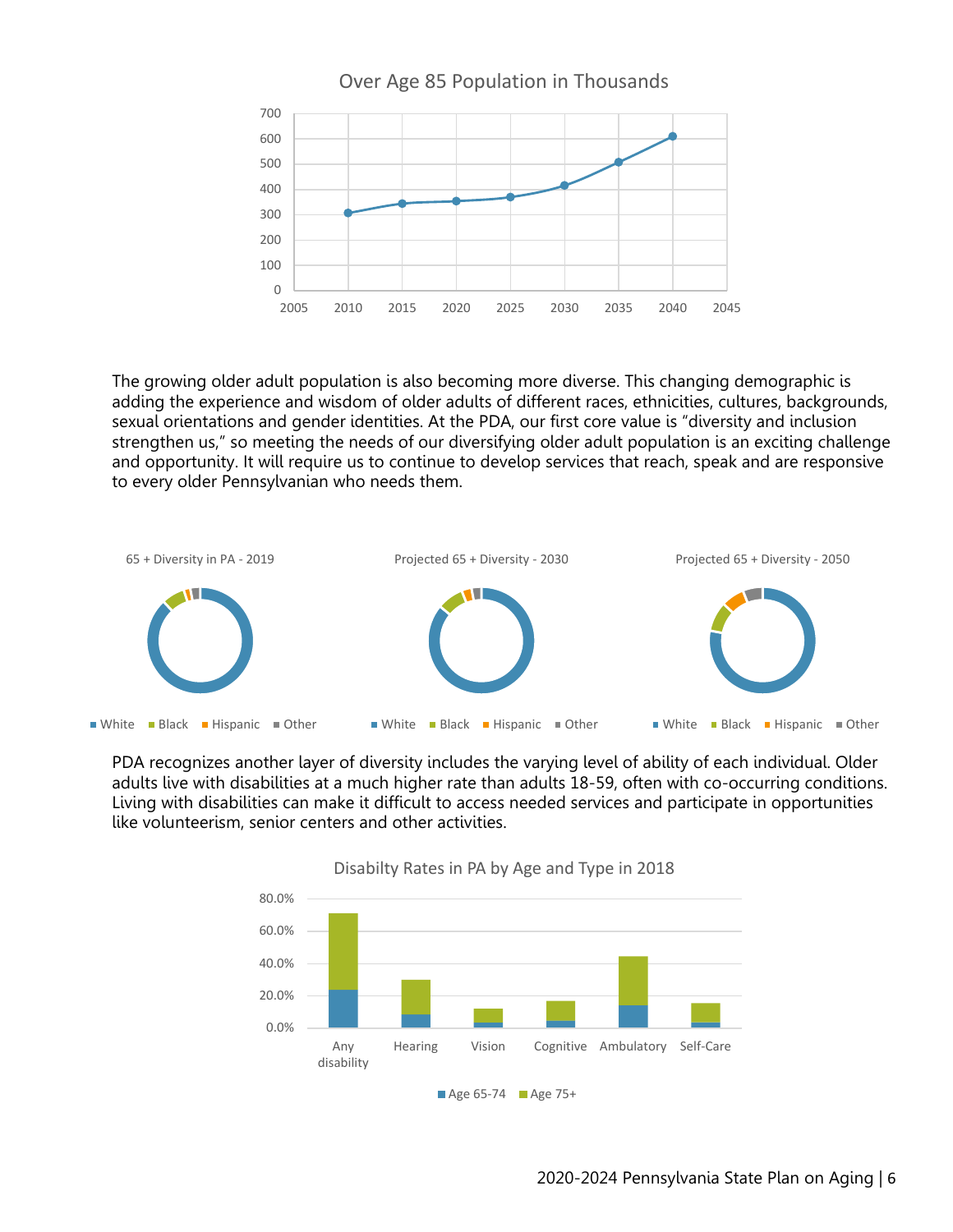#### **Programs & Funding**

Older adults in Pennsylvania have access to a variety of aging programs and services funded by state and federal resources. A distinct advantage for older adults in the commonwealth is that our programming receives a significant amount of funding through the state lottery.

The Pennsylvania Lottery is the only state Lottery that designates all of its proceeds to programs that benefit older residents. Thanks to loyal PA Lottery players, the PA Lottery has been able to contribute more than \$30 billion to programs for older adults since the lottery began in 1972. In 2019, the Pennsylvania Lottery generated more than \$1 billion in PA Lottery benefits for those programs, many of which would not exist without this funding. These include property tax and rent rebates, free and reduced-fare transit services, low-cost prescription drug programs, and an array of home and community-based services.

Specific to PDA's programs and services, which do not include PA Department of Human Services Medicaid-funded home and community based services for older adults and nursing facility care, our funding is as follows: For fiscal year 2020-21, the lottery generated \$463,795,000 toward services and supports for older Pennsylvanians. This represents 81% of the total budget for PDA-administered programs and services. PDA's budget also included \$104,717,000 in federal funding and \$796,000 in other augmentations.

PDA allocates state and federal funding to PSAs across the commonwealth through allocations to AAAs calculated by an Intrastate Funding Formula approved by ACL. The weighted formula takes into consideration the population of older adults who are of greatest economic and social need. In particular, the formula considers the following factors: low income persons 60 years and older (at or below 100% of poverty), rural population 60 years and older, minority persons 60 years old and older, persons 75 years old and older, and persons 60 years old and older. The term "block grant" refers to state funds and not federal funds throughout this document.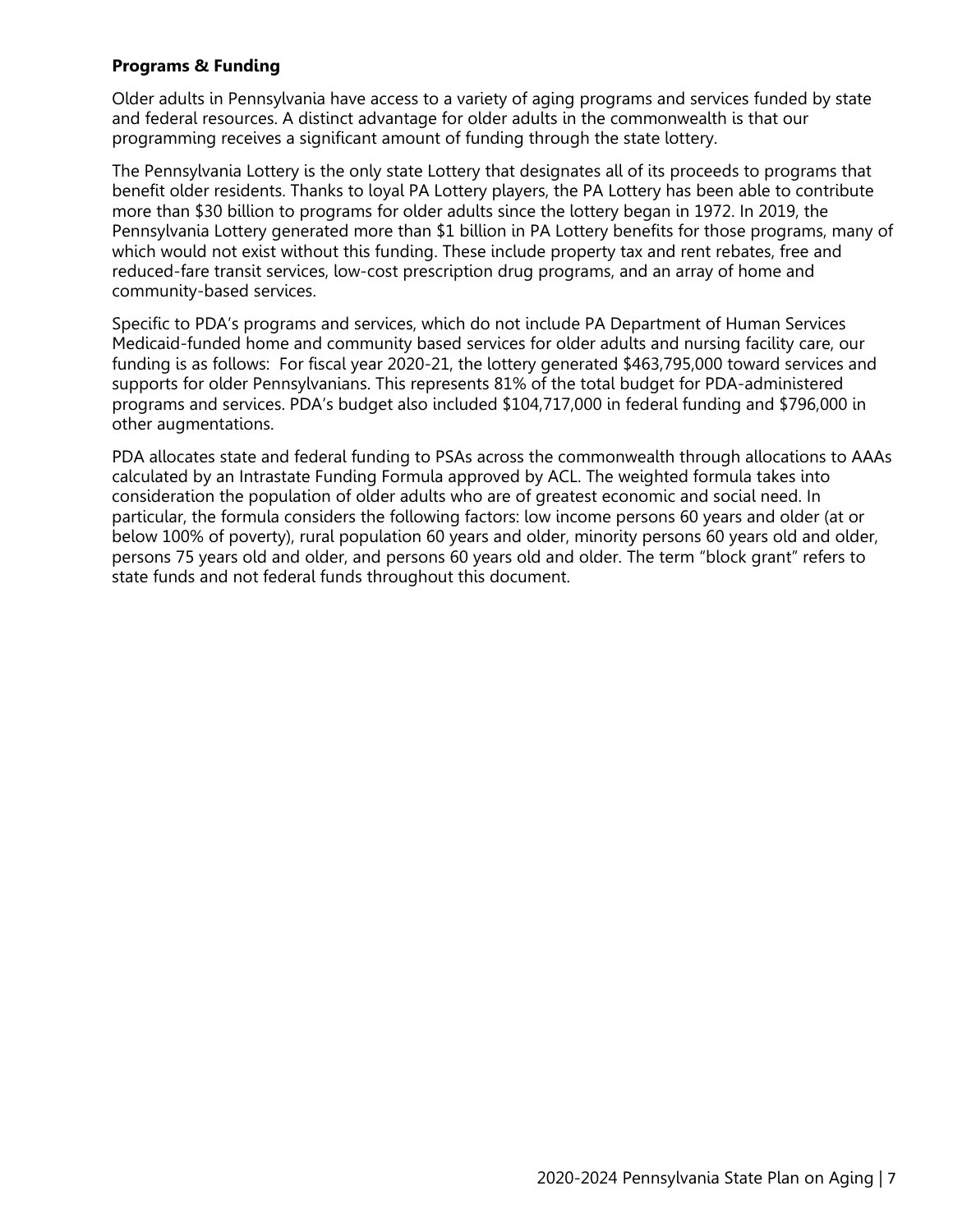# **Core Programs**

| <b>Adult Daily Living</b>                | Available through our OPTIONS program, Adult Daily                                                          |
|------------------------------------------|-------------------------------------------------------------------------------------------------------------|
| <b>Centers</b>                           | Living Centers can provide supervision and support for                                                      |
|                                          | older adults one or more days a week                                                                        |
| <b>Apprise</b>                           | Free and objective one-on-one Medicare counseling                                                           |
|                                          | from trained Apprise volunteers                                                                             |
| <b>Caregiver Support</b>                 | Program of supports and services designed to ease                                                           |
| Program                                  | caregiver stress                                                                                            |
| <b>Education Programs</b>                | Medication management, nutrition classes, health                                                            |
|                                          |                                                                                                             |
| <b>Health &amp; Wellness</b>             | screenings, and more                                                                                        |
|                                          | Evidence-based exercise, chronic-disease management,                                                        |
|                                          | falls prevention and other classes                                                                          |
| <b>Nutrition Services</b>                | Nutrition Services provide direct meal service and                                                          |
|                                          | nutrition counseling at no charge to eligible individuals.                                                  |
| <b>Older Pennsylvania</b>                | Provides legal assistance, advocacy and counseling for                                                      |
| <b>Legal Assistance</b>                  | qualifying older adults on a variety of issues                                                              |
| Program                                  |                                                                                                             |
| <b>Office of the Long-</b>               | Advocacy and complaint resolution for individuals living                                                    |
| <b>Term Care</b>                         | in long term care facilities such as nursing or personal                                                    |
| Ombudsman                                | care homes and assisted living facilities                                                                   |
| <b>Ombudsman: PA</b>                     | In-facility long-term care advocate residents, available                                                    |
| <b>Empowered Expert</b>                  | to assist other residents in understanding their rights                                                     |
| <b>Residents (PEERs)</b>                 |                                                                                                             |
| <b>OPTIONS - Help at</b>                 | Cost-shared in-home services which could include care                                                       |
| Home                                     | management, personal care, home modifications, home                                                         |
|                                          | health care, adult day care, home delivered meals,                                                          |
|                                          | transportation and other services                                                                           |
| PA Link to Aging &                       | Person-centered information and assistance for                                                              |
| <b>Disability Resources</b>              | accessing long-term services and supports for adults 18                                                     |
|                                          | years and older. PA Link: 1(800)753-8827                                                                    |
|                                          | Income-based eligibility low-cost prescription                                                              |
|                                          |                                                                                                             |
| <b>PACE &amp; PACENET</b>                |                                                                                                             |
| <b>Prescription</b>                      | medications for qualified residents age 65 and older.                                                       |
| <b>Assistance</b>                        | PACE/PACENET: 1(800)225-7223                                                                                |
| <b>PA Patient</b>                        | Adults 18 and older can call the Clearinghouse for                                                          |
| <b>Assistance Program</b>                | assistance with a variety of medical, food, housing,                                                        |
| Clearinghouse                            | employment, and other programs. Statewide                                                                   |
| (Sponsored by                            | Clearinghouse: 1(800)955-0989                                                                               |
| PACE)                                    |                                                                                                             |
| <b>Protective Services</b>               | Protection for adults 60 years old and older from                                                           |
|                                          | physical, emotional and financial abuse, exploitation,                                                      |
|                                          | neglect and abandonment. Statewide hotline:                                                                 |
|                                          | 1(800)490-8505                                                                                              |
| <b>Senior Centers</b>                    | Offer socialization, activities and free, nutritious meals                                                  |
|                                          | in a congregate setting                                                                                     |
| <b>Senior Employment</b>                 | Federally funded program providing job training and                                                         |
|                                          | employment for low-income adults 55 and older                                                               |
| <b>Transportation</b>                    | Free and discounted rides to assist older adults getting                                                    |
|                                          | to medical appointments, senior centers and other                                                           |
|                                          | essential destinations                                                                                      |
| <b>Volunteer</b><br><b>Opportunities</b> | The Department has many volunteer opportunities for<br>older adults and others. Express your interest here. |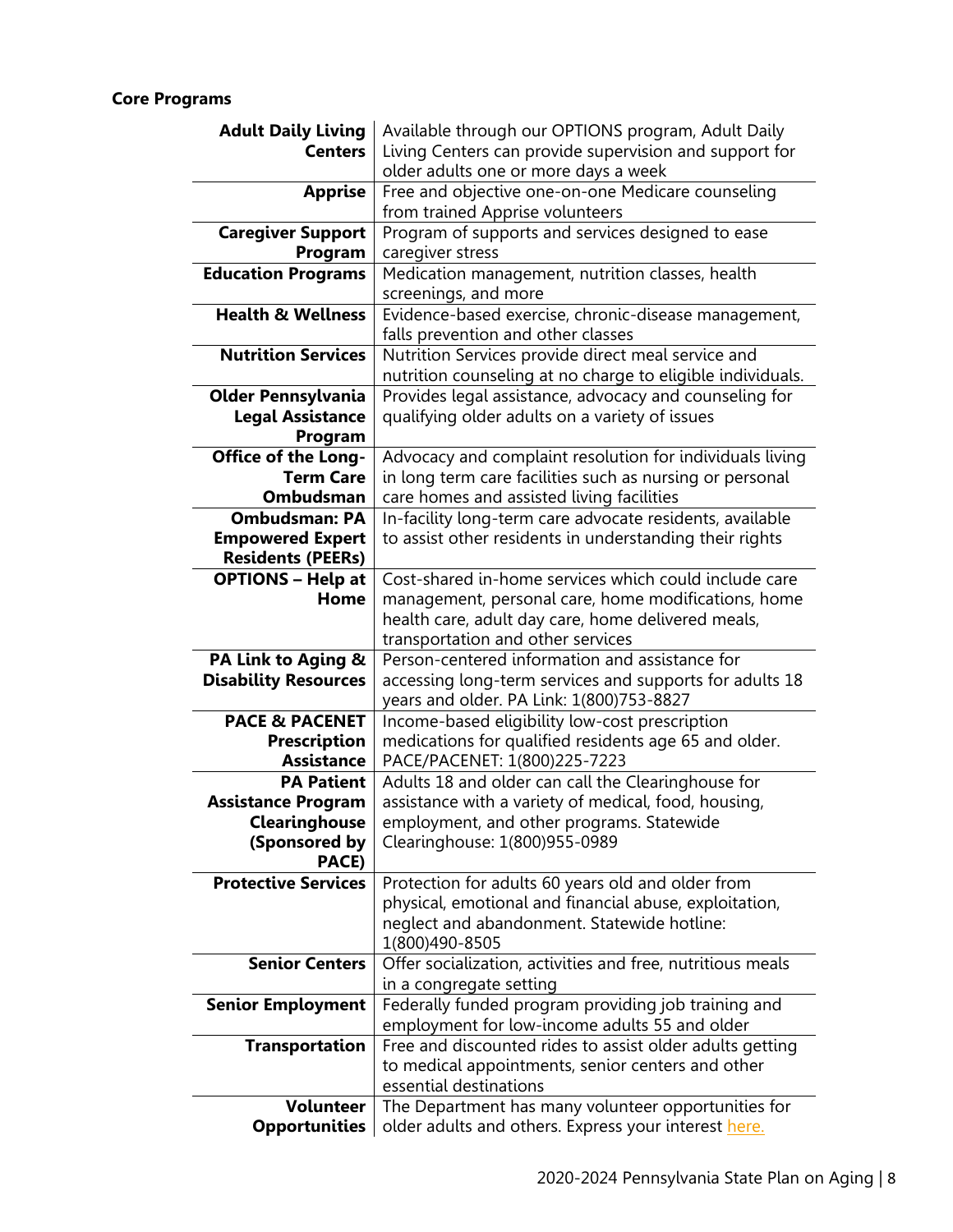# **Grant Funding**

In addition to state and federal funding, PDA seeks ACL and other discretionary grants in order to develop innovative programs that allow us to expand our capacity, strengthen the aging network, and better serve Pennsylvania's older adults and those living with a disability.

The following are current grant initiatives at PDA:

#### **Aging and Disability Resources Center Grant**

The ADRC, also known as PA Link, was awarded a \$3 million grant in April 2020 from HHS-ACL to support capacity and resource allocation for the PA Link at the state and local level in its efforts to prevent, prepare for and respond to COVID-19. All activities within the scope of the grant will be completed within the performance period, which ends in September 2021.

Funded activities include:

- Implementing e-services for PA Link staff and consumers to assist and overcome challenges related to accessing PA Link programs
- Supporting those most at risk in seeking transitional support from hospital-to-home and nursing home-to-home by using aging network supports
- Collaborating with local grocery stores, restaurants, mobile food ordering and delivery services to provide groceries to consumers in need
- Assisting older adults, people with disabilities, caregivers and clinicians to understand how to use telehealth technologies to provide and receive needed services and to reduce social isolation
- Providing personal protective equipment (PPE) for PA Link partners to ensure in-home supports can be maintained
- Increasing public awareness of the PA Link helpline
- Providing consumers with the ability to request periodic check in calls by trained staff and increase awareness of consumers to low-cost programs that connects individuals through broadband and telecommunication equipment
- Assisting the PA Link network partners to respond to requests from consumers in need of resource information and assistance

#### **Protective Services Office Grant**

The Protective Services Office was awarded a \$1.568 million grant in September 2018 from ACL to collaborate with Pennsylvania Department of Health's Community Health Nurses to enhance services for older adults at-risk of or found to be neglecting their own care needs and provide a multi-faceted approach to reducing identified risks. All activities within the scope of the grant will be completed within the performance period, which ends in August 2021.

Funded activities include:

- Providing person-centered one-on-one health education from a community health nurse to older adults at-risk of, or who are currently neglecting their own care needs
- Educating older adults and the general public about elder abuse and reporting and available community programs designed to assist them in maintaining their health and wellness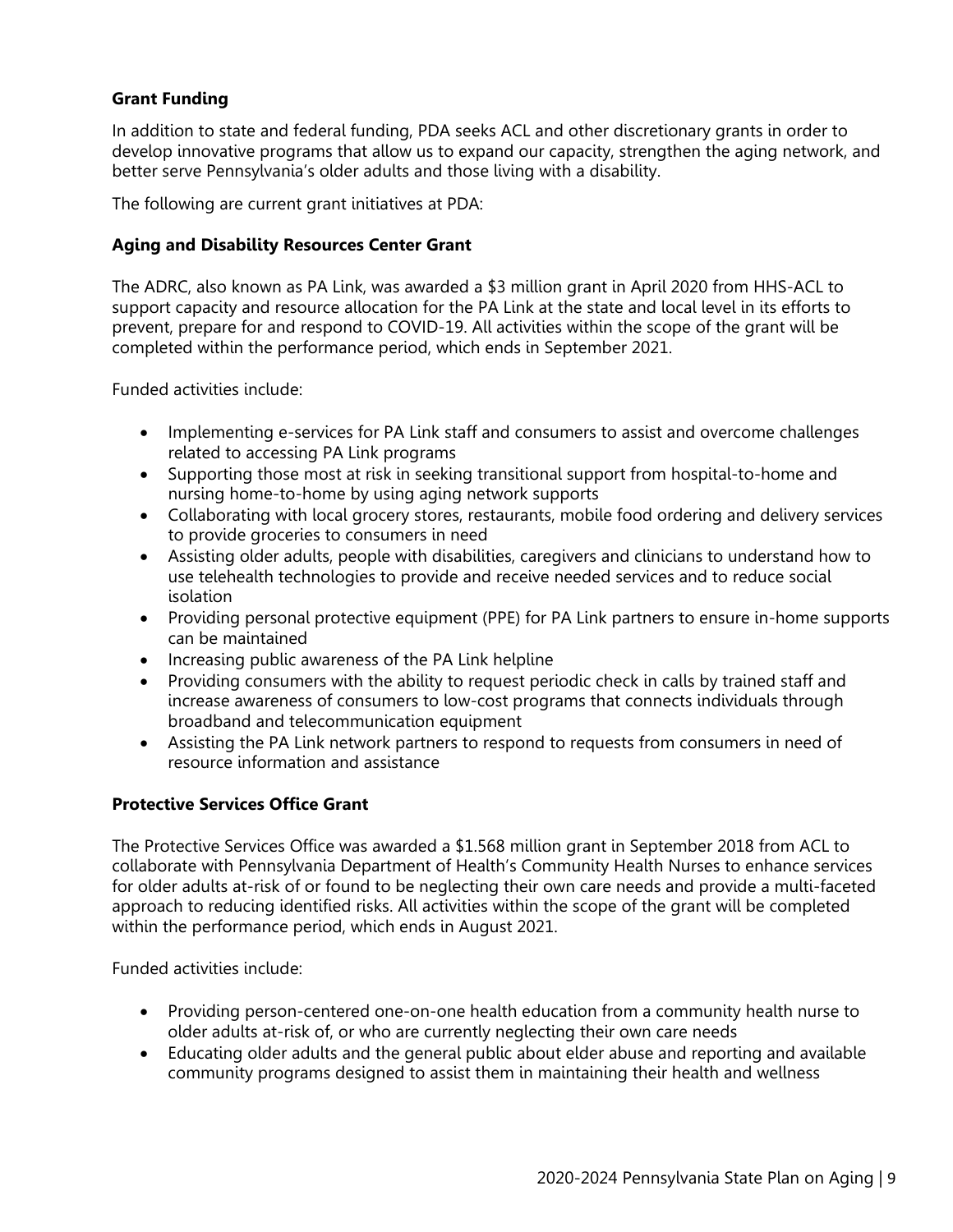#### **Protective Services Office Grant**

The Protective Services Office was awarded a \$600,000 grant in September 2019 as a subgrantee from the PA Commission on Crime and Delinquency (PCCD) Office for Victims of Crime to enhance the delivery of protective services for older adults through technology. All activities within the scope of the grant will be completed within the performance period, which ends in August 2021.

Funded activities include:

- Development and implementation of an online protective services report of need to increase access for the public to report elder abuse electronically
- Development of an electronic data dashboard designed to assist investigative staff to most efficiently manage the needs of victims in accordance with Pennsylvania's Older Adult Protective Services Act (OAPSA)
- Enhancement of the functionality of the statewide Elder Abuse Reporting Hotline (1-800-490- 8505)

# **Councils and Workgroups**

The Department has several councils who we consider to be key partners in advancing efforts on legislation, policy discussions, advocacy and more. They advise the Department on current trends within older adult serving systems of care and provide recommendations on emerging issues.

#### **Pennsylvania Council on Aging**

The Pennsylvania Council on Aging (PCoA) was created in 1977 by Pennsylvania Statutes Title 71 State Government § 581-4 (Administrative Code § 2204-A). The 21 members who make up the council (the majority of whom are required to be age 60 or older) are nominated by the governor and subject to Senate confirmation. Five members of the council serve as chairs of five separate regional councils. Council members represent all older Pennsylvanians and serve as advocates for older adults and advise the governor and the department on planning, coordination, and delivery of services to older adults.

# **Pennsylvania Long-Term Care Council**

The Pennsylvania Long-Term Care Council (LTCC) was established by Act 64 of 2015, replacing the Intra-Governmental Council on Long-Term Care in order to reflect today's broader long-term care continuum. Chaired by the Secretary of Aging, the council is comprised of 35 members appointed by the Governor, in consultation with the Secretary of Aging, including long-term care consumers, advocates, caregivers, providers, and policymakers. The LTCC consults with various departments and agencies to make recommendations on regulations, licensure, financing, or any other responsibilities of those departments or agencies relating to long-term care. The council's scope includes all areas of long-term care, including, but not limited to, institutional care and home and community-based services.

# **Cultural Diversity Advisory Council**

The Cultural Diversity Advisory Council advises PDA on developing and sustaining a network of providers and services that are culturally sensitive, responsive, and inclusive to the diverse needs of Pennsylvania's older adults. The council is comprised of AAA representatives and stakeholders from diverse backgrounds and perspectives.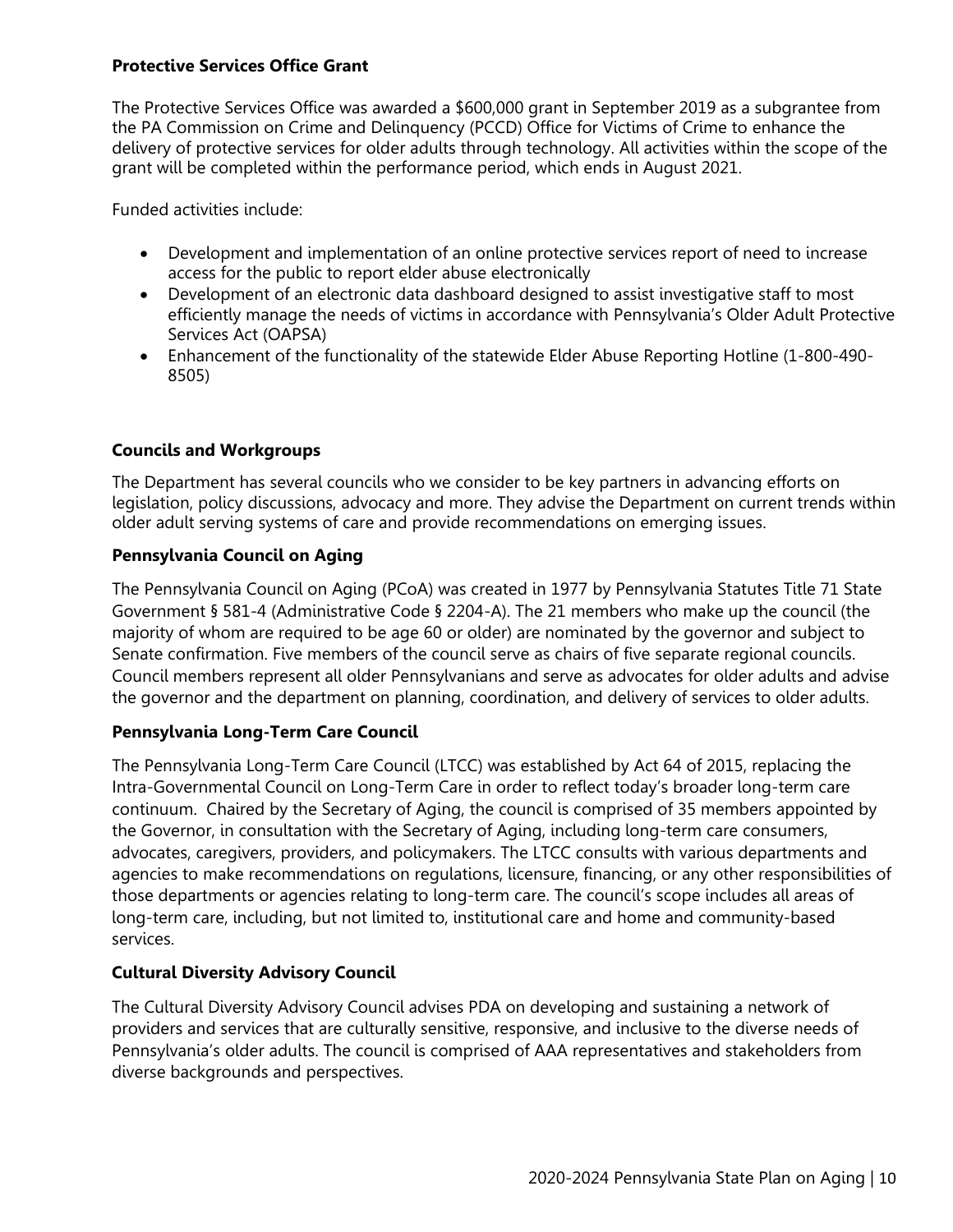## **Alzheimer's Disease and Related Disorders (ADRD)Task Force**

The ADRD Task Force was established in 2018. It was created to take a lead role in implementing the goals and recommendations of the [Pennsylvania State Plan for ADRD.](https://www.aging.pa.gov/publications/alzheimers-related-disorders/Documents/Pennsylvania%20State%20Plan%20for%20Alzheimer) The objectives of the Task Force include:

- Working with local organizations, entities, advocates, and other stakeholders to identify and share best practices that support the goals and overall success of the at the local level
- Developing and facilitating the actions needed to carry out the recommendations and goals of the ADRD State Plan
- Encouraging research and reviewing any other issues that are relevant to ADRD
- Assisting in planning the annual ADRD Forum
- Leading efforts to review and revise the ADRD State Plan, as necessary

Task force members represent a diverse group of individuals and organizations from across the commonwealth. Its members include individuals and families living with ADRD, representatives from the Alzheimer's Association, consumer advocacy groups, long-term care organizations, and other professionals. The ADRD Task Force is comprised of a chair and fifteen members and meets at least quarterly.

#### **Collaborative Engagement with other Commissions & Councils**

#### **Governor's Commissions**

As part of the Administration's promise of a commonwealth committed to providing equality and opportunity for all its citizens, there are several commissions that advocate for and advise the Administration on the unique needs of diverse communities. Pennsylvania currently has five commissions: Commission on African American Affairs, Commission on Asian Pacific American Affairs, Commission on Latino Affairs, Commission on LGBTQ Affairs (established by Governor Tom Wolf and the first in the nation), and Commission for Women. Members of the commissions are appointed by the governor and have representation across the state.

PDA has developed well-established relationships with several commissions and consider them a valued resource in helping the department outreach and build trust within their communities. Commissions are a resource to PDA to ensure our outreach connects us with OAA targeted groups. A powerful example of these partnerships is the relationship built with the PA Commission on LGBTQ Affairs. This commission has an aging workgroup that includes a participating representative from PDA. This relationship has allowed for many collaborations, as well as sharing of information including the submission of formal recommendations to PDA to help inform this plan.

# **PA Supreme Court Advisory Council on Elder Justice in the Courts**

The Advisory Council on Elder Justice in the Courts was established in 2015 to advise the Office of Elder Justice in the Courts regarding the implementation of the **Elder Law Task Force's Report and** [Recommendations](http://media-downloads.pacourts.us/eltf-report.pdf?cb=1597176868419) regarding best practices, judicial rules, and legislation to benefit elder citizens of the commonwealth. The mission of the Advisory Council on Elder Justice in the Courts is to identify and address elder justice issues affecting the commonwealth's elders. As part of their roles at PDA, both the Secretary of Aging and Chief Counsel are among the 24 members of this Council, which strategizes around elder justice matters such as guardianship, grandfamilies rights, protective services and others at their quarterly meetings.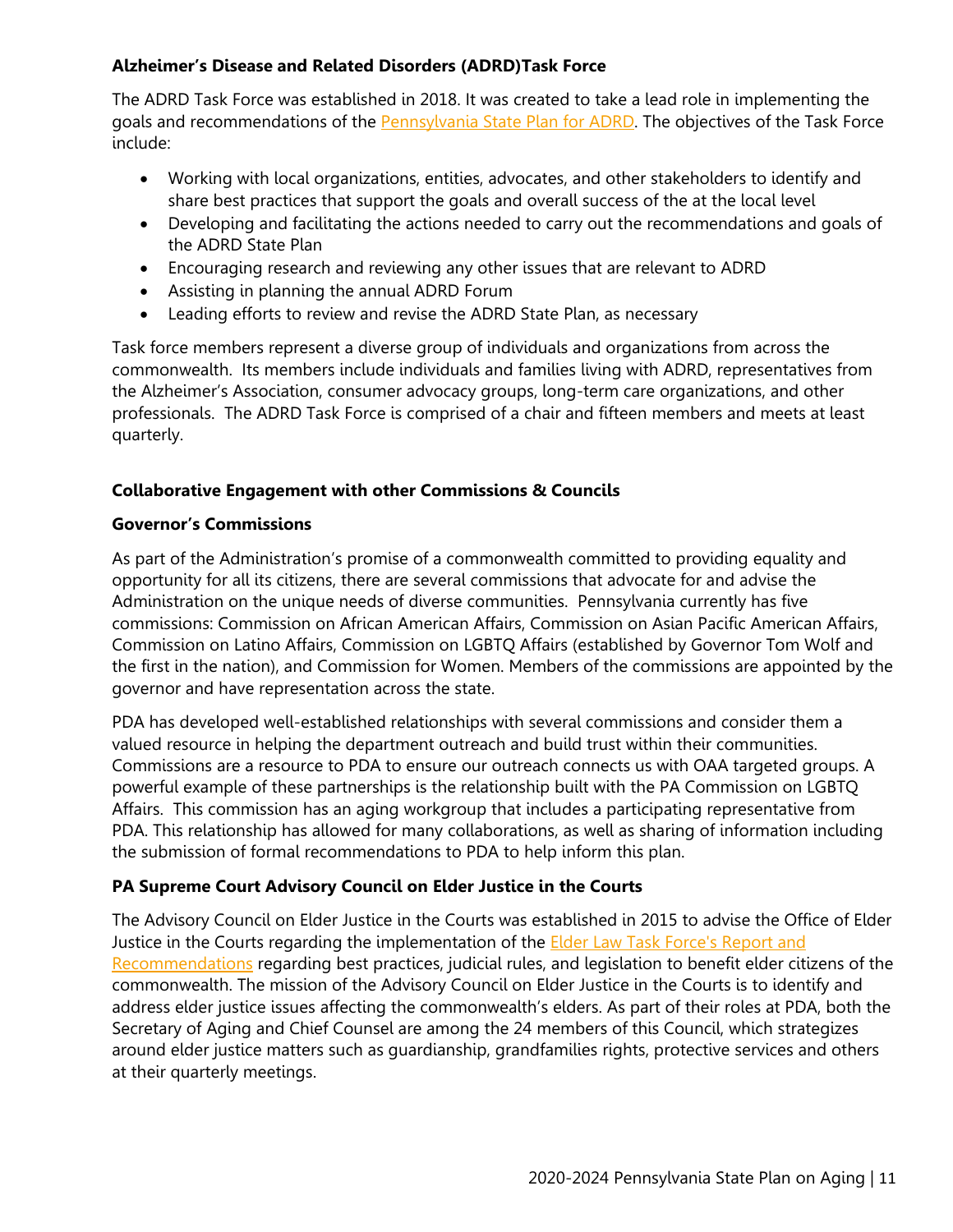# **Other Department of Aging Initiatives**

# **University of Pennsylvania Behavioral Health Lab Partnership**

To comprehensively serve beneficiaries of the Department's Pharmaceutical Assistance Contract for the Elderly (PACE), the program partners with the University of Pennsylvania to provide evidence-based, algorithm driven services though the university's Behavioral Health Lab (BHL) program.

The Behavioral Health Lab program seeks to address depression, anxiety, and dementia, which are prevalent later in life and lead to significant morbidity and disability, thereby contributing to increased use of medical services, nursing home utilization, and mortality.

The BHL program has three arms:

- Supporting Seniors Receiving Treatment and Intervention (SUSTAIN) outreaches to cardholders with depression or anxiety problems
- Caregiver Resources, Education, and Support (CREST) addresses the needs of caregivers of cardholders with dementing illnesses
- High Dose Opioid Program (HDO) provides cardholders with an innovative approach to managing chronic pain and addressing the unmet psychosocial needs that contribute to the cycle of chronic pain.

# **Emerging Issues and Trends**

# **COVID-19 and the Future of Service Delivery**

The emergence of the 2020 COVID-19 pandemic, during the development of this four-year state plan, and its impact on older adults, has elevated the importance of the key services provided by SUAs and the AAAs. The delivery of nutrition services, in-home services and support, protective services and check-in services for older adults who faced adverse impacts from being socially isolated, were particularly critical during this emergency.

The overwhelming concern about social isolation of seniors during this pandemic has raised the level of awareness of the problem and interest, from both the public and private sectors, in helping to address it. This experience has also created opportunities to adapt and innovate how we deliver services to and support our seniors. Leveraging new partnerships and technology solutions will be key strategies for this plan to better support and empower older adults in ways we may not have imagined before this pandemic.

# **Addressing Racial Discrimination & Inequities**

As Pennsylvania's older adult population continues to grow and become more diverse, it is important for PDA and AAAs to consider the implications that racial discrimination and systemic inequities have on individuals as they age. This includes issues, like health disparities, that were magnified during the COVID-19 pandemic. PDA and the AAAs are working during this plan to train on issues like unconscious bias, diversity and inclusion, cultural competence and trauma in order to more effectively outreach and be responsive to the needs of diverse older adults.

As the state unit on aging, we are bound by the OAA to ensure that preference will be given to providing services to older adults with greatest economic need and greatest social need. Greatest economic need means the need resulting from an income level at or below the poverty line. Greatest social need means the need caused by non-economic factors, which include: physical and mental disabilities; language barriers and cultural, social or geographical isolation, including isolation caused by racial or ethnic status. We are further called specifically to undertake program development, advocacy and outreach efforts focused on the needs of low-income minority individuals.

2020-2024 Pennsylvania State Plan on Aging | 12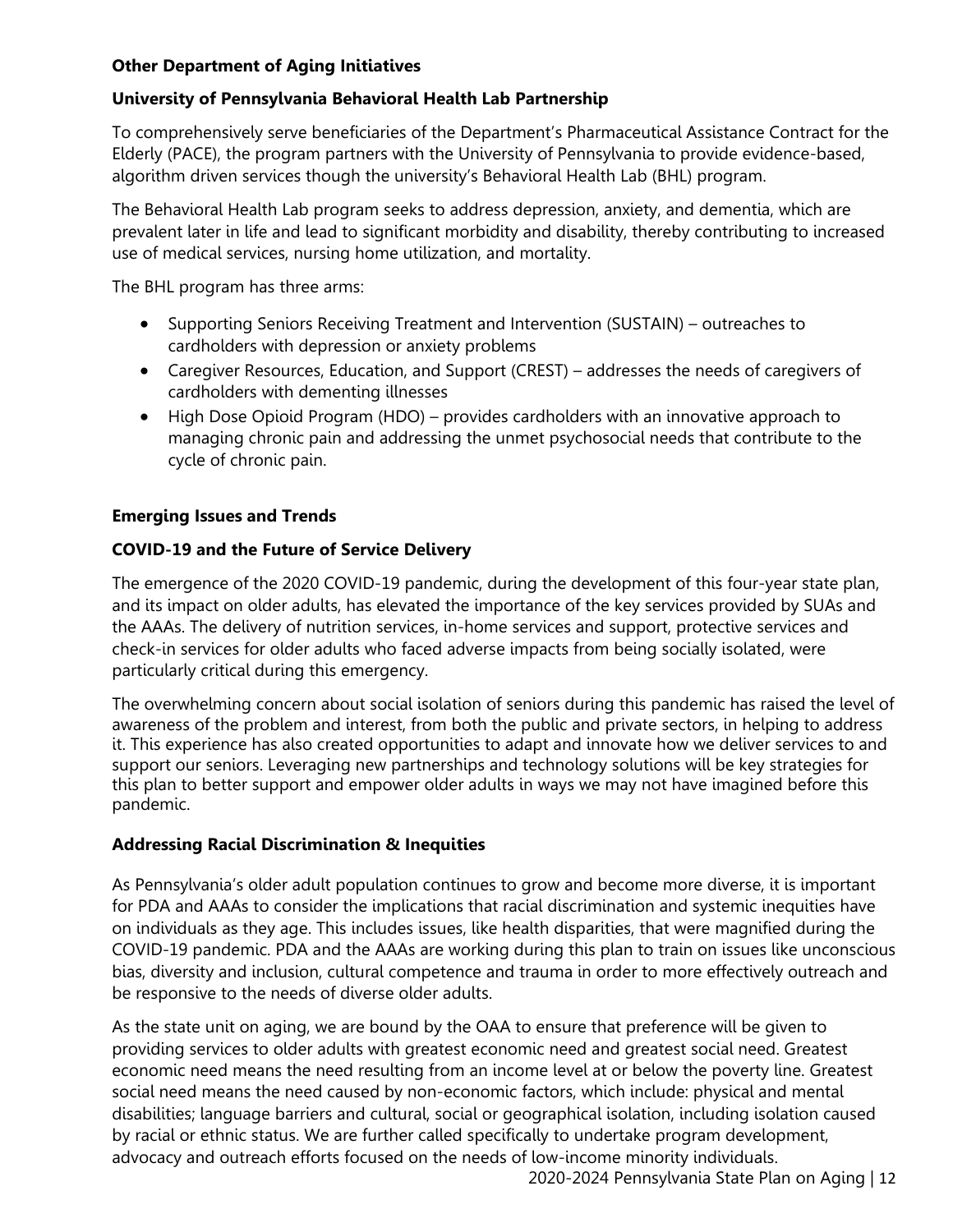#### **Alzheimer's Disease and Related Disorders**

Currently there are an estimated 280,000 people aged 65 and older in Pennsylvania who are living with Alzheimer's disease. By 2025, that number is expected to increase by 14.3% to 320,000. Alzheimer's Disease and related dementias touch nearly every family in some way. For caregivers, the burden can be extreme. In Pennsylvania, 677,000 family caregivers provide 771 million hours of unpaid care valued at \$10.1 billion. At PDA we not only focus on services for older adults who need help or assistance to remain in their homes, we also support these caregivers. The help and support of unpaid friend and relative caregivers for loved ones living with Alzheimer's and other dementias is indispensable.

PDA consistently partners with the two Pennsylvania chapters of the Alzheimer's Association on programs, services and outreach for the benefit of people living with Alzheimer's Disease and all dementias and their caregivers throughout the commonwealth. During the state plan period, we will engage the Delaware Valley and Greater Pennsylvania Chapters in several collaborative efforts:

- Community outreach to increase community and volunteer engagement and develop new community partnerships, with a focus on underserved and diverse communities
- Building public and private partnerships with health systems, public health centers and clinicians to change the way we diagnose, treat and support the aging population, especially around dementia and cognitive decline
- Engaging in evidence-based, person-centered best practices to deliver quality care and support in long-term care and community-based settings
- Marketing to increase public awareness and messaging about dementia and the importance of access to care, early detection, diagnosis, and risk reduction

# **Dementia Friendly PA**

Dementia friendly communities promote communities working together to allow people living with dementia to remain in the community to engage with family and others in their day-to-day life. The Dementia Friends PA movement has trained over 4,200 people as dementia friends in the two short years since the program started. The department has partnered with Dementia Friends PA to train all our staff, the ADRD Task Force and AAA directors with plans to spread this movement to every county in the commonwealth.

# **LGBTQ Age-Friendly PA**

In October 2018, PDA held the inaugural LGBTQ Aging Summit with the theme, "Connecting Communities & Inspiring Change." The objective of this historic summit attended by over 300 LGBTQ community leaders and advocates, AAA staff, providers, and other stakeholders was to raise awareness and mobilize collaborative efforts to support LGBTQ older adults. Since the Summit, the department and the Pennsylvania Commission on LGBTQ Affairs have partnered to continue working on the issues raised at the summit and make further progress. The commission has also created an aging workgroup to help focus the work to remove obstacles and ensure equality and inclusive programming for LGBTQ older adults. The department has a participating member in the workgroup.

One of the key action items from the 2018 LGBTQ Aging Summit was the need for our aging network to have the cultural competency to make our entire organization welcoming, friendly and a safe space for LGBTQ older adults. PDA partnered with SAGE Care, a training arm of the national advocacy organization SAGE to provide comprehensive cultural competency training for leadership and staff of PDA, P4A leadership and staff**,** and AAAs. PDA has received platinum level SAGE Care credentials, and once trainings are completed throughout the network, Pennsylvania will be the first state nationally to achieve this level of training with its state unit and AAAs. We plan to continue to rollout this training to more of our OAA programs during this state plan period.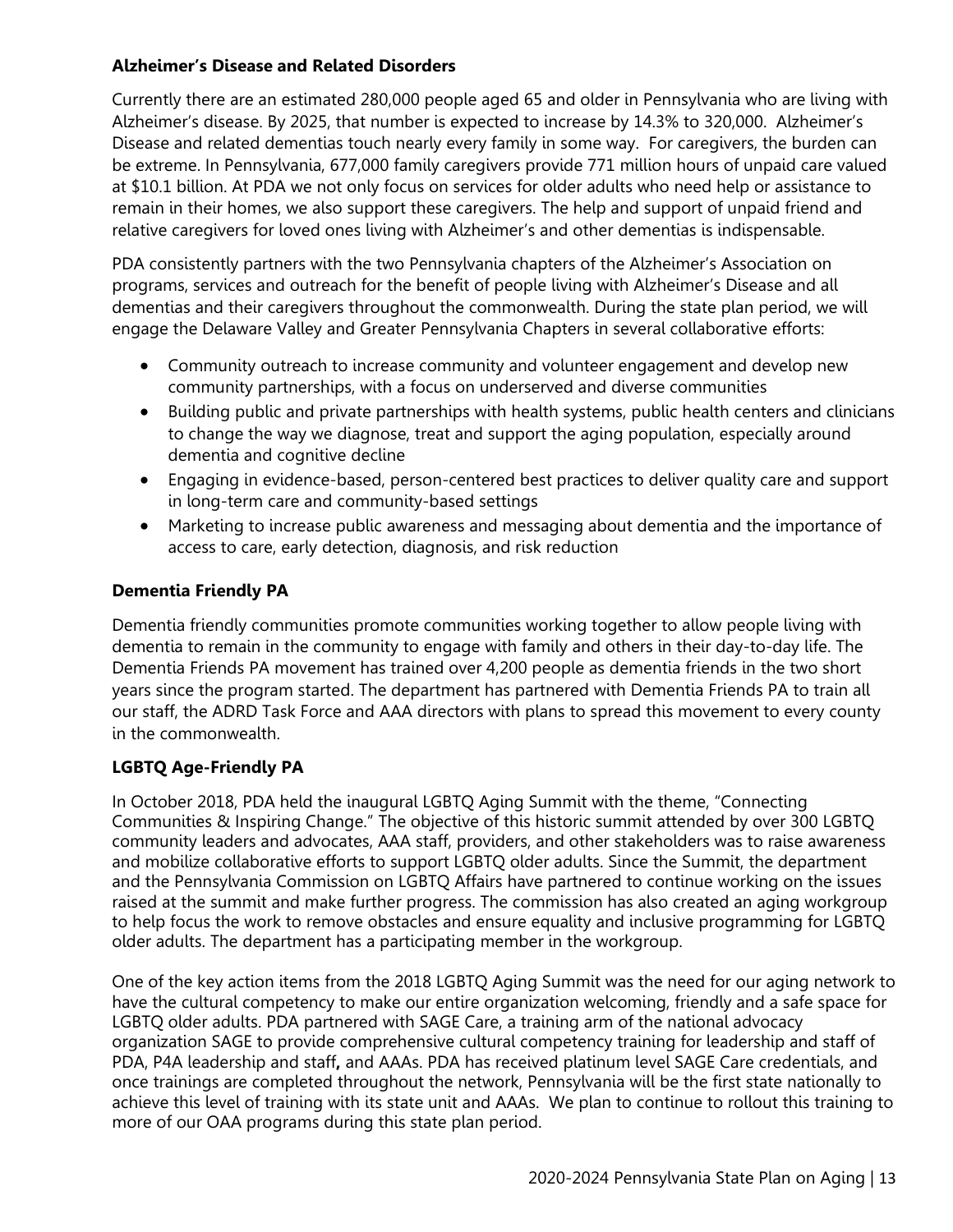Further action items from the summit include the need to collect sexual orientation and gender identity (SOGI) data on our consumers. In order to most effectively serve all older adults, we believe data collection that supports comprehensive care planning is critical, so the Department has action steps to implement the collection of SOGI data. Data nationally on this topic is limited, however the American Community Survey completed a one-year estimate of same-gender households for select U.S. cities in 2017. Results of this survey indicated that Philadelphia households included 1% same-gender couples. Collection of SOGI data will allow PDA to improve care plans for individuals and contribute to more effective program development for LGBTQ older adults.

#### **Integration of Healthcare & Social Services**

Pennsylvania currently has four AAAs that have been members of a health information exchange (HIE) receiving valuable benefits such as quicker access to medical information on consumers, future appointments, notification of emergency room visits and hospital admissions allowing the AAAs to more effectively manage their resources and better support their consumers. As a result, PDA has promoted and facilitated the participation of all AAAs in health information exchanges to take advantage of and leverage the integration of healthcare and social services data. This will provide a holistic picture of an individual's health and social support status enabling healthcare providers, AAAs and other social services organizations to better support older adults.

#### **Affordable/Available Housing**

In Pennsylvania, nearly one third of all households have at least one person over 65 living in them. In fact, there are more than 630K individual householders over 65 in Pennsylvania who live alone. PDA recognizes that access to safe, affordable, inclusive and accessible housing is a key factor to being able to age in place.

The PDA State Plan Community and Stakeholder Survey revealed just how important this is to Pennsylvanians when respondents were asked to rate the importance of affordable/available housing to ensuring age-friendly communities for older adults over the next five years:

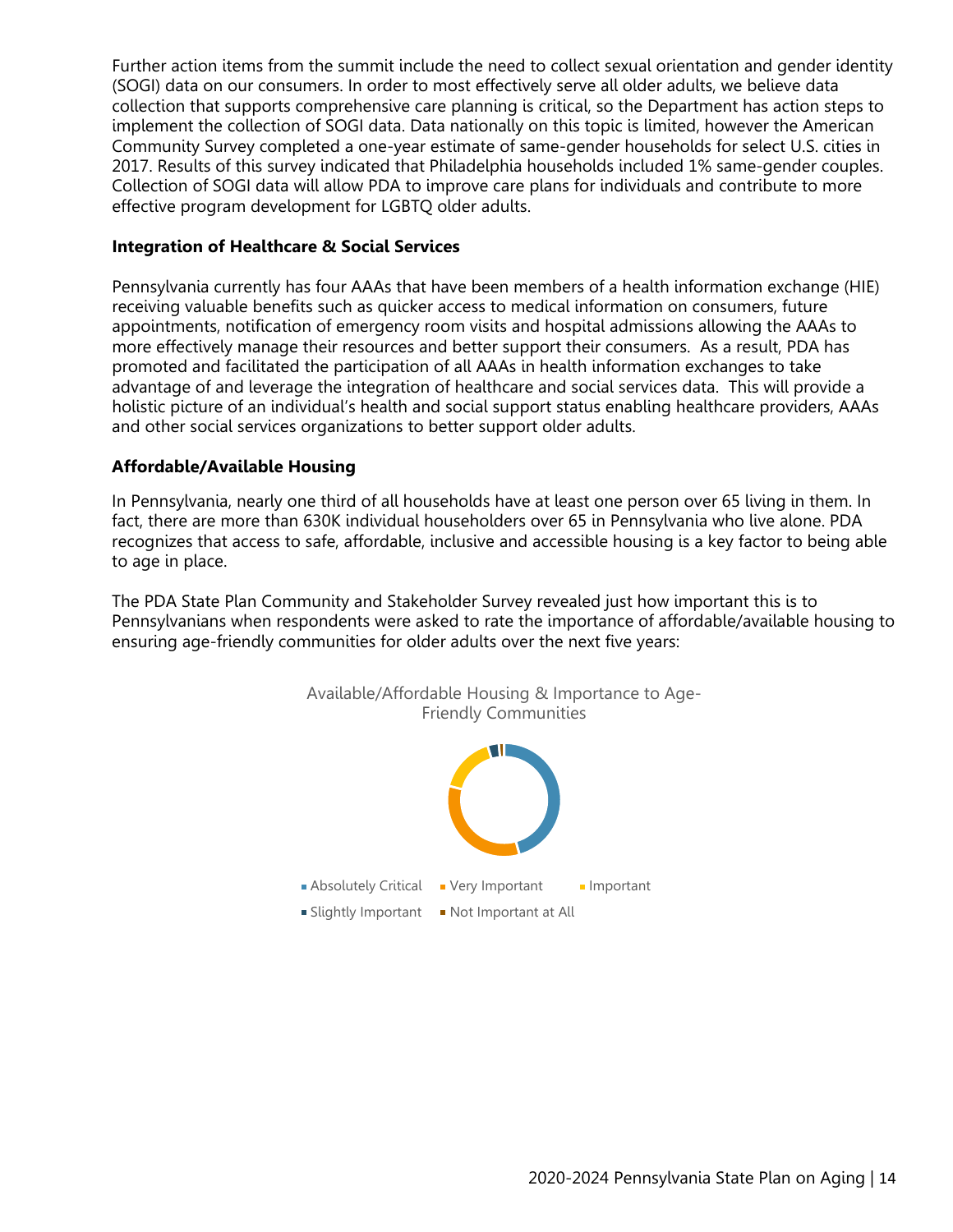PDA's Division of Housing and Community Services is addressing the need for affordable housing by collaborating with local, state, and federal agencies to develop and implement innovative housing pilot projects to expand housing options for older adults throughout the commonwealth. The pilots have created affordable, and accessible housing options that can be replicated in communities statewide and have proven to be successful options for older adults to remain in their homes and communities. Ongoing initiatives include:

- Shared Housing and Resource Exchange (SHARE) is an ongoing shared housing pilot program funded by a Money Follows the Person (MFP) grant from the Centers for Medicare and Medicaid Services (CMS). This pilot has been successfully implemented in Pike, Wayne and Monroe Counties, with expansion plans in several other counties throughout the state plan period.
- Elder Cottage Housing Opportunity (ECHO) cottages in Clearfield County have successfully placed two units housing two older adults, and in July 2020 through a partnership with PDA, P4A was awarded a \$400K PHARE Grant (Pennsylvania Housing Affordability and Rehabilitation Enhancement Fund) which is expanding the ECHO cottage program to several other counties.

# **Direct Care Worker Shortage**

Pennsylvania's more than 234K direct care workers are critically important to the long-term services and supports system (LTSS), helping older adults remain connected to their communities and live their best lives possible as they age. Our state faces a growing crisis, however, due to a shortage of these crucial paid caregivers. In April 2019, PDA's LTCC released its **Blueprint for Strengthening Pennsylvania's Direct** [Care Workforce.](https://www.aging.pa.gov/organization/PennsylvaniaLongTermCareCouncil/Documents/Reports/LTCC_Blueprint%20for%20Strengthening%20Pennsylvania%E2%80%99s%20Direct%20Care%20Workforce_April2019.pdf) The report cites low wages, high turnover and lack of a clear career path as just a few of the reasons for the shortage. As the older adult population in the commonwealth continues to grow, especially in the oldest age category of those over 85, there will be an even higher demand for direct care workers. This need was further supported in our State Plan Community & Stakeholder Survey, in which over 80% of respondents over 65 years old categorized the need for access to in-home care and services as either "absolutely critical" or "very important" to age-friendly communities.

The volatility experienced by this workforce due to low wages, minimum training, high emotional and physical demands, threatens both access to and the quality of services and supports on which many older Pennsylvanians depend. This further jeopardizes continuity of care – a proven factor in improved health outcomes. The recommendations contained in the LTCC's blueprint provide strategies needed to empower this workforce and LTSS providers in order to meet the increasing need. PDA is committed to pursuing initiatives that remove barriers to entering and remaining in this noble profession.

# **Hunger and Food Insecurity**

According to the America's Health Rankings 2020 report, food insecurity among older adults is expected to increase through 2050 as the baby boomers continue to age. Older adults may report missing meals due to a variety of factors including functional limitations affecting their ability to prepare them, lack of social support, lack of transportation, and having to choose between food and other necessities because they can't afford both. Food insecurity can have a negative impact on overall health for older adults, including increased incidence of heart attack, congestive heart failure, high blood pressure, depression, exacerbation of chronic conditions and others.

The America's Health Rankings 2020 report also found that 14.7% of Pennsylvania adults age 60 and older faced the threat of hunger in the preceding 12 months. Although the Supplemental Nutrition Assistance Program (SNAP) reaches qualifying older adults in poverty in our commonwealth, there are opportunities to be creative in how we execute nutrition services provided through the OAA that might allow us to better reach and serve individuals at greater risk for food insecurity, including older adults who: are black/African American, are Latino, live with a disability, live alone, live in poverty, or live in a food desert.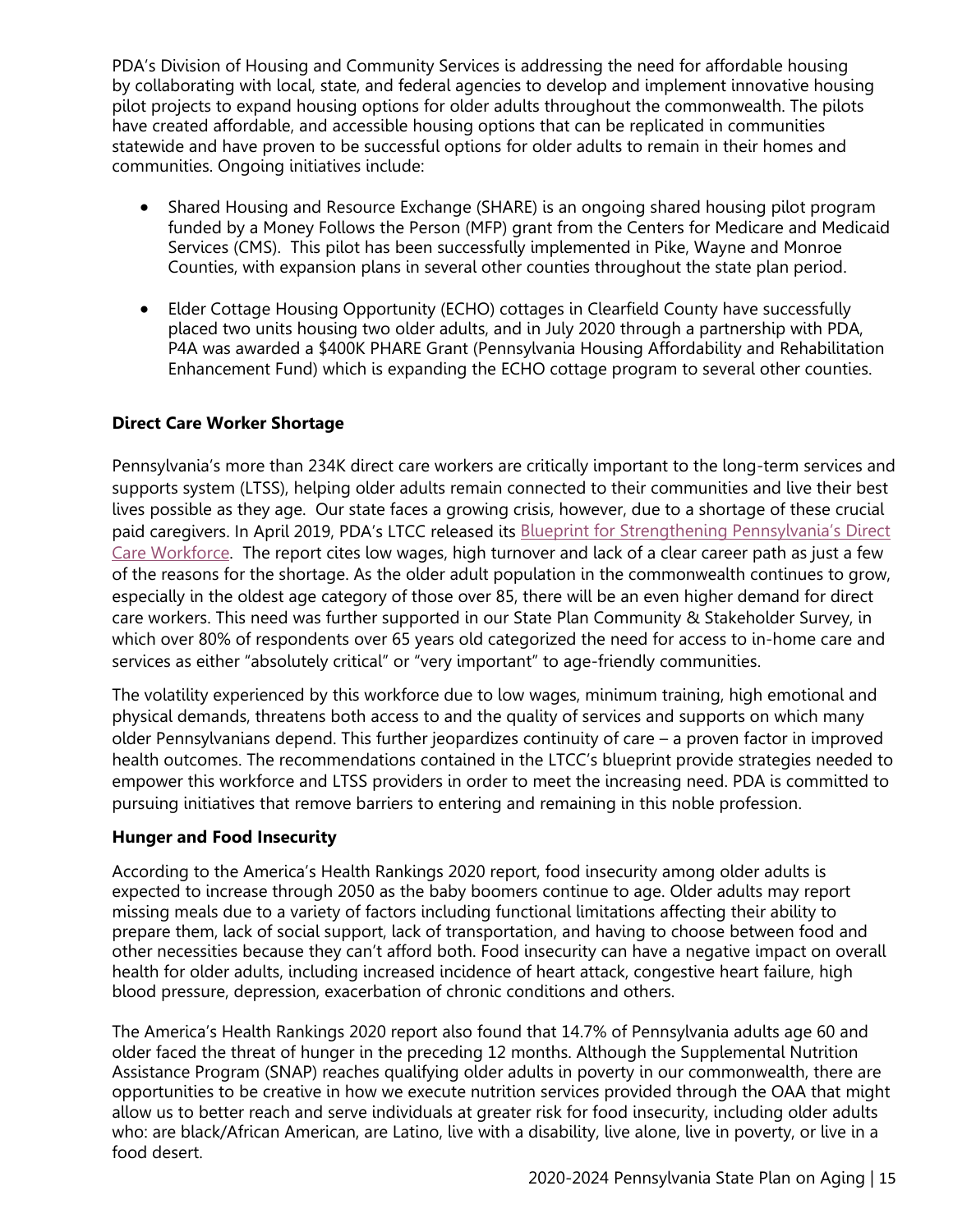#### **Financial Exploitation**

Financial exploitation is a rapidly growing form of elder abuse which has catastrophic impacts on both the individual and the economy. As a result of Governor Tom Wolf's Executive Order on the Protection of Vulnerable Populations, PDA was directed to conduct a study, in 2020, of the current impact of financial exploitation on older Pennsylvanians and the commonwealth. The study found that over 80% of victims lived in urban communities, over 60% were female, and nearly two-thirds were either widowed or single. The study further found that the average age of a victim was 79 years old.

As a result of the study, the department is implementing several recommendations over the course of the state plan. These recommendations include updating the statutory and regulatory language of Pennsylvania's Older Adults Protective Services Act; creating an intra-agency financial exploitation team to explore opportunities across state government to address regulatory barriers to reporting financial abuse; creating a task force comprised of state agencies and stakeholders; and enhancing communications to increase prevention education and outreach strategies to those most vulnerable to being financially exploited.

# **Opioid Crisis**

PDA is an active member of Pennsylvania's OPIOID Command Center and works to ensure older adults have access to the treatment they need. While older adults are not often directly impacted by opioid addiction, the department plays a role in educating them on safe storage, use and proper disposal of unused medications.

PDA's Pharmaceutical Assistance Contract for the Elderly (PACE) Program has opioid case management built into each enrollee's file. The program holds and edits opioid claims if they seem inappropriate and offers real-time assistance to pharmacies to ensure proper dispensing.

PACE also utilizes academic detailing through a partnership with Harvard University to provide physician-to-physician education on the latest and best practices on prescribing opioids to older adults. Sessions include information on treating chronic pain with non-opioid and non-pharmacological therapies, when possible.

# **Grandfamilies**

According to the U.S. Census Bureau 2018 American Community Survey 5-Year Profile, more than 235K grandparents lived with their grandchildren under 18 years old in Pennsylvania, and of that, over 84K were responsible for the basic needs of their grandchildren. Grandparents and other older relative caregivers of children face emotional, financial, and legal challenges as they raise children a second time, often unexpectedly. The need to provide effective and comprehensive support to these caregivers, particularly grandparents raising grandchildren, is vital to ensuring they have access to resources that will strengthen their caregiving relationship.

The department has been actively advocating for the needs of grandfamilies through collaborations with other state agencies, stakeholder groups, advocacy organizations, the legal community including the Pennsylvania Supreme Court Advisory Council on Elder Justice, SeniorLAW Center and legislators. PDA's Caregiver Support Program (CSP) provides resources and assistance to caregivers, including grandfamilies, with the purpose of alleviating stress and enhancing the caregiving relationship. Grandfamilies can benefit from reimbursements for care related and respite expenses through this program. However, there is more work to be done for all of Pennsylvania's grandfamilies.

The PA Joint State Government Commission Report, Grandfamilies in Pennsylvania: "The Second Time [Around",](http://jsg.legis.state.pa.us/resources/documents/ftp/publications/2019-04-30%20GRANDFAMILIES%20Updated%20Report%205.1.19.pdf) recommends the Caregiver Support Program be expanded to serve grandparents under the age of 55. While the PDA CSP will continue to serve individuals 55 and older, we hope to expand the program by removing the statutory CSP monthly care plan cost cap and allowing it to be set by the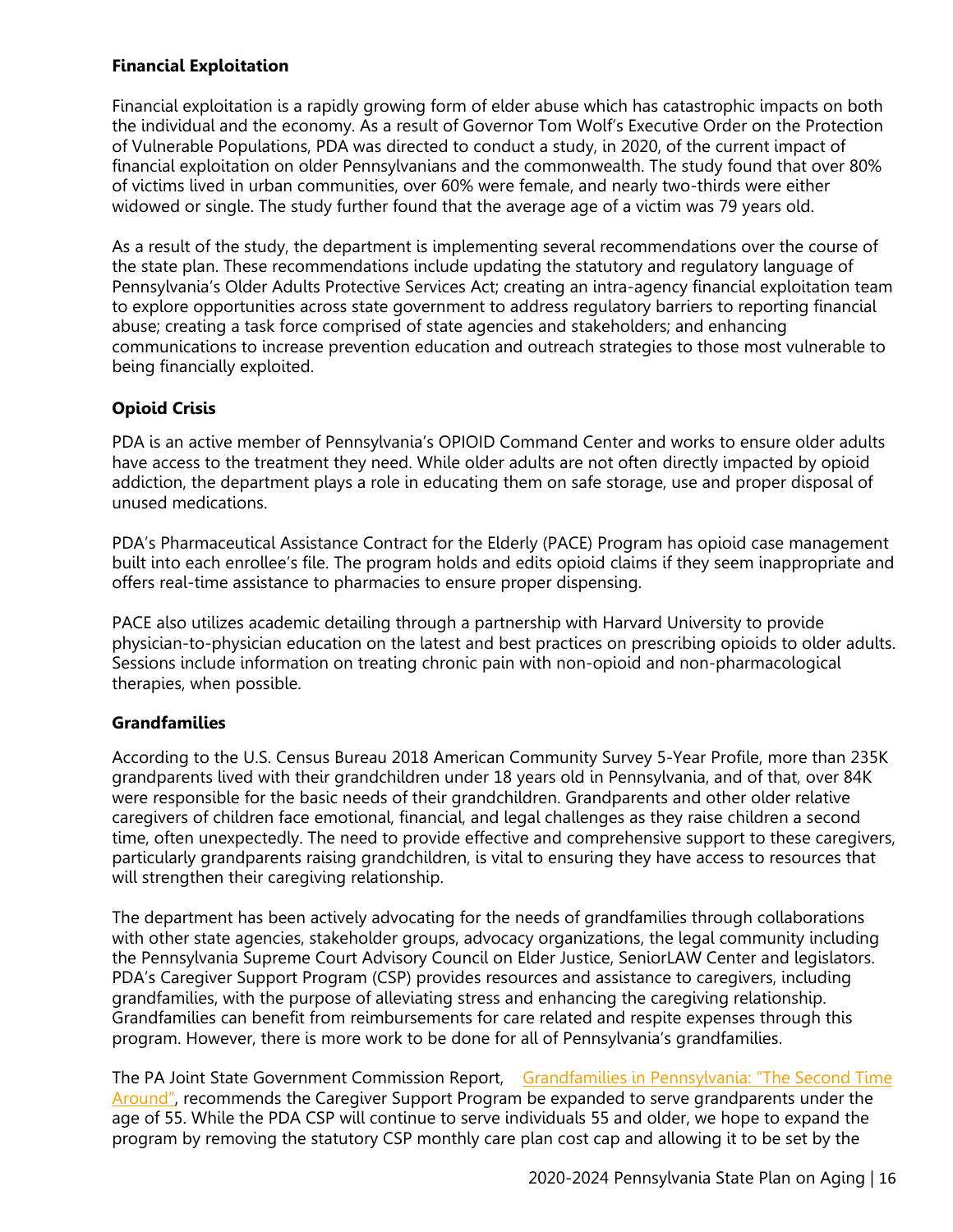department; removing the \$300 aggregate average requirement for all CSP cases; removing the assistive devices limit and \$2,000 CSP home modification lifetime limit and allowing it to be set by the department.

# **Social Isolation**

Social circles change as we age, and while there are many definitions of social isolation, it is, in essence, a lack of meaningful social connections. For older adults, the type and number of connections shift with changing social roles, increasing the risk of isolation. Social isolation can have a negative impact on physical health, mental well-being and is associated with a lower use of healthcare and an increased risk of mortality. Strong social support and connection, however, have positive effects on health and well-being.

The U.S. Census American Community Survey uses six measures as risk-factors for social isolation, which includes the status of an individual on each of the following: poverty; living alone; divorced, separated or widowed; never married; disability; and independent living difficulty. According to the 2018 5-year American Community Survey, Pennsylvania ranks higher, in terms of the number of adults 65 and older having these risk factors on four of six factors.



Source: U.S. Census Bureau, American Community Survey, 2014-2018

Social isolation has long been a concern of the department. Efforts to study social isolation, develop tools to address isolation and mitigate risk are being driven by the Social Isolation Task Force of the PCoA. However, the 2020 pandemic magnified the focus on social isolation and the issue gained the department's full attention when older adults who attended senior centers daily suddenly needed to stay home for their safety.

As the council's work continues, so do innovative projects and partnerships at the department aimed at addressing this problem. For example, our Office of the Long-Term Care Ombudsman partnered with AARP Pennsylvania to provide phones and tablets to nursing facilities to increase the opportunity to allow residents to interact virtually with their loved ones. In addition, the department is developing partnerships within the state university system to match older adults at risk of social isolation with students who need service learning encounters as part of their degree program.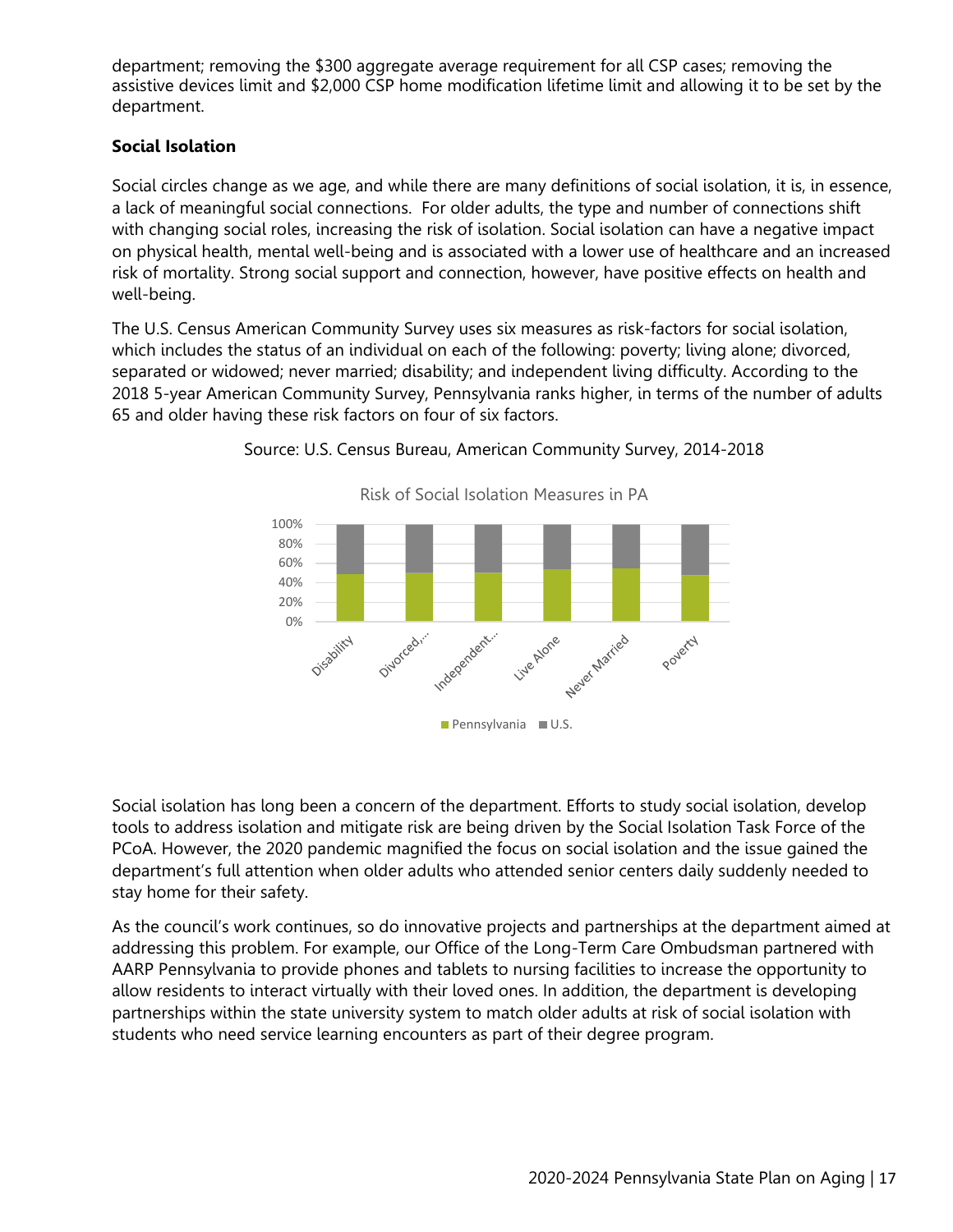# **Technology**

Access to technology is something many of us may take for granted. Yet there are nearly one million Pennsylvanians, including older adults, without broadband internet access. As the COVID-19 pandemic demonstrated, many aging adults could benefit from technology to remain at home and virtually connect with loved ones, obtain food and medications, participate in tele-health/tele-medicine and even socialization.

The push for high-speed internet everywhere in Pennsylvania has been a part of Governor Wolf's [Restore Pennsylvania](https://www.governor.pa.gov/restore-pennsylvania/) initiative that addresses the commonwealth's vital infrastructure needs. In August 2019, PDA participated in a listening session held by the governor's office on the initiative, which could make a difference for aging adults with telemedicine, home monitoring, fall prevention, and staying connected to prevent social isolation.

The PCoA has voiced its unanimous support of the governor's Restore PA initiative. Older adults make up the fastest-growing age group to use technology, and when they are given the opportunity to learn about technology and how to use it, their communication increases with family and friends. In April 2020, the PCoA released [the findings of its statewide survey](https://www.aging.pa.gov/organization/pa-council-on-aging/Documents/State%20of%20Older%20Adults%20During%20COVID/PCoA%20State%20of%20Older%20Adults%20During%20COVID-19%20Report.pdf) on how older adults managed during the COVID-19 pandemic and the results revealed an eagerness to learn about and use technology. Further, the State Plan Community and Stakeholder Survey uncovered a strong desire for accessible and available technology.

#### **Mental Health**

A lack of connection with loved ones and friends can put older Pennsylvanians at risk of social isolation, which could lead to depression, loneliness, lack of self-care and more. Many aging and disability communities lack a system of support to treat mental health, while many facilities specializing in mental health services do not have appropriate accommodations to properly serve older adults and people living with disabilities.

Suggestions to help combat mental health among older Pennsylvanians include: provide specialized training for mental health providers, reevaluate billing codes that may hinder proper care and treatment, improve accessibility to services, place social workers specialized in geriatrics in senior centers, encourage hospitals and medical practices to seek accreditation through the Age-Friendly Health Systems initiative, and develop destigmatizing public service announcement campaigns involving different cultures and age groups.

According to a 2017 study from the University of Southern California, approximately one million adult Pennsylvanians struggled with serious psychological distress at least once in 2015. Of those adults, more than 27% had an unmet need for mental health care. That population includes 42% who did not receive mental health care because they could not afford it.

In early 2020, PDA hosted two roundtable discussions that focused on reducing stigma and understanding mental health issues and service needs. The discussions were in coordination with the Governor's Reach Out PA: Your Mental Health Matters initiative, which is aimed at expanding resources and the state's comprehensive support of mental health and related health care priorities in Pennsylvania.

#### **Trauma Informed Pennsylvania Plan**

On July 27, 2020 the Wolf Administration released its ["Trauma-Informed PA"](https://www.scribd.com/document/470553274/2020-Trauma-Informed-PA-Plan?secret_password=AcWbQ2CvooqQQ8w20WZO) plan to quide the commonwealth and service providers on what it means to be trauma-informed and healing-centered in Pennsylvania. The implications of trauma and stress on individuals as they age is a particular concern for PDA. Throughout the state plan period PDA will be promoting and facilitating training within the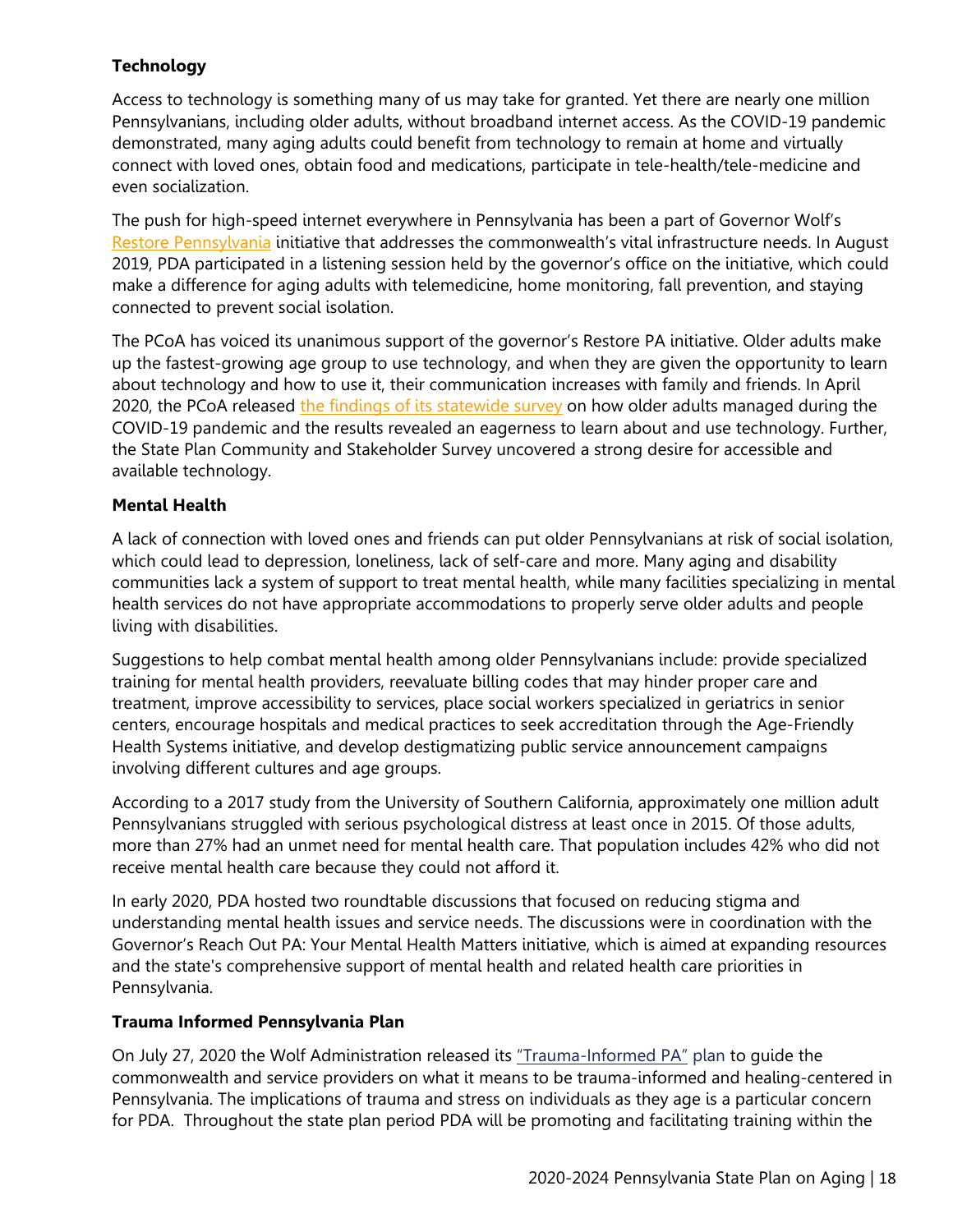department and to aging network partners to help recognize and be more responsive to older adults impacted by trauma.

The Trauma Informed Plan focuses on six key areas:

- 1. Ensuring that state culture is trauma-informed through universal training
- 2. Ensuring state agencies' policies and practices are trauma-informed and more focused on prevention and healing
- 3. Mandating that all licensed and funded entities become trauma-informed
- 4. Building and supporting grass roots / community-based efforts to become trauma-informed in every part of the commonwealth
- 5. Recognizing and healing from traumas of major crisis like COVID-19
- 6. Preventing and healing racial, communal and historical traumas, whether they be individual or systemic

# **Suicide**

Suicide is a public health concern that affects all communities and in PA, is on the rise in older adults. For men, older adult suicide rates are considerably higher than that of younger adults. Suicide is also higher in white older adults than in people of color. In the LGBTQ community, lifelong experiences of discrimination and homophobia now coupled with ageism can cause feelings of grief that are difficult to overcome; and with the information available anecdotally, the number of suicides in LGBTQ older adults is also on the rise.

According to the Centers for Disease Control and Prevention, one out of four older adults who attempts suicide dies. While the exact reasons for that figure remain unknown, researchers suggest aging adults are frailer and therefore more vulnerable to self-inflicted injury. They can also be more isolated, which makes rescues more difficult, and they perhaps even plan their attempts more carefully. Men who are 65 and older face the highest risk of suicide, while adults 85 and older, regardless of gender, are the second most likely age group to die from suicide.

In late 2019, PDA participated in several listening sessions held across the commonwealth by the Pennsylvania Suicide Prevention Task Force. These sessions provided opportunities for attendees to share their stories of how suicide and mental health impacted their lives and communities, to offer educational information and to share recommendations for the task force to consider in developing a statewide suicide prevention plan.

Access to social connections, trauma informed interventions and mental healthcare continue to be important to ensuring Pennsylvania is equipped to serve an aging and diversifying commonwealth.

# **Older Adult Released Prisoner Reentrants**

Over the past decade, the Pennsylvania Department of Corrections has paroled or released an average of 20,000 "reentrants," annually, some of whom are sixty years of age or older. The recidivism rate for these individuals exceeds seventy percent. Many of those who recidivate are unable to sustain themselves in their community because they do not have adequate health care, paid employment, affordable transportation, or housing.

PDA's PACE Program "Clearinghouse", established in 1999, has a legislative authorization to assist persons nineteen years of age and older in these circumstances. Working closely with the Department of Corrections, since January 2015, the Clearinghouse has provided critical resources to many reentrants that have sustained them in their communities. This program has completed 25,000 phone calls with reentrants, assisted 15,000 individuals, and achieved recidivism rate under three percent.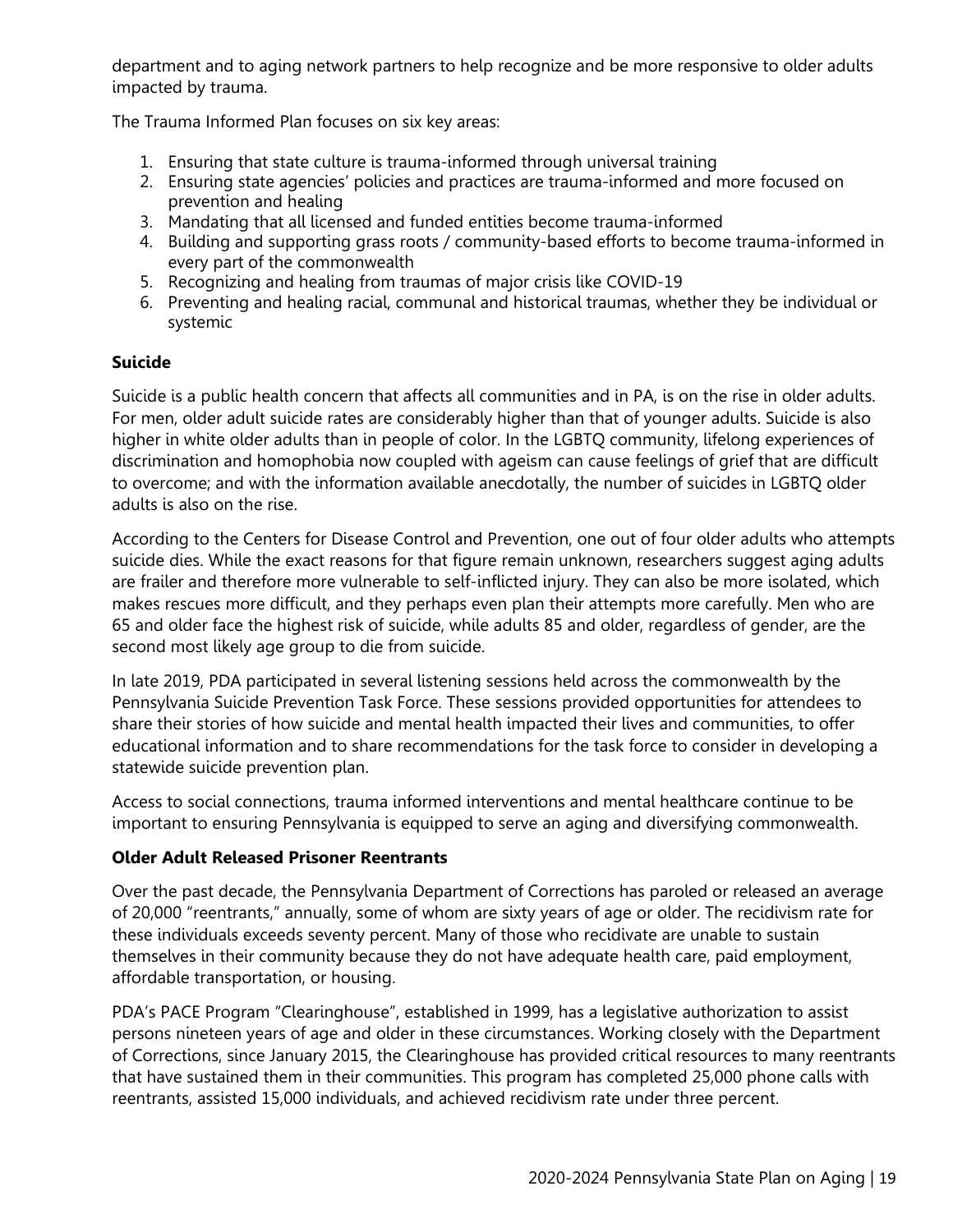# **State Plan on Aging Development**

#### **Strategic Planning and Initial Steps**

State plan development began in mid-2019 when senior department leadership gathered for a strategic planning meeting to reassess the department's mission and to create a vision and core values statement that aligned with our direction. During this effort, we added the opening statement to our core values, "With older adults at the center of everything we do, we are guided by these core values". These watchwords consistently kept the development of this plan focused on older adults as our most important consideration.

Upon release of ACL's state plan guidance in October 2019, we began to consider how programs and initiatives we had in place and those we were considering over the next several years aligned with ACL's four focus areas. This led to a natural emergence of the five overarching goals being pursued through 2024.

Concurrent to the development of our goals, we also began to share information with our key stakeholders including the PCoA, who are key partners in ensuring our plan meets the needs of older adults in every community throughout the commonwealth. We also began communicating with our network of AAAs about our intended development process, as well as the type and scope of guidance they could expect from the department for their four-year area plans.

It was very important to our leadership team that this process remain transparent, so wherever possible, we shared information with stakeholders. The ACL guidance was shared with the PCoA, AAAs, PA LTCC and others, for example. As each step of our internal process was completed, information was shared, and feedback welcomed.

In late 2019, the entire PDA team gathered for an all-staff meeting, part of which was dedicated to reviewing the 2016-2020 State Plan on Aging and initiating objective and strategy development for this plan. It was important to assess ourselves on progress made on that plan, as well as the mechanics of it, to determine how this plan could be developed to allow us to clearly demonstrate our results to stakeholders, older adults and their caregivers, our network, legislators and the public. We also want to ensure that we could adequately hold ourselves accountable to the actions set forth in this plan.

#### **Needs Assessment**

In June 2020, the Department conducted a needs assessment by using a survey available online or by phone. The PA State Plan on Aging 2020 -2024 Community and Stakeholder Survey was available on the PDA website, through direct a direct hyperlink, or could be completed by phone, and was available in English and Spanish.

We relied on and appreciated the support of the PCoA, AARP Pennsylvania, the Pennsylvania Commission on LGBTQ Affairs, the Pennsylvania Commission on Latino Affairs as well as many other commissions and stakeholders, to assist in getting the survey press release distributed to encourage participation. We also outreached directly to many community organizations to ask for participation and shared several different versions of culturally affirming marketing materials with a direct link to the survey.

In the survey, we sought to gauge public awareness of aging services and how to access them, including protective services. We also asked respondents to rate factors important to age-friendly communities over the next five years, including what was most important. Finally, we asked respondents to consider the next 10 years and beyond and freely share thoughts on what would be needed to maintain age-friendly communities in the future.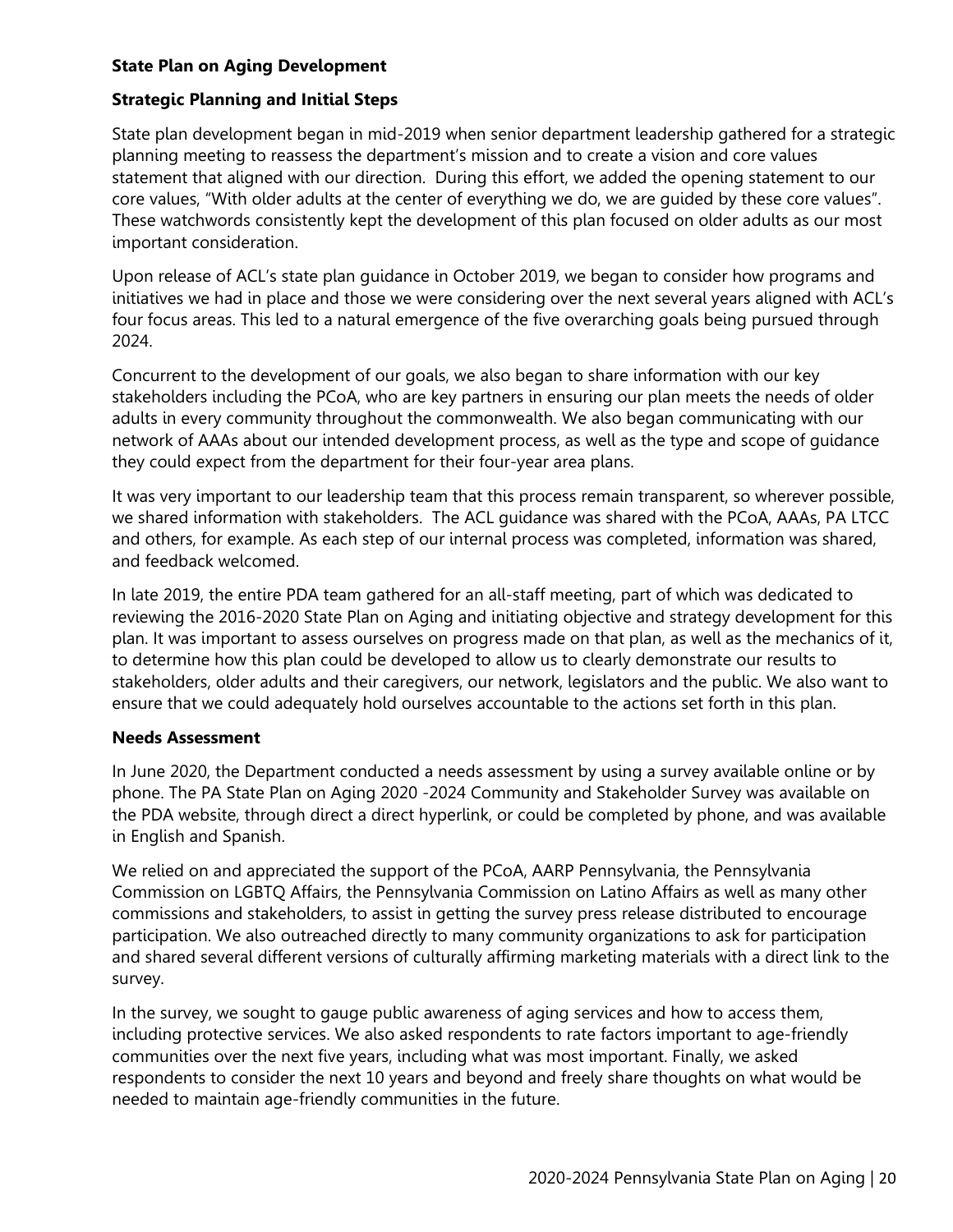The survey was open for nearly three weeks and we were pleased to receive 5,599 responses covering all 67 counties in the commonwealth. The survey was open to all adults 18 years and older, however nearly 4,200 or 75% of respondents were 60 years old and older. The response by race and ethnicity closely mirrored that of the current older adult population in the state: American Indian or Alaska Native .6%, Asian .9%, Black or African American 6.6%, Hispanic or Latino 2.7%, Native Hawaiian or other Pacific Islander .05%, Other 1.9%, White 89%.

We also heard from several stakeholder groups whose unique needs assisted in informing this plan. From caregivers to veterans, people living with disabilities, grandparents raising grandchildren, LGBTQ older adults and more; we heard from Pennsylvanians who shared their opinions, concerns and hopes for how they will age in our state. Feedback from some of these groups was used throughout the plan to further support our actions over this planning period.

Key takeaways from the survey included our need to ensure older adults throughout Pennsylvania are better aware of the services available and how to access them, including protective services.

Respondents told us that over the next five years (2020-2025) and beyond the following six factors are absolutely critical to age-friendly communities:

- Affordable prescription medications (67.9%)
- Access to in-home care & services (51%)
- Available/affordable housing options (45.6%)
- Available/affordable transportation (43%)
- Dementia-capable/ dementia-friendly communities (40.5%)
- Access to mental health services (40.2%)

We also asked survey participants to choose the one factor they believe to be the most critical to agefriendly communities, and access to in-home care and services came in at the top, followed closely by accessible/affordable housing and affordable prescription medications. Interestingly, the next closest factor considered to be most important after these three was the opportunity to make meaningful connections with others.

Finally, the survey asked respondents to share what innovations they felt Pennsylvania needed to meet the needs of our growing and diversifying 60+ population in the next 10-20 years. Overwhelmingly, Pennsylvanians told us about the need to advance technologies that could help older residents. Broadband access in every community in the commonwealth could allow for virtual senior centers, telehealth, tele-medicine and mental healthcare, remote home monitoring and other services not available in many areas, especially rural communities and for those living in poverty. We also heard about the need for innovations such as drone and robotic technologies, driverless vehicles and more innovations in housing for older adults.

The survey validated the department's work and assisted in ensuring our strategies addressed concerns of older adults and their caregivers. Some actions were developed in direct response to what we heard on the survey. In addition, it gave us an opportunity to hear what we need to consider in our strategies beyond the current planning period.

# **Statewide Feedback & Virtual Community Conversation**

In July 2020, the department held two Statewide Virtual Community Conversations to formally present the State Plan draft and to hear from stakeholders, advocates, older adults and caregivers. Online meetings which could be joined by tablet, computer or telephone, were held in lieu of in-person public hearings due to the social-distancing requirements of the COVID-19 pandemic and for the safety of all those who might want to attend. Community conversation testimony, as well as participant feedback submitted during the conversation was used to ensure plan goals, objectives, strategies and actions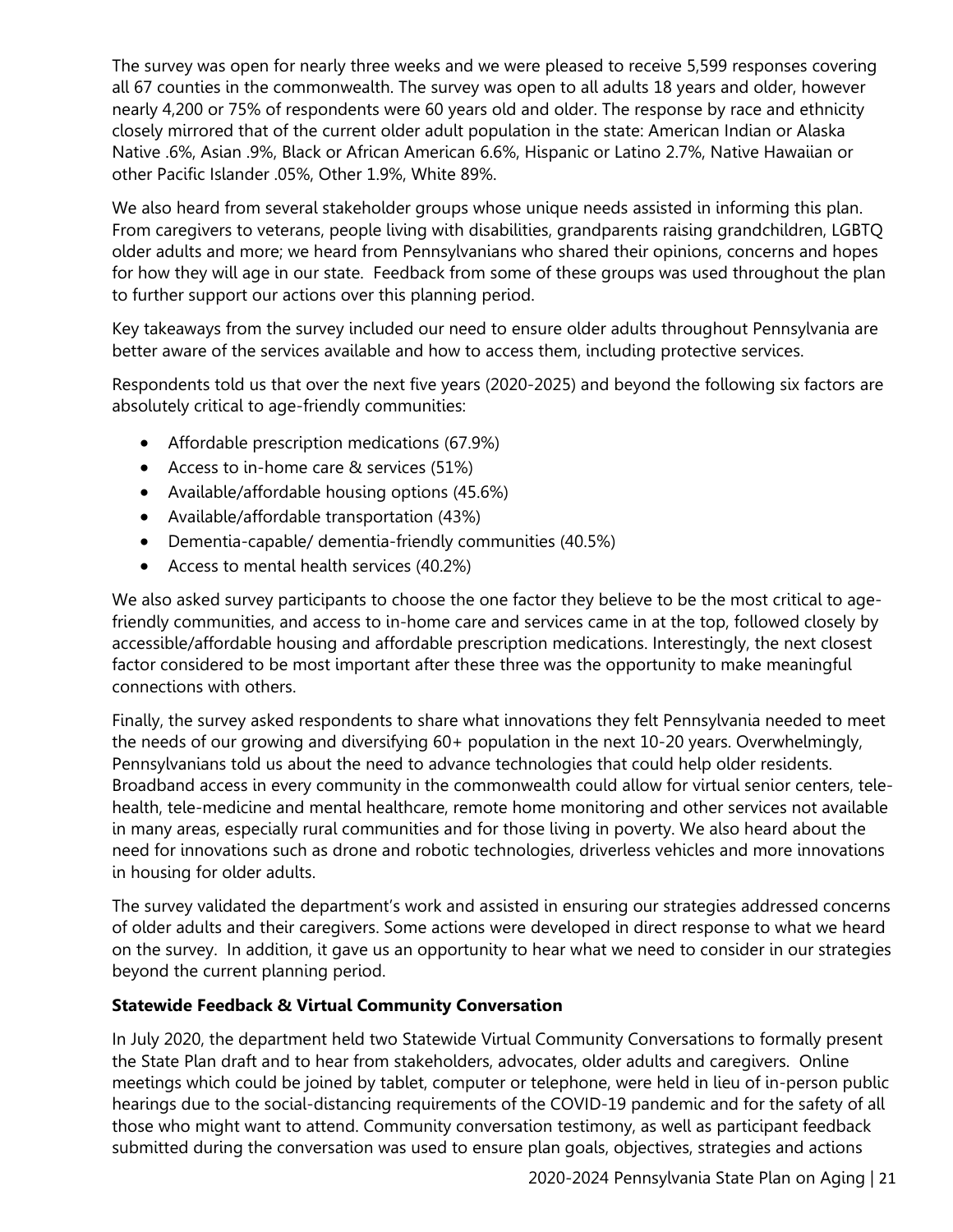met with the needs of older adults and make adjustments where we felt as though we could better align with what we were hearing from stakeholders.

The first Community Conversation was held specifically for members of the five regional councils of the PCoA as a follow-up to a formal presentation of the plan given to the statewide council a month earlier. Prior to the pandemic, our in-person conversations would have been held in the regions represented by these dedicated council members, and they were instrumental in the planning of these events before the department elected the virtual format ultimately used. Nearly half of the 60 members of the five regional councils participated in the conversation. The department welcomed comments and recommendations for the plan shared by the PCoA following their review of the draft.

The second Community Conversation was statewide, open to the public, and was well attended with over 200 people from across the commonwealth participating virtually either online or by phone. Participants were required to register in advance and could request time to present public testimony. In all, eight stakeholders, advocates and community members presented testimony on a variety of topics. All the valuable testimony was considered in furthering the development of a responsive state plan. Participants in the Community Conversation were also given the opportunity to submit questions about the plan, which were answered during the event.

# **LGBTQ Aging in PA Statewide Virtual Town Hall Meeting**

In addition to the two virtual Community Conversations, the department hosted a statewide LGBTQ Aging in PA Virtual Town Hall with the Secretary of Aging. This was a follow up to the work done by the department on LGBTQ aging issues since it hosted a LGBTQ Aging Summit in 2018. Over 250 people from the LGBTQ community, allies, service providers, AAAs, stakeholders, advocates and others joined in the dialogue. Twelve stakeholders and advocates from the LGBTQ community, and allies shared testimony on issues important to LGBTQ older adults, several of which impacted the state plan.

# **Draft Posted for Public Comment**

During July 2020, the draft State Plan on Aging was posted to the Department's website where stakeholders and the public were able to view specific goals, objectives and strategies of the plan as well as the action steps and measures the department would be using to ensure our accountability to the plan. Those who desired could also offer feedback on the plan through a link to an open text survey which was available throughout the two-week public comment period. We received several feedback submissions, many of them affirming the actions set forth in the draft. Other feedback included wonderful suggestions that helped us be more thorough in our explanations and develop a plan that more fully meets the needs of older adults in the commonwealth.

#### **Stakeholder Recommendations**

In addition to the above discussed methods for gathering state plan input, the department also encouraged advocates, stakeholders and even other state agencies to share recommendations to help inform the vision and direction of the plan. The aging workgroup of the Commission on LGBTQ Affairs conducted its own statewide survey on issues of importance to LGBTQ older adults and based on those findings, submitted formal recommendations to the Secretary of Aging. We also received recommendations from the Department of Military and Veterans Affairs (DMVA), with whom the department already meets regularly to ensure we meet the needs of older and disabled veterans. We found these recommendations and others received to be indispensable when creating a plan that spoke to the needs of specific stakeholder groups.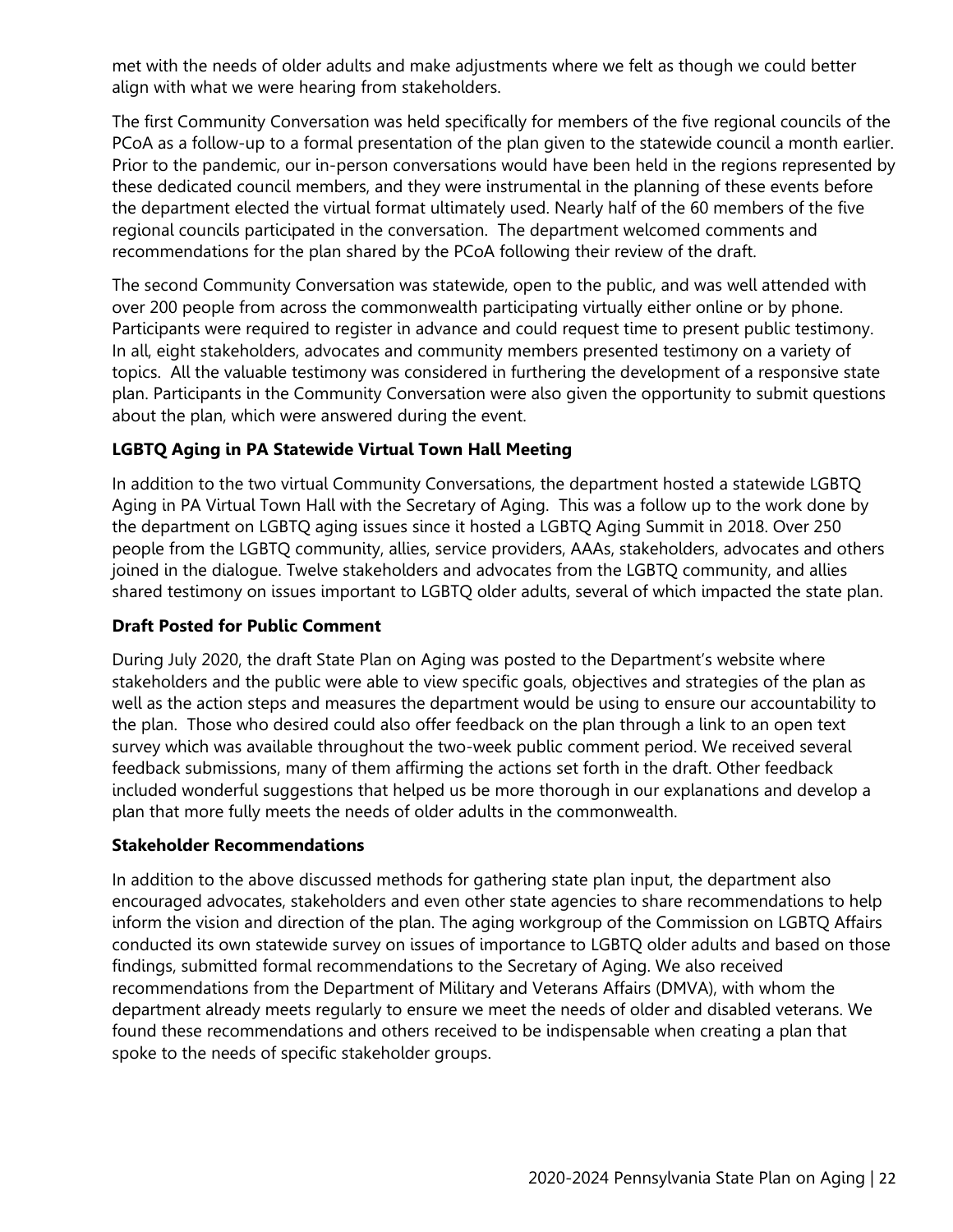#### **State Plan Quality Assurance**

PDA is committed to ensuring continuous quality improvement of all aging programs, as well as continued progress on the action steps and timelines set forth in this plan. PDA regularly completes quality assurance monitoring on programs and services delivered by AAAs. These monitoring efforts are followed-up by remediations, technical assistance and corrective action plans that assist the AAA in ensuring compliance with policy and regulations. AAAs are similarly required to complete quality assurance monitoring on vendors with whom they contract to provide services. Further, PDA is rigorously working with AAAs to ensure data integrity by working through data irregularities with exception reporting. Benchmark and other reports assist the department in determining if a AAA is in need of programmatic guidance. It also assists in crafting more specific program directives and technical assistance documents to ensure better accountability, which we also require of ourselves and AAAs in the four-year plan.

One of the department's core values is that we hold ourselves and partners accountable for results, and for a strategic plan that stretches over four years, this value couldn't be more critical. Every quarter throughout the plan period, the department leadership reviews a reporting dashboard of the actions laid out in the plan to ensure adherence to targeted benchmarks, monitor progress made and adjust, if necessary. If more frequent monitoring is necessary, PDA leadership will consider what adjustments are needed to maintain meaningful progress while keeping the end goal a priority.

We ensure transparency of our progress by posting results of specific goals to a simple dashboard when milestones are reached, allowing stakeholders and the public to see progress made on the plan. In addition, the department makes routine periodic updates on plan progress to the PCoA. Throughout the state plan period, the department makes data informed decisions to ensure the actions remain viable and on course to meet target outcomes.

Specific to AAAs, the department also has a critical role in monitoring and follow-up of area plans. Each AAA has outcomes and performance measures detailed in their Area Plan and is required to report to PDA on progress achieved in reaching their goals, objectives and strategies throughout the 4-year plan period.

# **PDA Goals, Objectives & Strategies**

PDA wants to ensure steady progress toward the five main goals introduced in the executive summary of this plan. The PDA management team developed goals, objectives and strategies for the plan, keeping in mind the need to continually improve and innovate, expand our capacity, serve a diverse commonwealth and ensure consistent program compliance.

Elements in support of the objectives and strategies are woven throughout the plan, however the heart of the work to reach the goals comes in the action steps outlined in the plan. While the goals demonstrate our alignment to the ACL focus areas and our own mission and vision, the actions are a subset of each objective and strategy.

The following pages contain details of the goals, objectives and strategies for the 2020 – 2024 planning period. Keeping older adults at the center of everything we do, our efforts focus on furthering all aspects of this plan, with adjustments as needed, to improve lives.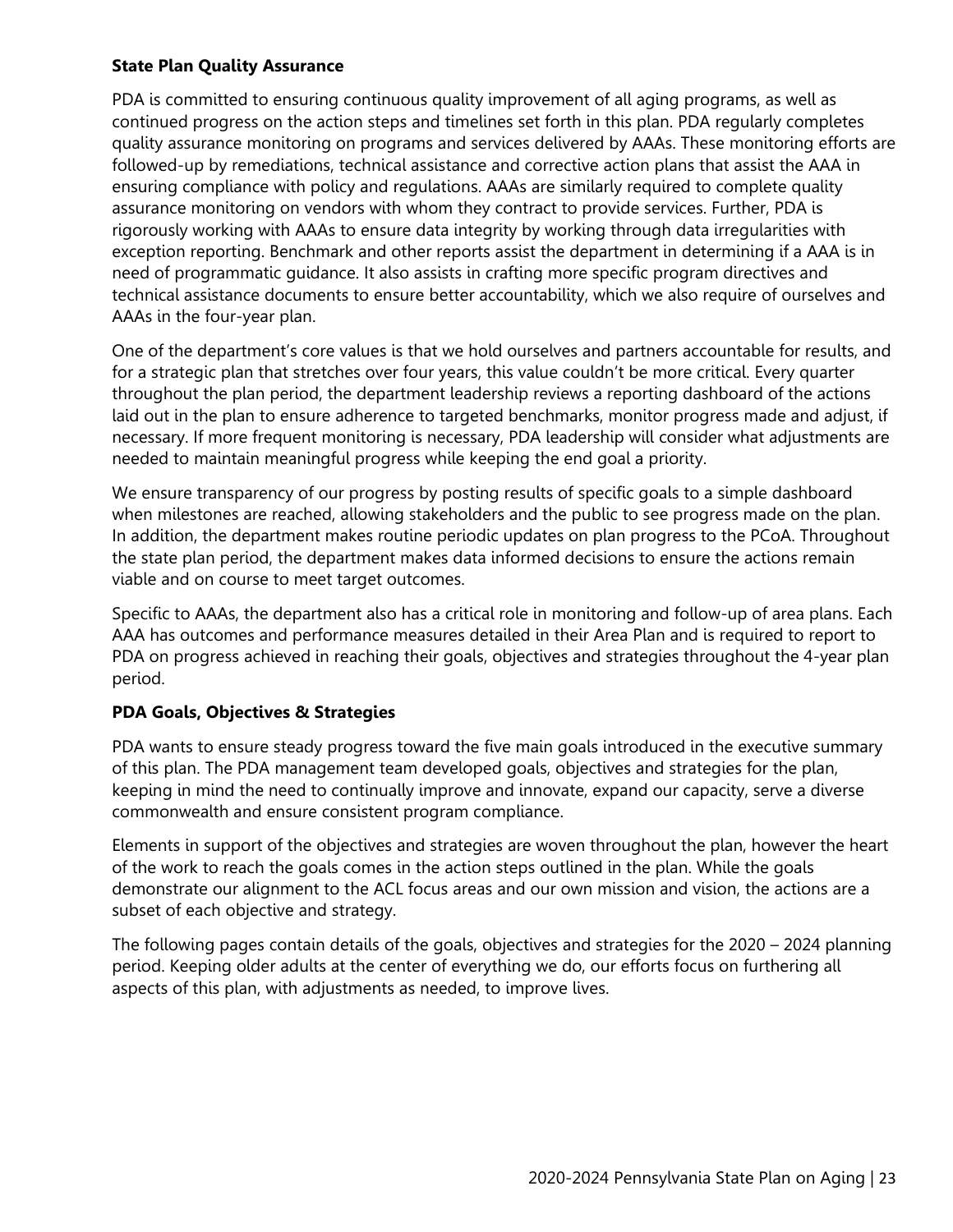| <b>ACL Older Americans Act Core Programs Focus Area</b>                                                                                                                                                                                                                                                                                                                                                                                                                                                                                                                                                                                          |                                                                                                                                                                                                                                                                                                                                                                                                                                                                                                                                                          | <b>ACL Discretionary Grants &amp; Other</b>                                                                                                                                                                                                                                                                                                                                                                                        |
|--------------------------------------------------------------------------------------------------------------------------------------------------------------------------------------------------------------------------------------------------------------------------------------------------------------------------------------------------------------------------------------------------------------------------------------------------------------------------------------------------------------------------------------------------------------------------------------------------------------------------------------------------|----------------------------------------------------------------------------------------------------------------------------------------------------------------------------------------------------------------------------------------------------------------------------------------------------------------------------------------------------------------------------------------------------------------------------------------------------------------------------------------------------------------------------------------------------------|------------------------------------------------------------------------------------------------------------------------------------------------------------------------------------------------------------------------------------------------------------------------------------------------------------------------------------------------------------------------------------------------------------------------------------|
|                                                                                                                                                                                                                                                                                                                                                                                                                                                                                                                                                                                                                                                  |                                                                                                                                                                                                                                                                                                                                                                                                                                                                                                                                                          | <b>Funding Sources Focus Area</b>                                                                                                                                                                                                                                                                                                                                                                                                  |
| <b>Goal One:</b> Strengthen aging network's capacity,<br>promote innovation and best practices, and build<br>efficiencies to respond to the growing and<br>diversifying aging population.                                                                                                                                                                                                                                                                                                                                                                                                                                                        | <b>Goal Two: Improve services for older adults and</b><br>the ability to advocate for them by using<br>evidence-informed planning, committing to data<br>integrity and being accountable for results.                                                                                                                                                                                                                                                                                                                                                    | <b>Goal Three: Establish and enhance</b><br>efforts to support healthy living, active<br>engagement and a sense of community<br>for all older Pennsylvanians.                                                                                                                                                                                                                                                                      |
| <b>Objectives:</b>                                                                                                                                                                                                                                                                                                                                                                                                                                                                                                                                                                                                                               | <b>Objectives:</b>                                                                                                                                                                                                                                                                                                                                                                                                                                                                                                                                       | <b>Objectives:</b>                                                                                                                                                                                                                                                                                                                                                                                                                 |
| Leverage technology to improve quality<br>and efficiency of aging services network.<br>Increase the Department's capacity to serve<br>older adults through strategic and meaningful<br>partnerships and collaborations.<br>Ensure OAA programs are reaching diverse,<br>LEP and socially isolated older adults, including<br>LGBT older adults & those living with a disability.<br>Help older adults achieve better quality of<br>life by ensuring those who seek assistance are<br>connected to supportive programs and services.<br>Support families and friends who are<br>caregivers to enable them to thrive in their<br>caregiving roles. | Ensure excellence in service delivery<br>through use of data and analytics to assess the<br>outcomes, quality and value of services provided<br>to older adults.<br>Ensure that data capture is efficient,<br>compliant, and provides meaningful information<br>and knowledge.                                                                                                                                                                                                                                                                           | Ensure a network of age and<br>dementia-friendly providers and<br>communities throughout Pennsylvania.<br>Advance efforts to reduce<br>stigma associated with mental health<br>disorders and connect older adults with<br>mental healthcare resources.<br>Expand the availability and use<br>of programs that reduce social isolation.<br>Promote engagement in healthy<br>aging, nutrition, education and<br>prevention programs. |
| <b>ACL Participant-Directed/Person-Centered</b><br><b>Planning Focus Area</b>                                                                                                                                                                                                                                                                                                                                                                                                                                                                                                                                                                    | <b>ACL Elder Justice Focus Area</b>                                                                                                                                                                                                                                                                                                                                                                                                                                                                                                                      |                                                                                                                                                                                                                                                                                                                                                                                                                                    |
| <b>Goal Four:</b> Emphasize a citizen-first culture that<br>provides outreach, embraces diversity, and honors<br>individual choice.                                                                                                                                                                                                                                                                                                                                                                                                                                                                                                              | <b>Goal Five:</b> Advocate for the rights of older adults<br>and ensure their safety and dignity by raising<br>awareness of and responding effectively to<br>incidences of abuse, injury, exploitation, violence<br>and neglect.                                                                                                                                                                                                                                                                                                                         |                                                                                                                                                                                                                                                                                                                                                                                                                                    |
| <b>Objectives:</b>                                                                                                                                                                                                                                                                                                                                                                                                                                                                                                                                                                                                                               | <b>Objectives:</b>                                                                                                                                                                                                                                                                                                                                                                                                                                                                                                                                       |                                                                                                                                                                                                                                                                                                                                                                                                                                    |
| Ensure aging services information and<br>resources are accessible, inclusive, consistent and<br>available through a variety of sources.<br>Build a workforce that prioritizes and is<br>responsive to the needs of older Pennsylvanians by<br>listening, being inclusive, having empathy and<br>respecting individual choice.                                                                                                                                                                                                                                                                                                                    | Increase effectiveness in responding to<br>elder abuse and protecting older adults through<br>expanded outreach, enhanced training,<br>innovative practices and strategic collaborations.<br>Increase capacity and expertise in the<br>ability to investigate and resolve allegations of<br>financial exploitation.<br>Equip older adults, their loved ones,<br>advocates and stakeholders with information<br>needed to identify and/or prevent abuse, neglect<br>and exploitation, and support them in their<br>ability to exercise their full rights. |                                                                                                                                                                                                                                                                                                                                                                                                                                    |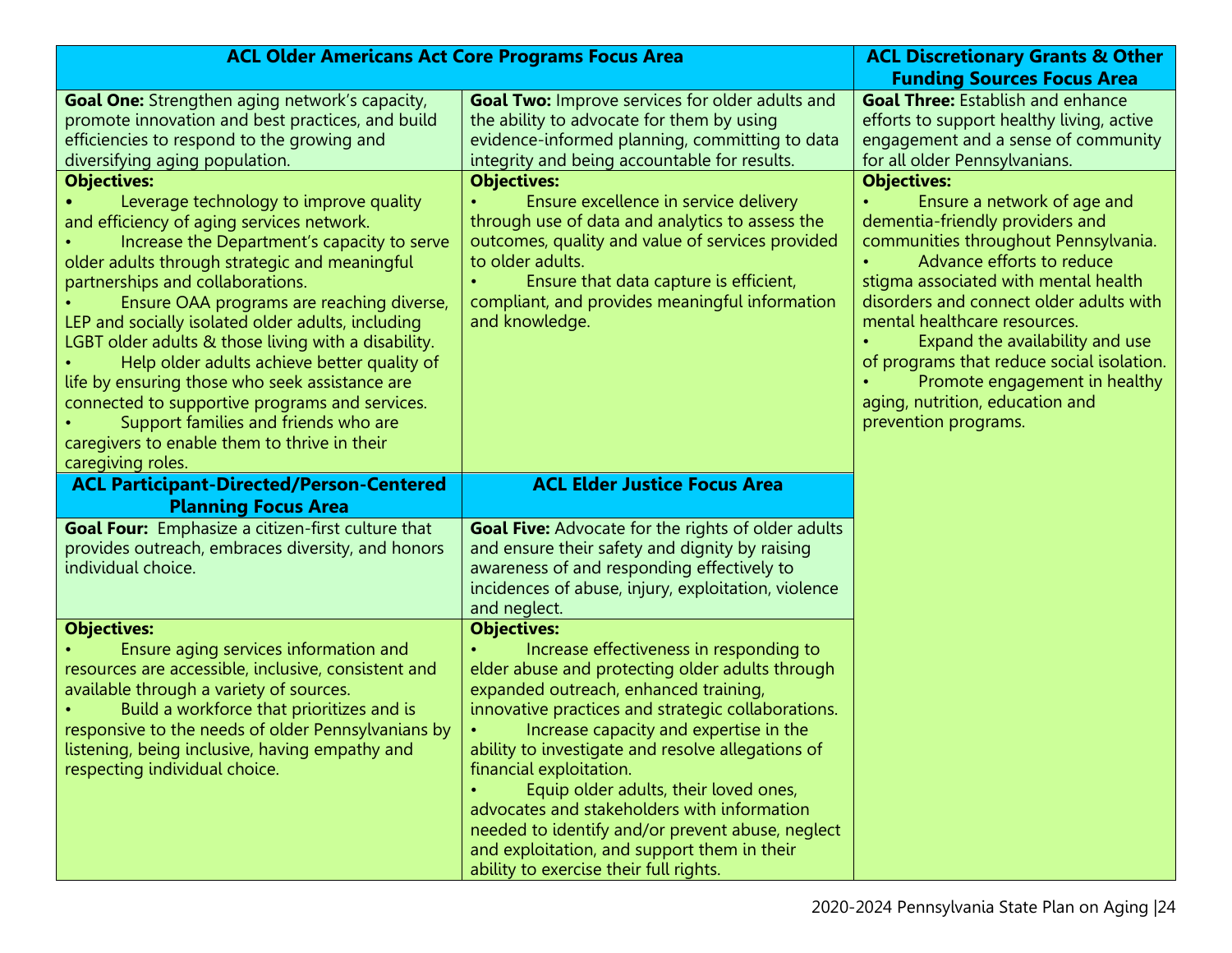**Pennsylvania State Plan on Aging 2020 – 2024 Goals, Objectives, Strategies, Actions, Measures** 

# **ACL Older Americans Act Core Programs Focus Area**

**Goal One:** Strengthen aging network's capacity, promote innovation and best practices, and build efficiencies to respond to the growing and diversifying aging population.

**Objective #1:** Leverage technology to improve quality and efficiency of aging services network.

 **Strategies:** 

1. Enhance user and consumer experience by creating efficiencies through technology.

| <b>Actions</b>                                          | <b>Goals/Measures</b>    | <b>Target Dates</b> |
|---------------------------------------------------------|--------------------------|---------------------|
| Develop E-grants technology to allow grant              | Implement new E-         | 1st QTR 2021        |
| applications to be submitted and processed              | grant system and         | Progress            |
| electronically expediting financial support for senior  | report on                | monitored           |
| community centers for capital improvements and          | enhancements to grant    | quarterly on        |
| program enhancements that benefit seniors.              | process.                 | enhancements        |
|                                                         |                          |                     |
| Enroll PDA & AAAs with one of Pennsylvania's health     | PDA & 40% of AAAs        | Complete by         |
| information exchanges to leverage health and social     | enrolled year one,       | end of FFY 21-      |
| services data in serving seniors and improve financial  | remaining AAAs           | 22                  |
| and resource management throughout aging network.       | enrolled year two        |                     |
| Develop, using discretionary grant funding, & launch    | Implement public-        | Implementation      |
| public-facing report of need (RON) self-reporting tool, | facing RON self-         | date TBD            |
| on PDA website to improve access and increase           | reporting tool and use   |                     |
| reporting of elder abuse.                               | first year statistics as |                     |
|                                                         | baseline to set future   |                     |
|                                                         | goals for years 2 - 4    |                     |
| Expand PACE iDashboard capacity to interface with       | Implement protective     | Implementation      |
| AAA network to improve timeliness, follow-up and        | services dashboard       | date TBD            |
| accountability on Protective Service's case             | interface                |                     |
| management for older Pennsylvanians.                    |                          |                     |
|                                                         |                          |                     |
| Develop and launch interactive dashboards to            | Data collection will be  | Implementation      |
| effectively present ombudsman and Pennsylvania          | more efficient and       | date TBD            |
| Empowered Expert Residents (PEER) program data.         | accurate as data will be |                     |
|                                                         | provided in single       |                     |
|                                                         | report rather than       |                     |
|                                                         | compiling 53 reports.    |                     |
|                                                         | PEER data will be        |                     |
|                                                         | accurately captured to   |                     |
|                                                         | reflect program impact   |                     |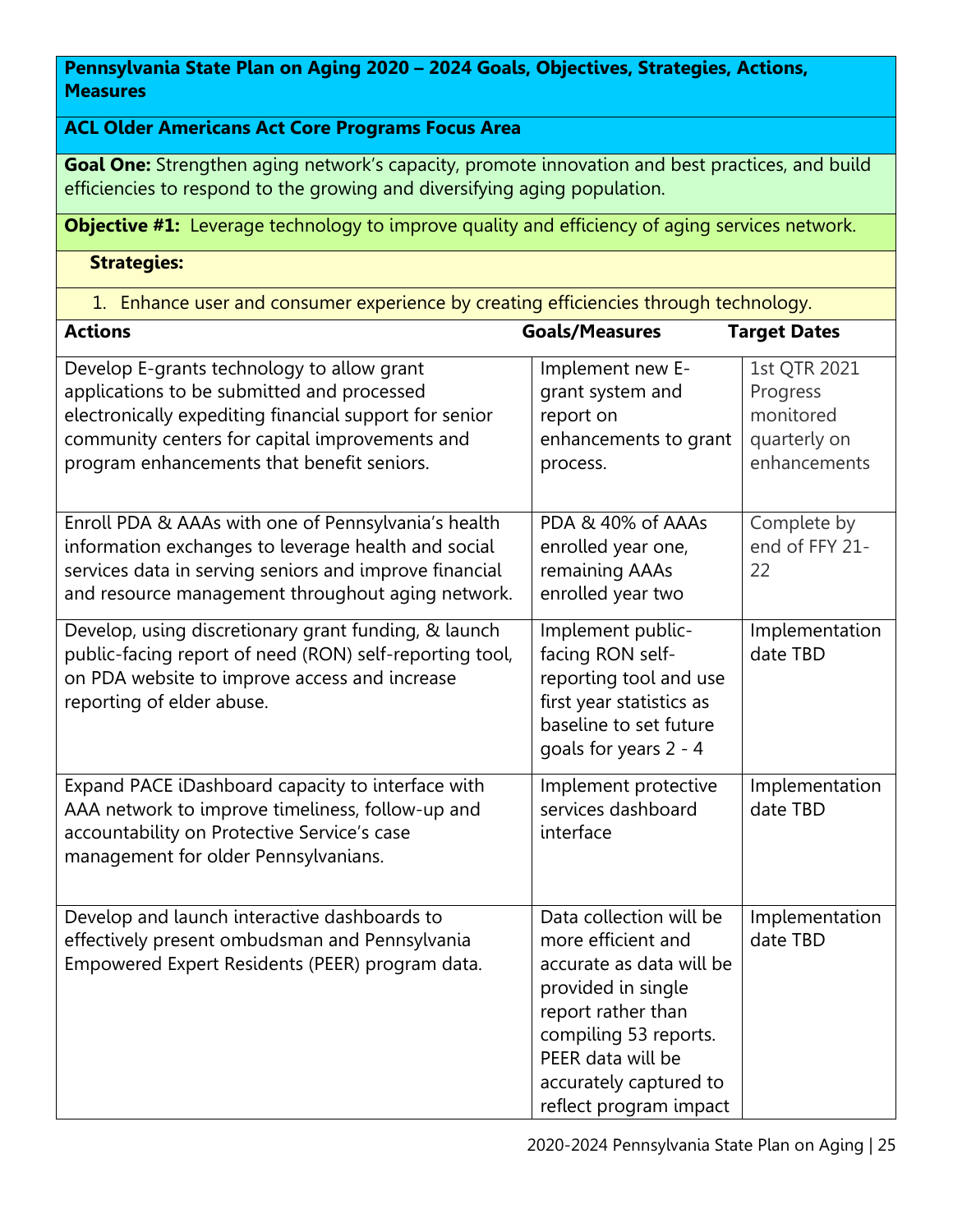| Update department website to improve readability and<br>user experience for all, including differently abled<br>people and improve access to information about aging<br>services.                               | on LTC facility<br>residents' quality of<br>care and quality of life.<br>Implement web-based<br>improvement quality<br>initiatives that enhance<br>user experience                                                                                                                                                                                                                                                                                                                                                                                                                           | Spring 2021 and<br>ongoing |
|-----------------------------------------------------------------------------------------------------------------------------------------------------------------------------------------------------------------|----------------------------------------------------------------------------------------------------------------------------------------------------------------------------------------------------------------------------------------------------------------------------------------------------------------------------------------------------------------------------------------------------------------------------------------------------------------------------------------------------------------------------------------------------------------------------------------------|----------------------------|
| 2. Explore and develop avenues to use virtual programming to serve more people, including<br>those who are isolated.                                                                                            |                                                                                                                                                                                                                                                                                                                                                                                                                                                                                                                                                                                              |                            |
| <b>Actions</b>                                                                                                                                                                                                  | <b>Goals/Measures</b>                                                                                                                                                                                                                                                                                                                                                                                                                                                                                                                                                                        | <b>Target Dates</b>        |
| Pilot and implement technology recommendations of<br>the PA Council on Aging presented as part of their<br>research on social isolation.                                                                        | PCoA will pilot<br>technology assistance<br>with its members.                                                                                                                                                                                                                                                                                                                                                                                                                                                                                                                                | October 2020               |
| Create safe and effective telehealth and virtual<br>communication systems for consumers of long-term<br>care and assure technology is a resource for long-term<br>care residents of all ages and all abilities. | Establish a workgroup<br>of residents in LTC<br>facilities, Tech Owl, the<br>Office of the LTC<br>Ombudsman, Local<br>Ombudsmen Entities,<br>the Department of<br>Health, the<br>Department of Human<br>Services, along with<br>other private and<br>public partners (to be<br>determined) to create<br>a technology lending<br>library, adaptive<br>devices and technical<br>assistance to be<br>provided/available for<br>all LTC ombudsmen to<br>effectively and<br>consistently schedule<br>virtual visits with 100%<br>of LTC facility<br>residents. Increase<br>technology utilization | October 2020<br>ongoing    |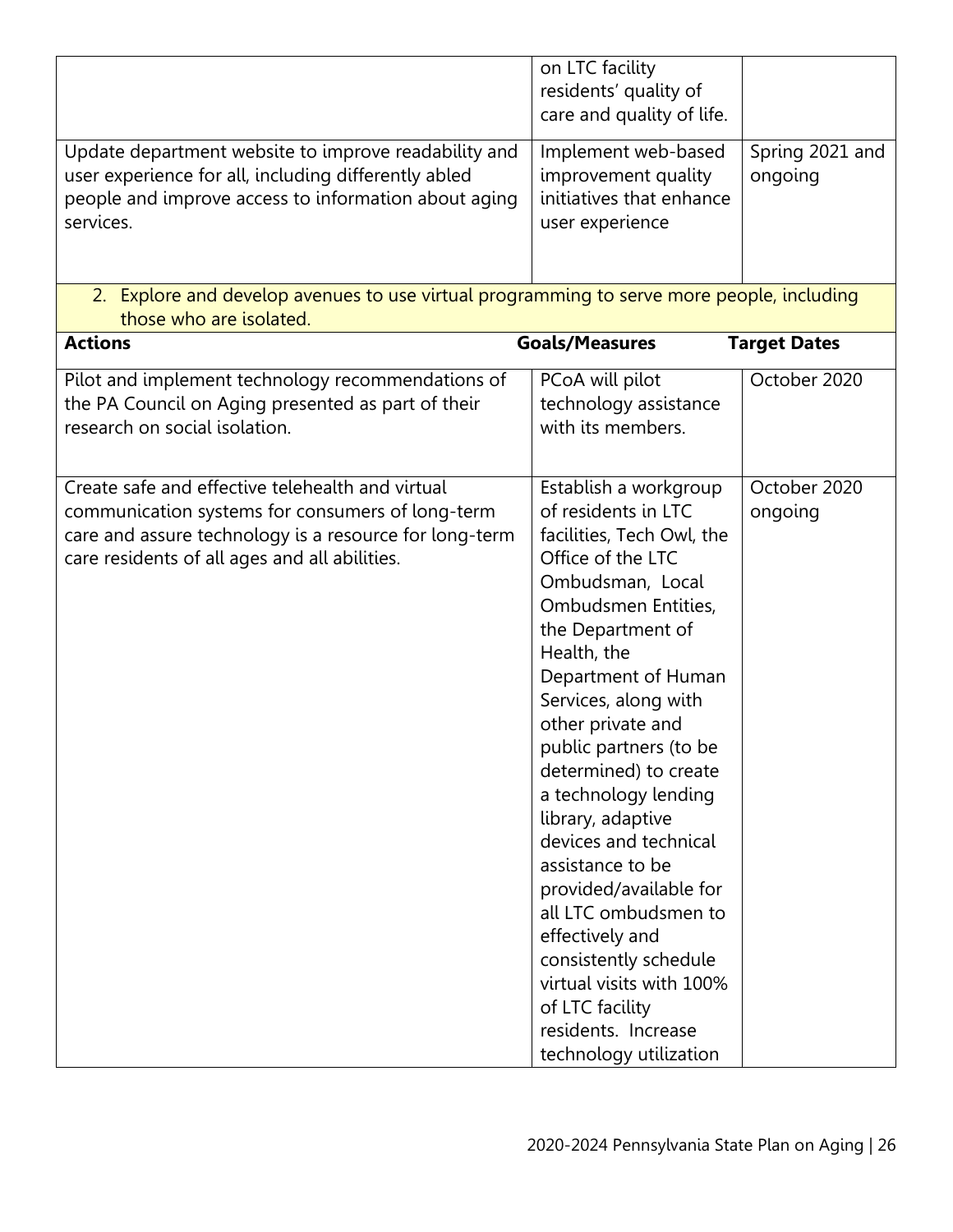|                                                                                                                                                                    | in 25% increments                                                                                                    |                                                                                |
|--------------------------------------------------------------------------------------------------------------------------------------------------------------------|----------------------------------------------------------------------------------------------------------------------|--------------------------------------------------------------------------------|
|                                                                                                                                                                    | each fiscal year.                                                                                                    |                                                                                |
| <b>Objective #2:</b> Increase the Department's capacity to serve older adults through strategic and<br>meaningful partnerships and collaborations.                 |                                                                                                                      |                                                                                |
| <b>Strategies:</b>                                                                                                                                                 |                                                                                                                      |                                                                                |
| 1. Expand partnerships and enhance existing collaborations to grow the aging network's<br>capacity to deliver services.                                            |                                                                                                                      |                                                                                |
| <b>Actions</b>                                                                                                                                                     | <b>Goals/Measures</b>                                                                                                | <b>Target Dates</b>                                                            |
| Local SHIPs will continue to collaborate with businesses<br>on Medicare education for those turning 65 or nearing<br>retirement.                                   | Add 20 additional<br>businesses statewide<br>each year. Develop a<br>virtual presentation to<br>support this effort. | July 2020 - June<br>2022                                                       |
| Work with formal partners and the Alzheimer's Disease<br>and Related Disorders (ADRD) Task Force to advance<br>the goals and objectives of the PA ADRD State Plan. | Implement 2 strategies<br>in the ADRD State Plan<br>per year.                                                        | Measured<br>annually and<br>progress<br>monitored<br>quarterly<br>through 2024 |
| Develop programming with state university system to<br>conduct research, expand capacity to deliver services<br>and promote careers in aging.                      | Number of partnership<br>and summary of<br>success compared to<br>agreed too objectives<br>for each partnership.     | August 2020<br>and ongoing                                                     |
| Collaborate with local, state, and federal agencies to<br>leverage housing resources for older adults.                                                             | Identify 2 new<br>collaborative housing<br>partnerships or<br>resources per year.                                    | Measured<br>annually and<br>progress<br>monitored<br>quarterly<br>through 2024 |
| PA Link will continue to collaborate with home and<br>community based services resource partners and build<br>upon the PA Link network.                            | Increase the PA Link<br>statewide resource<br>network by 20 partners<br>per year.                                    | Measured<br>quarterly<br>through 2024                                          |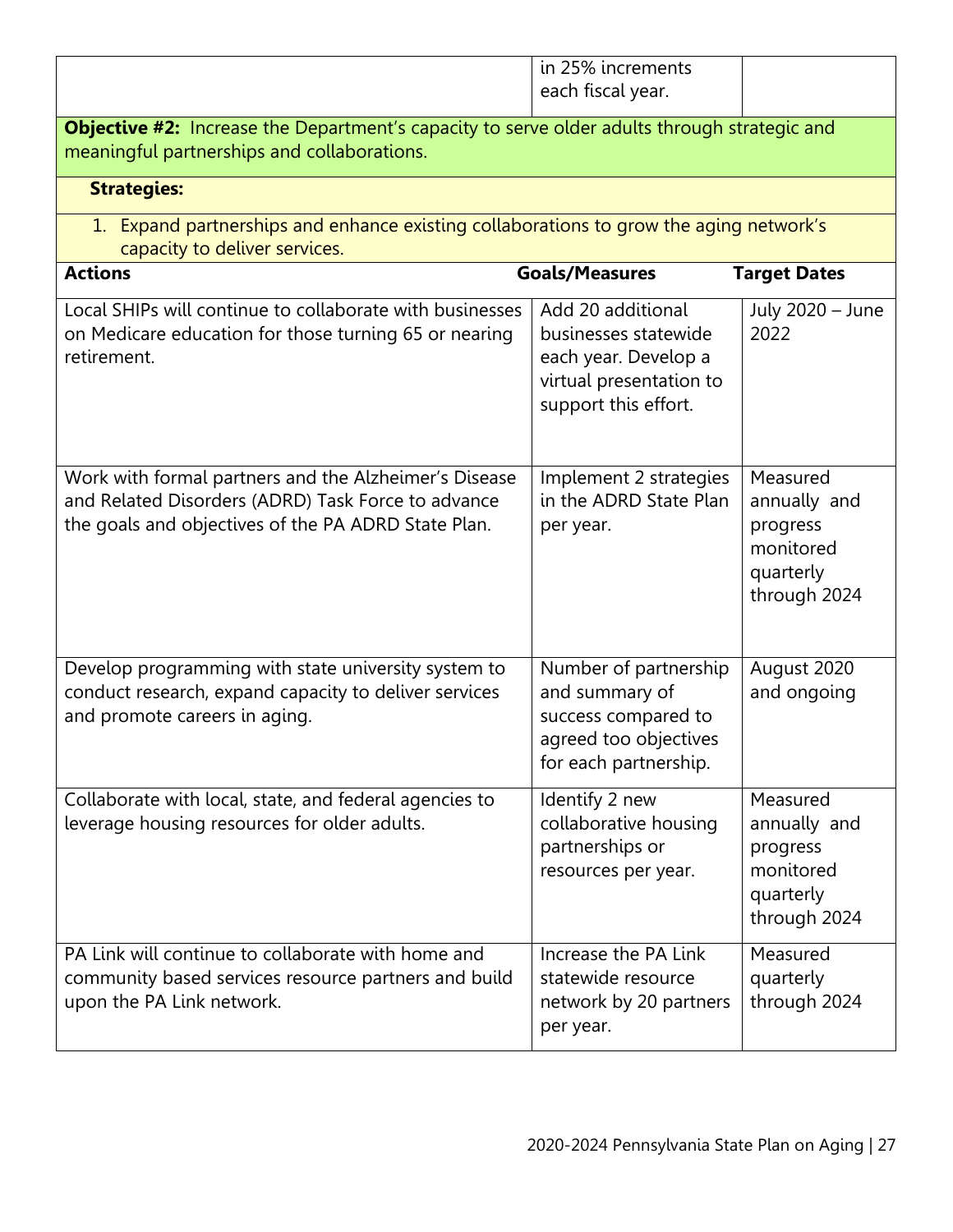**2.** Build and strengthen partnerships with organizations representing diverse or isolated older adults (culture/race/ethnicity/LGBTQ/disability/rural) to conduct more effective outreach in these communities.

| <b>Actions</b>                                                                                                                                                               | <b>Goals/Measures</b>                                                                                                                                    | <b>Target Dates</b>                   |
|------------------------------------------------------------------------------------------------------------------------------------------------------------------------------|----------------------------------------------------------------------------------------------------------------------------------------------------------|---------------------------------------|
| Local SHIPs will continue to build and/or strengthen<br>partnerships with government agencies and local<br>community partnerships to help educate Medicare<br>beneficiaries. | Add 5 additional<br>government/communit<br>y partnerships<br>statewide each year.                                                                        | July 2020 - June<br>2024              |
| Local SHIPs will continue to develop and/or build<br>partnerships with various organizations/foundations to<br>disseminate Extra Help and MSP outreach materials.            | Add 5 additional<br>government/communit<br>y partnerships<br>statewide each year.                                                                        | July 2020 - June<br>2024              |
| PA Link will continue to provide education and training<br>for partners and organizations on topics related to<br>home and community based services.                         | <b>Facilitate PA Link</b><br>Monthly Webinars to<br>statewide partners - 12<br>each year                                                                 | Measured<br>quarterly<br>through 2024 |
| <b>Objective #3:</b> Ensure OAA programs are reaching diverse, LEP and socially isolated older adults,<br>including LGBTQ older adults & those living with a disability.     |                                                                                                                                                          |                                       |
| <b>Strategies:</b>                                                                                                                                                           |                                                                                                                                                          |                                       |
| 1. Improve marketing and outreach materials directed at underserved communities.                                                                                             |                                                                                                                                                          |                                       |
| <b>Actions</b>                                                                                                                                                               | <b>Goals/Measures</b>                                                                                                                                    | <b>Target Dates</b>                   |
| Collaborate with the Office for the Deaf and Hard of<br>Hearing to deploy Deaf and/or Deaf/Blind optimally<br>appropriate web-based PACE materials.                          | Measure website visits<br>and satisfaction rates.                                                                                                        | Measured<br>quarterly<br>through 2024 |
| Disseminate culturally & linguistically appropriate PACE<br>materials and deliver through trusted community<br>organizations.                                                | Measure effectiveness<br>and rate of enrollment<br>in underserved<br>communities.                                                                        | Measured<br>quarterly<br>through 2024 |
| Update resident rights information and make available<br>in targeted languages, MP3 audio, and large font<br>editions.                                                       | Increase awareness of<br><b>LTC facility Resident</b><br>Rights information to a<br>broader audience by<br>providing a variety of<br>methods in which to | Measured<br>quarterly<br>through 2024 |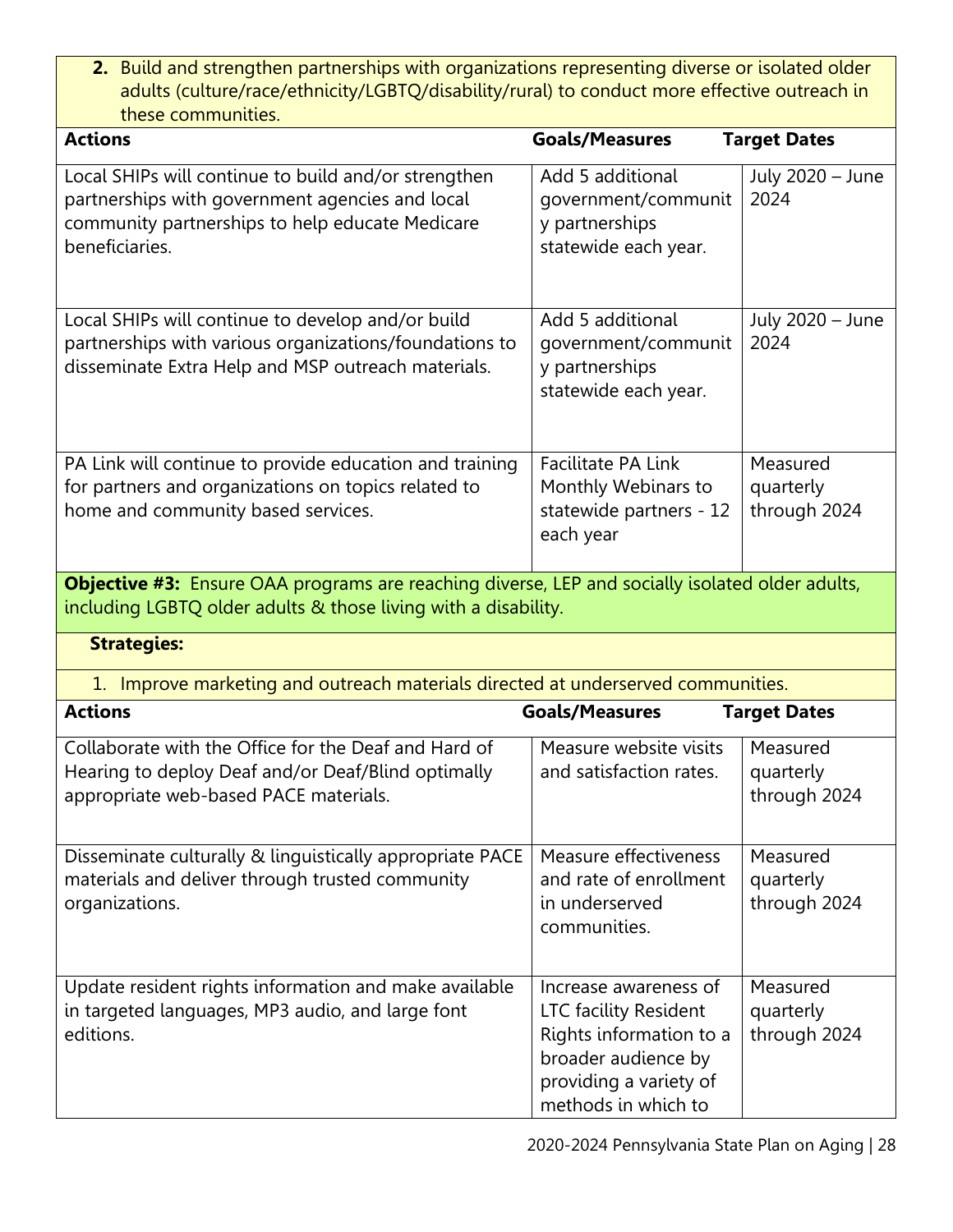| adults and caregivers.                                                                                                                                                                           | demographics of<br>consumers reached<br>and effectiveness of                                                                         |                             |
|--------------------------------------------------------------------------------------------------------------------------------------------------------------------------------------------------|--------------------------------------------------------------------------------------------------------------------------------------|-----------------------------|
|                                                                                                                                                                                                  | effort.                                                                                                                              |                             |
| Expand distribution of PDA communications into<br>underserved communities by partnering for<br>distribution and making materials available in Spanish<br>and other languages.                    | Measure number of<br>communities and<br>citizens reached,<br>number and<br>demographics<br>consumers and<br>effectiveness of effort. | October 2020<br>and ongoing |
| Diversify older adult resources and topics available<br>through PDA's communications channels and<br>publications, including the Benefits and Rights booklet,<br>Inside Aging, and social media. | Measure number of<br>communication efforts<br>targeted at older<br>adults in diverse<br>communities.                                 | October 2020<br>and ongoing |
| 2. Drive program engagement efforts to include diverse, LEP, socially isolated and LGBTQ older<br>adults, veterans & older adults living with a disability.                                      |                                                                                                                                      |                             |
| <b>Actions</b>                                                                                                                                                                                   | <b>Goals/Measures</b>                                                                                                                | <b>Target Dates</b>         |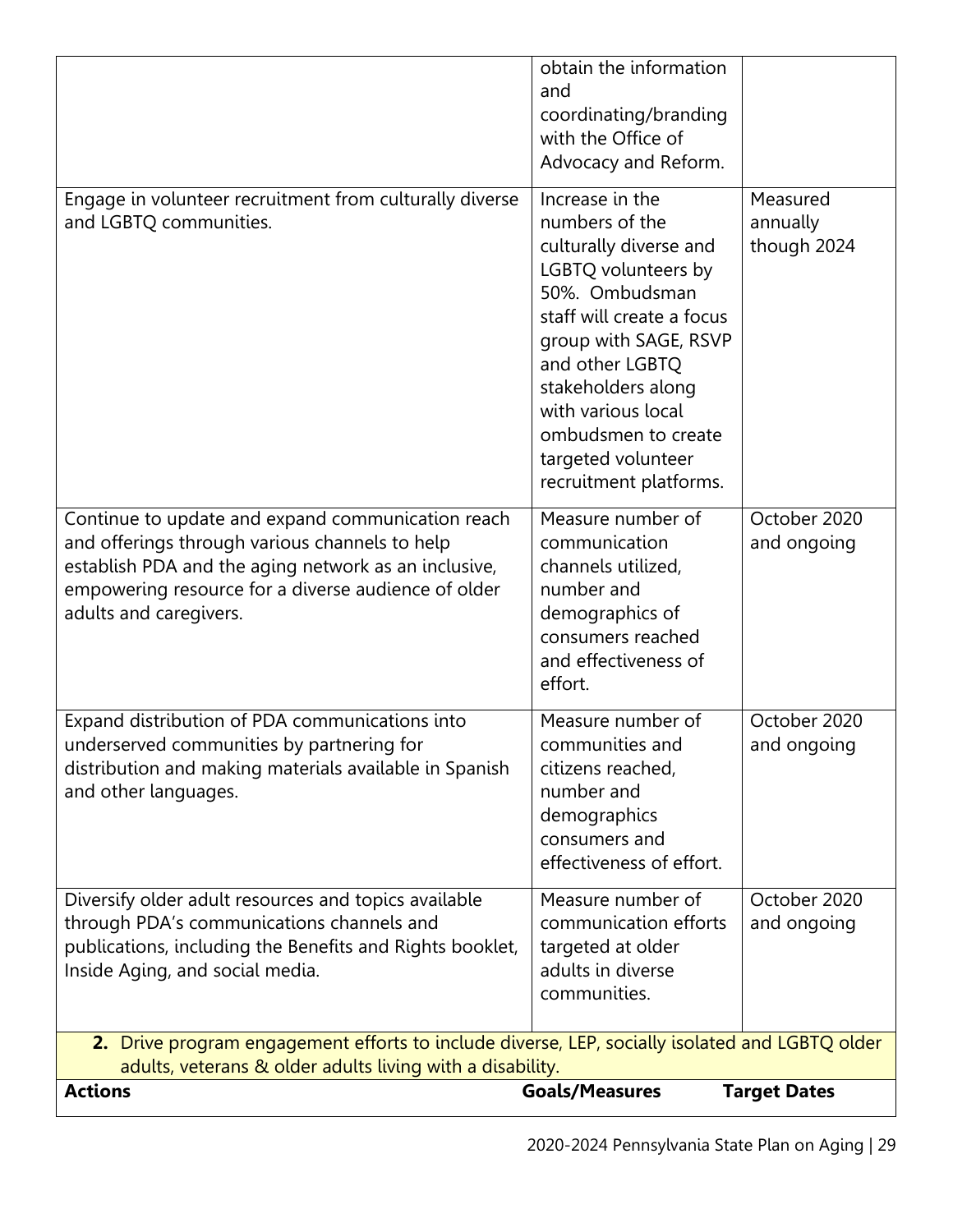| Conduct PACE services enrollment outreach projects<br>with trusted community organizations, counties, HIEs,<br>health systems and community and advocacy<br>organizations such as PASSI, LGBTQ organizations in<br>Pittsburgh and Philadelphia, PA Assn. of Community<br>Health Centers and the Consumer Health Coalition. | <b>Enrollment in PACE</b><br>and other benefits in<br>diverse communities                                                                                                                                                                                                                                                          | Measured<br>quarterly<br>through 2024 |
|----------------------------------------------------------------------------------------------------------------------------------------------------------------------------------------------------------------------------------------------------------------------------------------------------------------------------|------------------------------------------------------------------------------------------------------------------------------------------------------------------------------------------------------------------------------------------------------------------------------------------------------------------------------------|---------------------------------------|
| Ensure senior staff attendance at events supporting<br>older adults held in diverse communities.                                                                                                                                                                                                                           | Measure number of<br>events and<br>participation rate.                                                                                                                                                                                                                                                                             | October 2020<br>and ongoing           |
| Engage in systems training and advocacy to promote<br>person-centered models of long-term care.                                                                                                                                                                                                                            | <b>State Office staff will</b><br>research and provide<br>training on newest<br>person-centered care<br>approaches/best<br>practices to local<br>ombudsman entities to<br>engage in and improve<br>systems advocacy with<br>nursing facility staff<br>when facilities are<br>developing care plans<br>for residents they<br>serve. | Measured<br>quarterly<br>through 2024 |
| Designate LGBTQ older adults as a population of<br>"greatest social need" and ensure they are<br>appropriately supported with OAA programs.                                                                                                                                                                                | Issue policy statement,<br>related communication                                                                                                                                                                                                                                                                                   | December 31,<br>2020                  |
| <b>Objective #4:</b> Help older adults achieve better quality of life by ensuring those who seek<br>assistance are connected to supportive programs and services.                                                                                                                                                          |                                                                                                                                                                                                                                                                                                                                    |                                       |
| <b>Strategies:</b>                                                                                                                                                                                                                                                                                                         |                                                                                                                                                                                                                                                                                                                                    |                                       |
| 1. Raise public awareness about all programs and services available through area agencies on<br>aging and advocacy organizations.                                                                                                                                                                                          |                                                                                                                                                                                                                                                                                                                                    |                                       |
| <b>Actions</b>                                                                                                                                                                                                                                                                                                             | <b>Goals/Measures</b>                                                                                                                                                                                                                                                                                                              | <b>Target Dates</b>                   |
| Coordinate with the PA Libraries Association through<br>their PA Forward Initiative to outreach PACE to libraries<br>via social media.                                                                                                                                                                                     | Measure number of<br>times PACE<br>information is pushed<br>out to social media via<br>PA Forward and<br>resulting enrollments                                                                                                                                                                                                     | Measured<br>quarterly<br>through 2024 |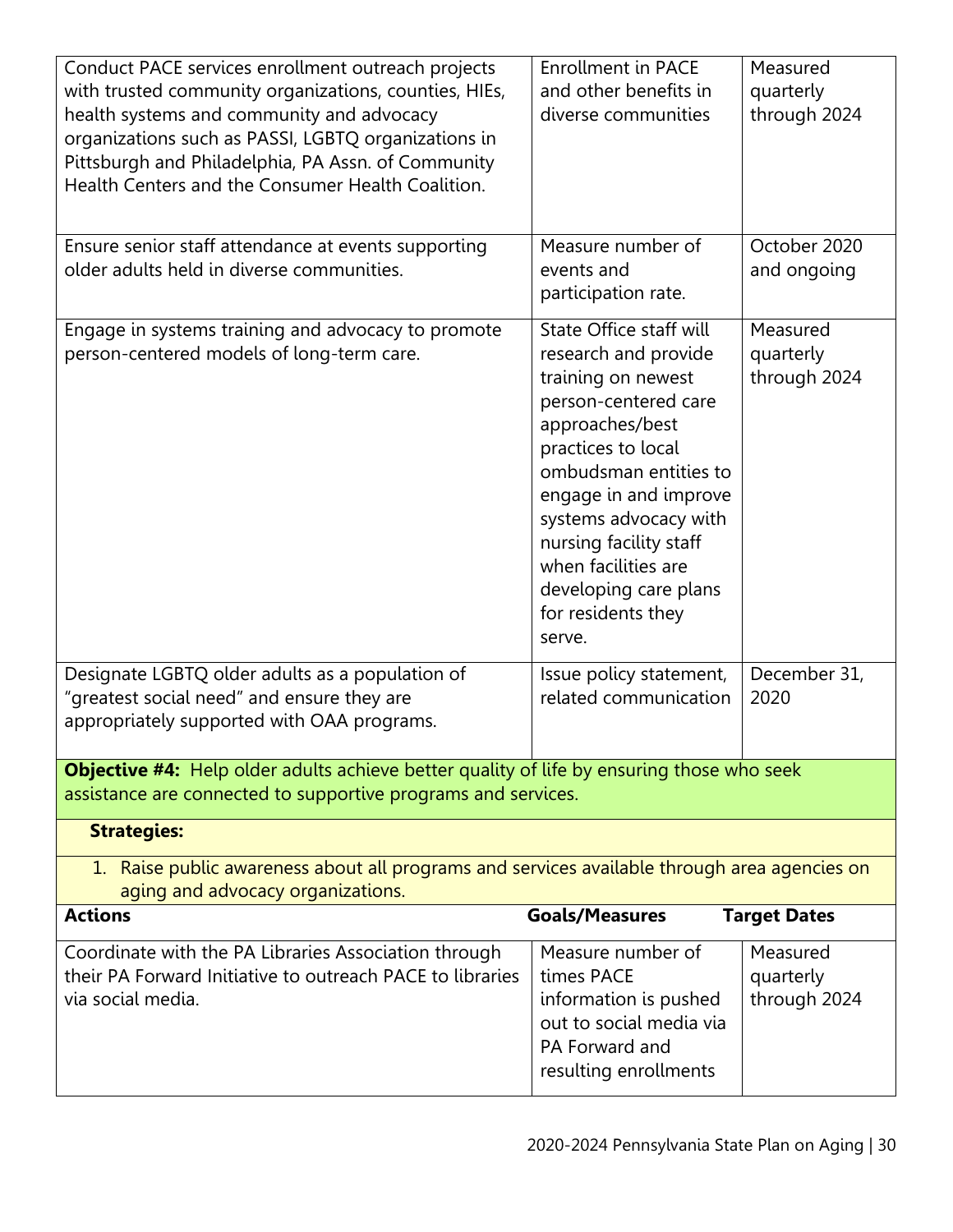| Create and implement effective social media<br>campaigns through Facebook and Twitter to support<br>the ombudsman function.                                                                                                                                                                                | State Ombudsman<br>staff will expand on<br>current social media<br>platforms that are in<br>existence such as the<br>Virtual Family Council | October 2020<br>and ongoing |
|------------------------------------------------------------------------------------------------------------------------------------------------------------------------------------------------------------------------------------------------------------------------------------------------------------|---------------------------------------------------------------------------------------------------------------------------------------------|-----------------------------|
|                                                                                                                                                                                                                                                                                                            | and the Volunteer<br>Facebook page.                                                                                                         |                             |
| Develop joint communications and education efforts<br>with advocates, courts, partners and stakeholders on<br>services for older adults.                                                                                                                                                                   | Measure number of<br>joint communications<br>and effectiveness of<br>communications.                                                        | Spring 2021 and<br>ongoing  |
| Provide 'Benefits and Rights for Older Pennsylvanians'<br>to the following veterans advocates: DMVA's Bureau of<br>Veterans Programs, Initiatives, Reintegration and<br>Outreach, Offices for County Directors of Veterans<br>Affairs, VA Medical Centers, Vet Centers, Transition<br>Assistance Advisors. | Annual distribution                                                                                                                         | Annually                    |
| 2. Support employment opportunities for older adults through advocacy, training and on the                                                                                                                                                                                                                 |                                                                                                                                             |                             |
| job experience.                                                                                                                                                                                                                                                                                            |                                                                                                                                             |                             |
| <b>Actions</b>                                                                                                                                                                                                                                                                                             | <b>Goals/Measures</b>                                                                                                                       | <b>Target Dates</b>         |
| Promote Senior Community Service Employment<br>Program (SCSEP) within senior community centers<br>through distribution of electronic marketing materials.                                                                                                                                                  | 100% distribution to<br>senior community<br>centers                                                                                         | Annual through<br>2024      |
| Develop an outreach effort highlighting the need and<br>value of older adults' life experience in work and<br>through volunteer opportunities.                                                                                                                                                             | Develop partnerships<br>to identify key<br>opportunities,<br>pathways and<br>possibilities; develop<br>funding and marketing<br>plan.       | <b>Fall 2021</b>            |
|                                                                                                                                                                                                                                                                                                            | Produce and launch<br>campaign                                                                                                              | Spring 2022                 |
| 3. Leverage experience of older adults to connect them to meaningful volunteer opportunities<br>that maximize their talent.                                                                                                                                                                                |                                                                                                                                             |                             |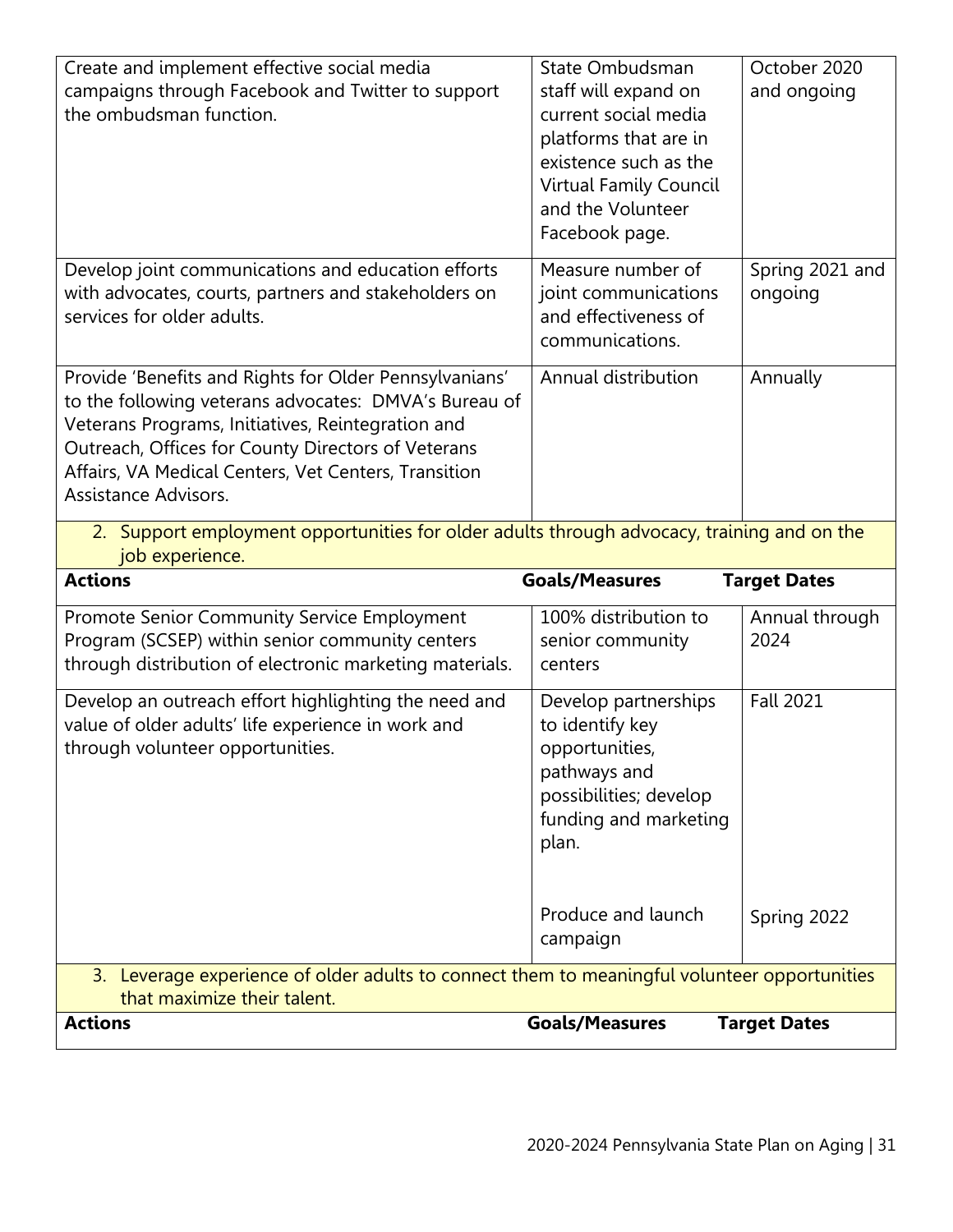| Strengthen the areas of volunteer recruitment,<br>retention and recognition.                                                                                                                       | Provide 4 tools each<br>year to strengthen<br>volunteer programs.                                                  | Provide 4<br>volunteer tools<br>each year<br>October 2020 -<br>September 2024 |
|----------------------------------------------------------------------------------------------------------------------------------------------------------------------------------------------------|--------------------------------------------------------------------------------------------------------------------|-------------------------------------------------------------------------------|
| Enlist Statewide Volunteer Coordinators to identify and<br>share volunteer program best practices.                                                                                                 | Conduct 4 Quarterly<br>Statewide Volunteer<br>Coordinator meetings<br>each year to discuss<br>best practices.      | Annual through<br>September 2024                                              |
| Provide an online resource tool to access volunteer<br>program enhancement materials.                                                                                                              | <b>Build an online</b><br>resource tool for the<br>statewide volunteer<br>coordinators consisting<br>of 4 modules. | Online tool $-$<br>January 2021                                               |
| Objective #5: Support families and friends who are caregivers to enable them to thrive in their<br>caregiving roles.                                                                               |                                                                                                                    |                                                                               |
| <b>Strategies:</b>                                                                                                                                                                                 |                                                                                                                    |                                                                               |
| 1. Enhance existing statewide marketing and outreach efforts to inform caregivers about<br>benefits and services available through the caregiver support program, including respite<br>assistance. |                                                                                                                    |                                                                               |
| <b>Actions</b>                                                                                                                                                                                     | <b>Goals/Measures</b>                                                                                              | <b>Target Dates</b>                                                           |
| Enhance statewide inclusive marketing/outreach efforts<br>to expand participation in the Caregiver Support<br>Program, especially for grandparents raising<br>grandchildren.                       | Increase enrollment in<br>the Caregiver Support<br>Program by 5% over<br>the next four years.                      | Measured<br>annually<br>through 2024                                          |
| 2. Advocate for the needs of caregivers, including grandfamilies, caregivers of those with<br>dementia, and older caregivers of people living with disabilities.                                   |                                                                                                                    |                                                                               |
| <b>Actions</b>                                                                                                                                                                                     | <b>Goals/Measures</b>                                                                                              | <b>Target Dates</b>                                                           |
| Support AAAs in their collaborations with existing<br>providers and organizations in developing, delivering,<br>and promoting training for family and volunteer<br>caregivers.                     | Each AAA will provide<br>two trainings per year.                                                                   | Measured<br>annually and<br>progress                                          |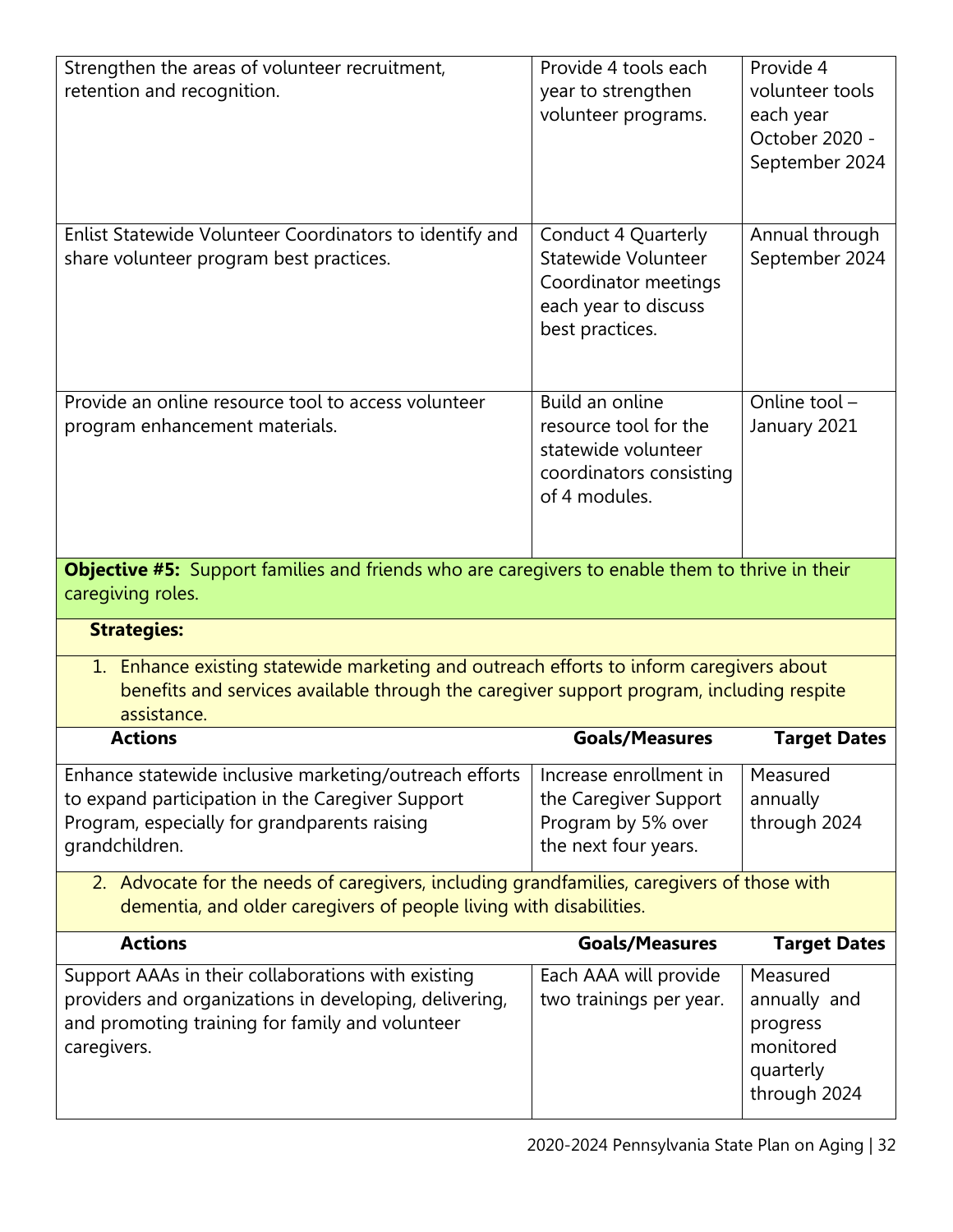| Advocate for legislative changes to improve access to | Enactment and     | By December |
|-------------------------------------------------------|-------------------|-------------|
| and utilization of the Caregiver Support Program.     | implementation of | 2023        |
|                                                       | legislation       |             |

**Goal Two:** Improve services for older adults and the ability to advocate for them by using evidence-informed planning, committing to data integrity and being accountable for results.

**Objective #1:** Ensure excellence in service delivery through use of data and analytics to assess the outcomes, quality and value of services provided to older adults.

- **Strategies:**
- 1. Use data to tell the story of our success in reaching target communities.

| <b>Actions</b>                                                                                                                                                                                            | <b>Goals/Measures</b>                                                                                                                                                                   | <b>Target</b>                                                                         |
|-----------------------------------------------------------------------------------------------------------------------------------------------------------------------------------------------------------|-----------------------------------------------------------------------------------------------------------------------------------------------------------------------------------------|---------------------------------------------------------------------------------------|
| <b>Dates</b>                                                                                                                                                                                              |                                                                                                                                                                                         |                                                                                       |
| Evaluate the value and impact of PACE and other PDA<br>programs on the health and well-being of program<br>enrollees by applying evidence-based research<br>methods.                                      | Design and conduct<br>research to complete<br>evaluation.                                                                                                                               | June 30, 2021                                                                         |
| Develop reporting that clearly measures the reach of<br>our programs into diverse communities in order to<br>ensure OAA services are reaching target of greatest<br>economic and social needs population. | Create fields in state<br>system of data<br>collection to reflect the<br>diversity of participants<br>in Aging programs.<br>Create standard<br>tracking reports based<br>on new fields. | Develop and<br>implement new<br>fields and new<br>reports by<br>December 31,<br>2021. |

2. Identify and analyze data on at-risk older adults and develop interventions to mitigate risk.

| <b>Actions</b>                                                                                                                                                                                                                                                                         | <b>Goals/Measures</b>                                                                                           | <b>Target Dates</b>                   |
|----------------------------------------------------------------------------------------------------------------------------------------------------------------------------------------------------------------------------------------------------------------------------------------|-----------------------------------------------------------------------------------------------------------------|---------------------------------------|
| Enhance file-matching system that uses existing<br>enrollment files from partners, such as community<br>health centers and health information exchanges, to<br>target outreach for PACE and other federal and state<br>benefits based on discharge and patient level exchange<br>data. | Evaluate new<br>applications and<br>enrollments and<br>measure value.                                           | Annually<br>through 2024              |
| Develop reporting method to identify consumers at-<br>risk for social isolation and develop interventions that<br>can be offered and customized as part of care planning<br>in order to improve the well-being of older adults.                                                        | Development of<br>reporting process for<br>social isolation risk and<br>related procedures to<br>better support | Measured<br>quarterly<br>through 2024 |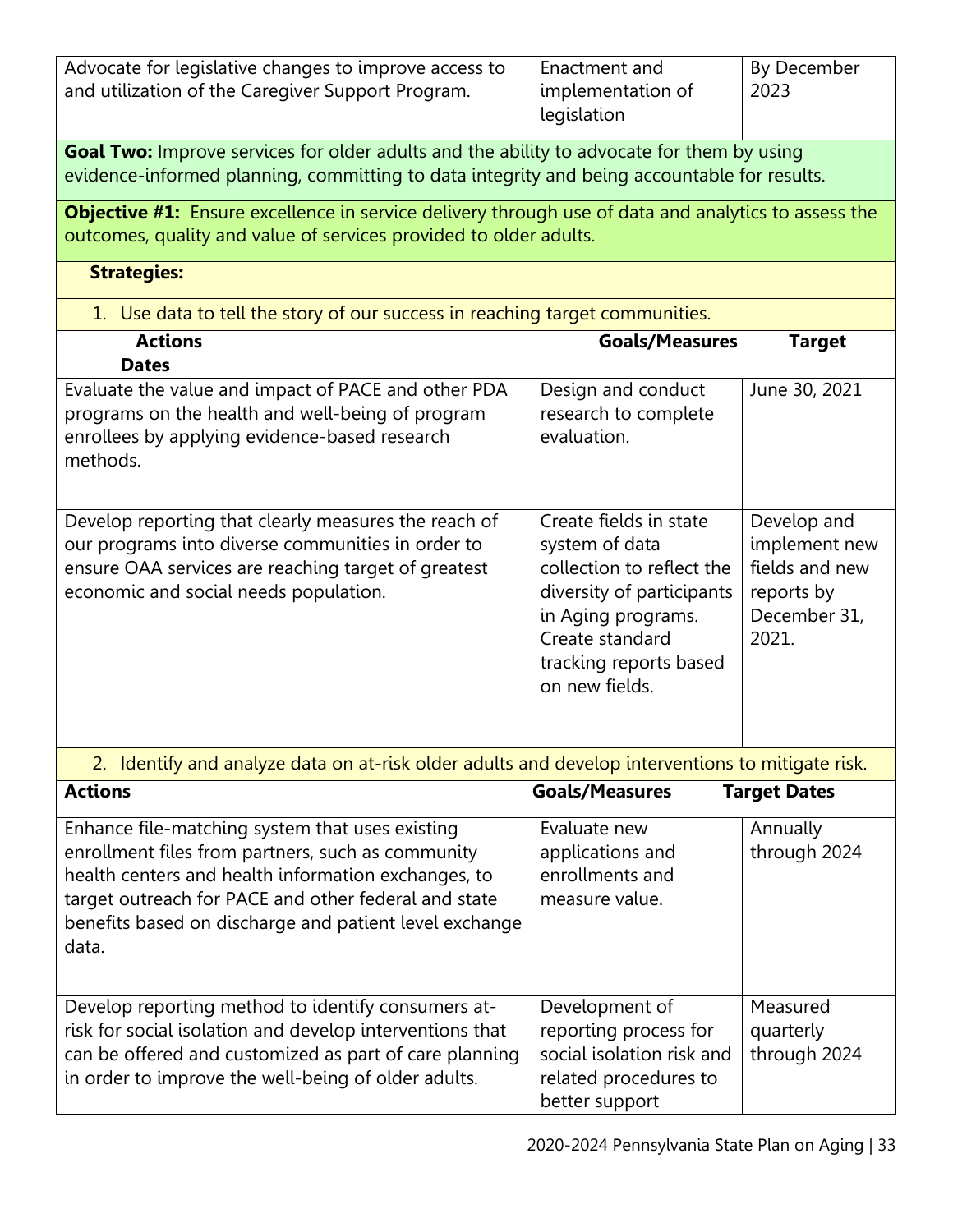|                                                                                                                                                                                    | consumers using care<br>management and<br>ombudsman data                                                                                 |                                                                                                                             |
|------------------------------------------------------------------------------------------------------------------------------------------------------------------------------------|------------------------------------------------------------------------------------------------------------------------------------------|-----------------------------------------------------------------------------------------------------------------------------|
| Objective #2: Ensure that data capture is efficient, compliant, and provides meaningful<br>information and knowledge.                                                              |                                                                                                                                          |                                                                                                                             |
| <b>Strategies:</b>                                                                                                                                                                 |                                                                                                                                          |                                                                                                                             |
| 1. Collect data necessary to ensure our effectiveness in reaching target communities.                                                                                              |                                                                                                                                          |                                                                                                                             |
| <b>Actions</b>                                                                                                                                                                     | <b>Goals/Measures</b>                                                                                                                    | <b>Target Dates</b>                                                                                                         |
| Develop, offer training on and implement method to<br>collect SOGI data within state system of data collection.                                                                    | Create new fields in<br>case management<br>database to collect<br>SOGI data and develop<br>relevant reporting.                           | Develop and<br>implement new<br>fields in case<br>management<br>database and<br>issue new<br>reports by<br>October 1, 2021. |
| 2. Ensure consumer engagement instruments are efficient, thorough, culturally competent and<br>gather necessary information.                                                       |                                                                                                                                          |                                                                                                                             |
| <b>Actions</b>                                                                                                                                                                     | <b>Goals/Measures</b>                                                                                                                    | <b>Target Dates</b>                                                                                                         |
| Redesign PACE Program's "PACE Cares" website and<br>program materials to align with web-based accessibility<br>guidance provided by the PA Office of Vocational<br>Rehabilitation. | Completion and<br>implementation of<br>redesign                                                                                          | 4th QTR 2020                                                                                                                |
| Review and update assessment tools (NAT, CAT, NAT-E)<br>to ensure cultural competence and efficiency of data<br>collection.                                                        | Establish workgroup to<br>review, update, and<br>publish updated<br><b>Assessment Policy</b><br>Chapter and related<br>assessment tools. | 1st QTR 2022<br>update<br>3rd QTR 2022<br>publish                                                                           |
| <b>ACL Discretionary Grants &amp; Other Funding Sources Focus Area</b>                                                                                                             |                                                                                                                                          |                                                                                                                             |
| Goal Three: Establish and enhance efforts to support healthy living, active engagement and a sense<br>of community for all older Pennsylvanians.                                   |                                                                                                                                          |                                                                                                                             |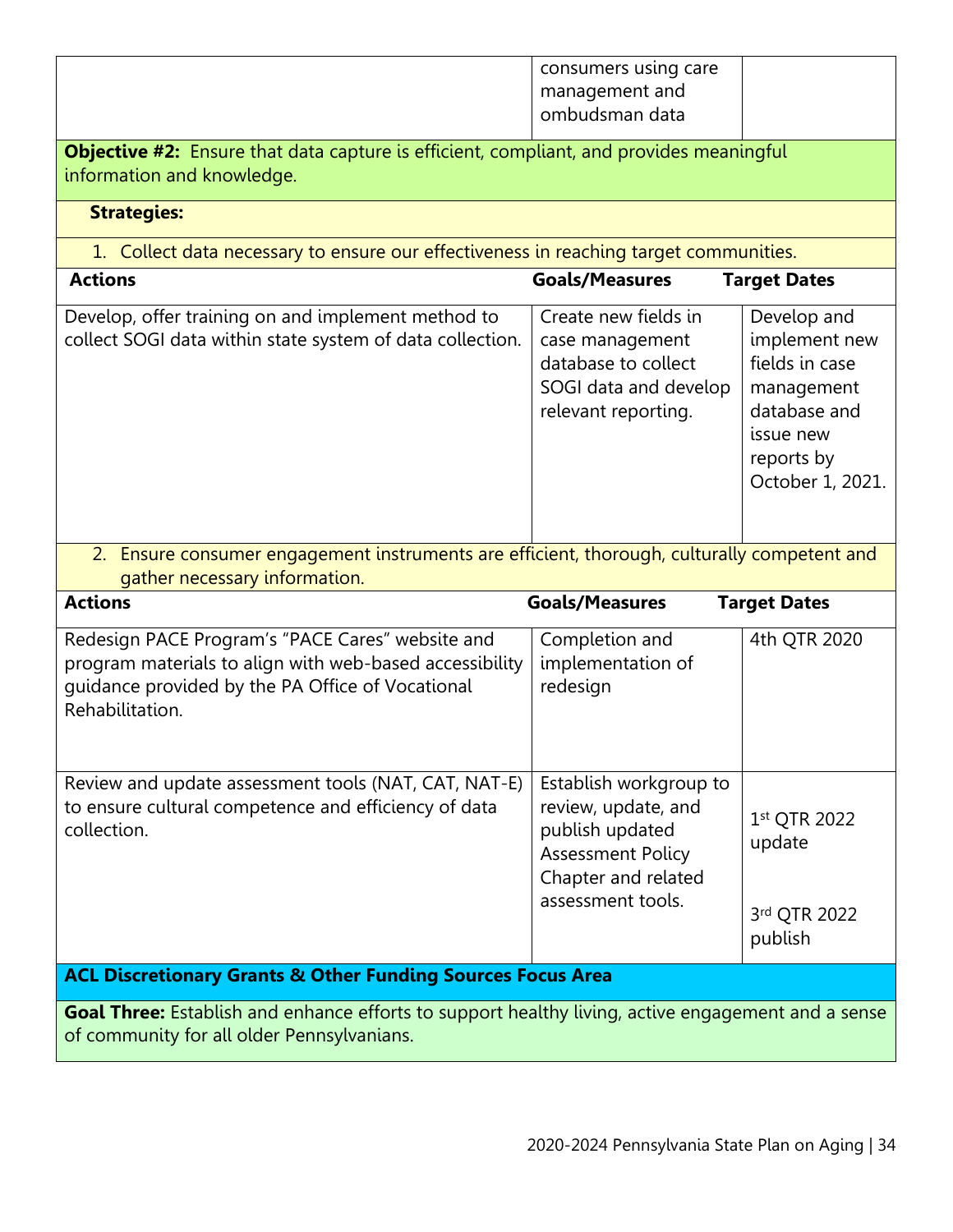**Objective #1:** Ensure a network of age and dementia-friendly providers and communities throughout Pennsylvania.

# **Strategies:**

1. Advance efforts to make Pennsylvania's communities age-friendly for all older adults and respectful of their unique needs.

| <b>Actions</b>                                                                                                                                                                                                                                                | <b>Goals/Measures</b>                                                                                                                                                             | <b>Target Dates</b>                   |
|---------------------------------------------------------------------------------------------------------------------------------------------------------------------------------------------------------------------------------------------------------------|-----------------------------------------------------------------------------------------------------------------------------------------------------------------------------------|---------------------------------------|
| In conjunction with the Alzheimer's Association,<br>provide training to care managers and person-centered<br>counselors to effectively work with persons living with<br>ADRD.                                                                                 | Develop training and<br>ensure all current AAA<br>Care Managers and<br>Person-Centered<br>Counselors are trained.<br>All new staff trained<br>within first year of<br>employment. | Measured<br>quarterly<br>through 2024 |
| Provide Dementia Friends Information Sessions to<br>AAAs, senior center staff, and various community<br>members/entities.                                                                                                                                     | Conduct 50<br><b>Information Sessions</b>                                                                                                                                         | December 2021                         |
| Provide Dementia Champion training to AAAs, senior<br>center staff, and various community members/entities.                                                                                                                                                   | Conduct 30 Training<br>sessions                                                                                                                                                   | December 2021                         |
| Translate Dementia Friends/Champions materials into<br>additional languages to recruit Champions from<br>various cultural and ethnic backgrounds.                                                                                                             | Materials translated<br>and distributed to<br>diverse partners and<br>communities                                                                                                 | December 2021                         |
| Develop partnership with Penn State College of<br>Nursing to expand and promote age-friendly care to a<br>broader range of providers of services to older adults,<br>in order to provide more age-friendly care that more<br>effectively serves older adults. | Development of<br>program and measure<br>of providers receiving<br>training and<br>effectiveness of<br>program.                                                                   | Measured<br>quarterly<br>through 2024 |
| 2. Advocate for and expand existing models of innovative housing that allow older adults and<br>individuals with disabilities to age in place.                                                                                                                |                                                                                                                                                                                   |                                       |
| <b>Actions</b>                                                                                                                                                                                                                                                | <b>Goals/Measures</b>                                                                                                                                                             | <b>Target Dates</b>                   |
| Expand innovative housing models to additional<br>counties throughout the commonwealth and strive for<br>inclusivity in new models                                                                                                                            | <b>Expand housing</b><br>initiatives to 8<br>additional counties.                                                                                                                 | December 2023                         |
| Launch media campaign to build awareness and create<br>accompanying earned media to tell success stories and<br>build momentum for program expansion.                                                                                                         | Launch campaign and<br>measure effectiveness.                                                                                                                                     | <b>Fall 2021</b>                      |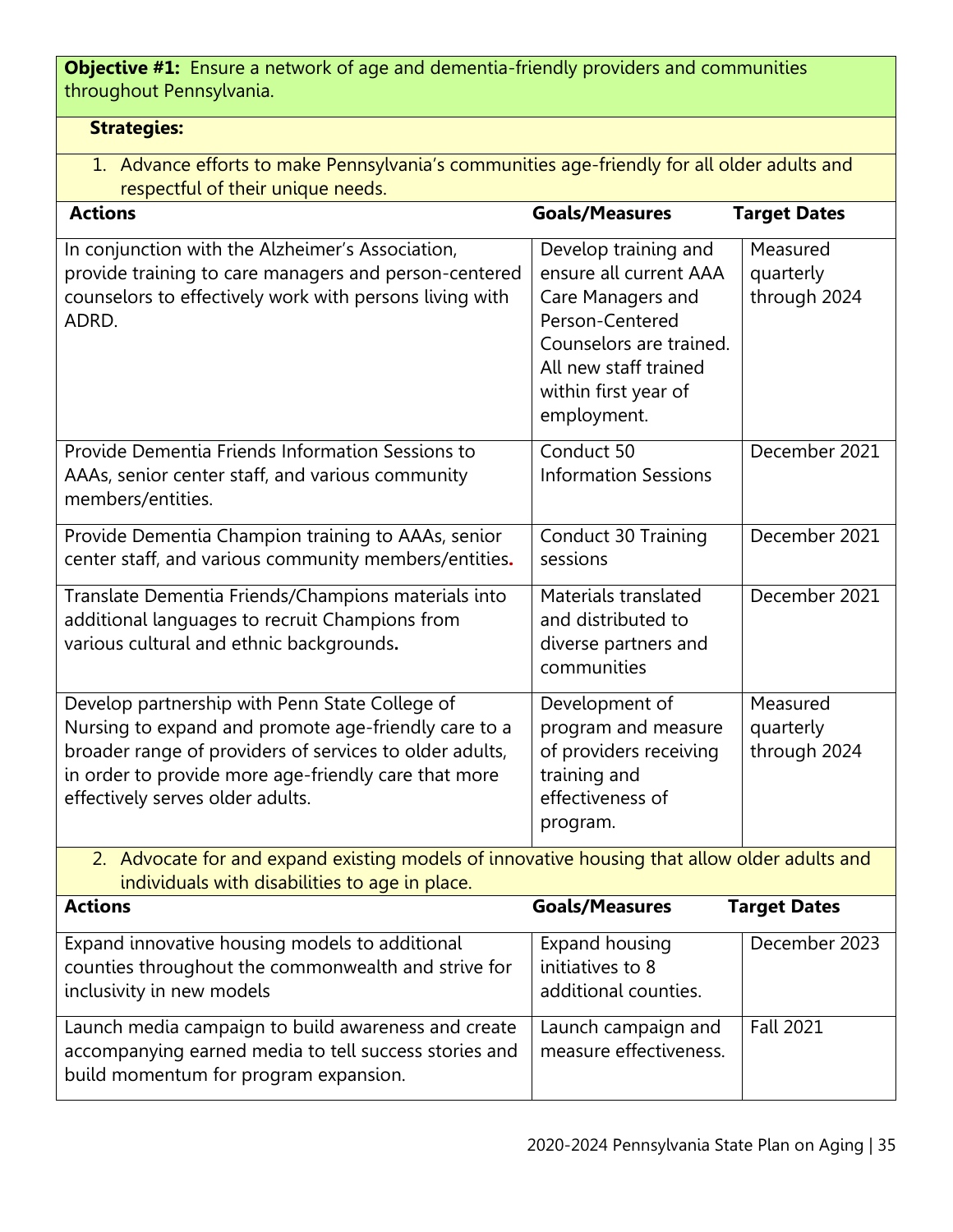**Objective #2:** Advance efforts to reduce stigma associated with mental health disorders and connect older adults with mental healthcare resources.

# **Strategies:**

1. Raise awareness about mental health issues affecting older adults and ensure our network is properly leveraged to make referrals to mental healthcare providers.

| <b>Actions</b>                                                                                                                                                                                    | <b>Goals/Measures</b>                                                                                                                                                                                                                                                                                           | <b>Target Dates</b>                                                            |
|---------------------------------------------------------------------------------------------------------------------------------------------------------------------------------------------------|-----------------------------------------------------------------------------------------------------------------------------------------------------------------------------------------------------------------------------------------------------------------------------------------------------------------|--------------------------------------------------------------------------------|
| Educate AAAs regarding county-based cross-system<br>protocols to better respond to mental health crisis's<br>involving older adults.                                                              | 1 education session<br>provided to AAAs per<br>year                                                                                                                                                                                                                                                             | Measured<br>annually and<br>progress<br>monitored<br>quarterly<br>through 2024 |
| Partner with Department of Drug and Alcohol<br>Programs (DDAP) and Single County Authorities to<br>develop awareness and education partnership on older<br>adults and substance use disorder.     | Develop action plan in<br>conjunction with<br>partners and deploy<br>programming.                                                                                                                                                                                                                               | April 1, 2021<br>October 1, 2021                                               |
| <b>Objective #3:</b> Expand the availability and use of programs that reduce social isolation.                                                                                                    |                                                                                                                                                                                                                                                                                                                 |                                                                                |
| <b>Strategies:</b>                                                                                                                                                                                |                                                                                                                                                                                                                                                                                                                 |                                                                                |
| 1. Expand participation in programs that help reduce social isolation.                                                                                                                            |                                                                                                                                                                                                                                                                                                                 |                                                                                |
| <b>Actions</b>                                                                                                                                                                                    | <b>Goals/Measures</b>                                                                                                                                                                                                                                                                                           | <b>Target Dates</b>                                                            |
| Encourage innovation in the function, form and<br>operation of senior community centers to improve<br>participation and allow more older adults to find<br>meaningful activities and connections. | Highlight 2 innovative<br>best practices with the<br>senior center network<br>annually and measure<br>improvements in<br>participation levels.<br>Interview new center<br>participants on their<br>satisfaction with<br>programs and use first<br>year as baseline for<br>comparison to future<br>year results. | Measured<br>annually and<br>progress<br>monitored<br>quarterly<br>through 2024 |
| Develop partnership program with universities that<br>engages students and older adults at-risk for social<br>isolation in supportive projects that are meaningful to<br>both.                    | Onboard universities<br>and older adults<br>beginning fall 2020<br>with a goal of 5<br>university partnerships                                                                                                                                                                                                  | Measured<br>quarterly<br>through 2023                                          |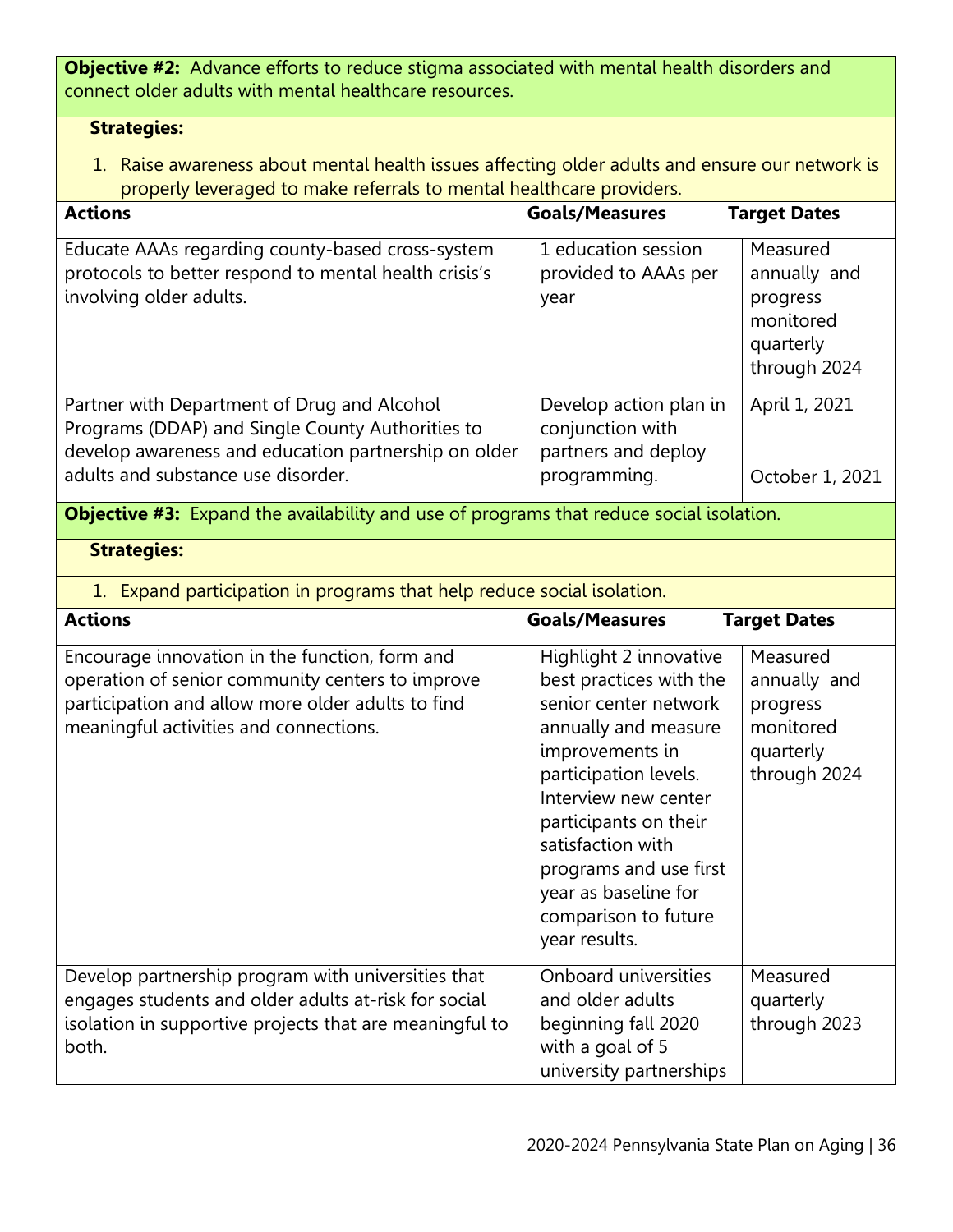|                                                                                                                                                                            | by 2022/23 academic                                                                                                                                                                                                                                                |                                                                                                                                                              |
|----------------------------------------------------------------------------------------------------------------------------------------------------------------------------|--------------------------------------------------------------------------------------------------------------------------------------------------------------------------------------------------------------------------------------------------------------------|--------------------------------------------------------------------------------------------------------------------------------------------------------------|
|                                                                                                                                                                            | year.                                                                                                                                                                                                                                                              |                                                                                                                                                              |
| <b>Objective #4:</b> Promote engagement in healthy aging, nutrition, education and prevention<br>programs.                                                                 |                                                                                                                                                                                                                                                                    |                                                                                                                                                              |
| <b>Strategies:</b>                                                                                                                                                         |                                                                                                                                                                                                                                                                    |                                                                                                                                                              |
| 1. Increase the number of workshops and participants in evidence-based health & wellness<br>programs in communities of greatest economic need and/or greatest social need. |                                                                                                                                                                                                                                                                    |                                                                                                                                                              |
| <b>Actions</b>                                                                                                                                                             | <b>Goals/Measures</b>                                                                                                                                                                                                                                              | <b>Target Dates</b>                                                                                                                                          |
| Increase number of evidence-based program (EBP)<br>workshops in rural and/or medically underserved areas.                                                                  | 5% increase in the<br>number of EBP<br>workshops conducted<br>in rural counties over<br>baseline year of SFY<br>2020-2021<br>5% increase in the<br>number of workshops<br>conducted in medically<br>underserved counties<br>over baseline year of<br>SFY 2020-2021 | Measure percent<br>increase of EBP<br>workshops in<br>rural counties<br>and<br>in medically<br>underserved<br>counties from<br>baseline by SFY<br>2023-2024. |
| Increase number of EBP participants with a focus on<br>minority and low-income populations.                                                                                | 5% increase in number<br>of low-income<br>participants in EBP<br>workshops over<br>baseline year of SFY<br>2020-2021<br>5% increase in number<br>of minority participants<br>in EBP workshops over<br>baseline year of SFY<br>2020-2021.                           | Measure percent<br>increase of low-<br>income and<br>minority<br>participants in<br>EBP workshops<br>from baseline by<br>SFY 2023-2024.                      |
| Provide nutrition education materials to AAAs for<br>congregate and In-Home meal consumers that reduces<br>food insecurity for older adults in Pennsylvania.               | Obtain and provide<br>nutrition education<br>materials in other                                                                                                                                                                                                    | Measured<br>quarterly<br>through 2024                                                                                                                        |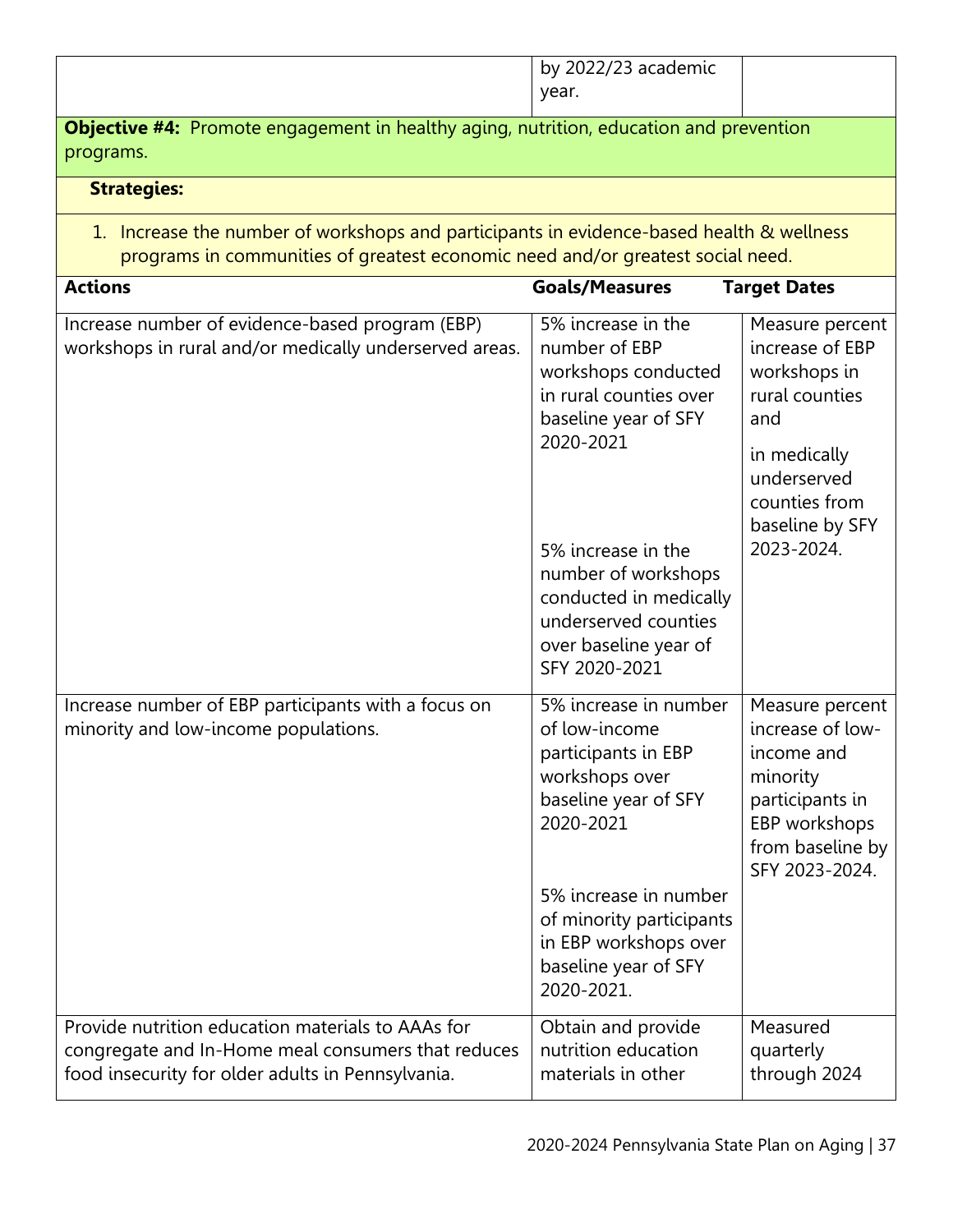|                                                                                                                                                                                                                                                                                                                                                                 | languages 4 times per<br>year.                                                                                                                                  |                                                                                                              |  |
|-----------------------------------------------------------------------------------------------------------------------------------------------------------------------------------------------------------------------------------------------------------------------------------------------------------------------------------------------------------------|-----------------------------------------------------------------------------------------------------------------------------------------------------------------|--------------------------------------------------------------------------------------------------------------|--|
| 2. Improve health & well-being by educating and enrolling older adults in the best Medicare,<br>prescription drug, and other benefits appropriate for their needs that can help improve their<br>health outcomes.                                                                                                                                               |                                                                                                                                                                 |                                                                                                              |  |
| <b>Actions</b>                                                                                                                                                                                                                                                                                                                                                  | <b>Goals/Measures</b>                                                                                                                                           | <b>Target Dates</b>                                                                                          |  |
| Coordinate with APPRISE to obtain data needed to<br>focus outreach on the Medicare beneficiaries who are<br>not enrolled in Part D and Low Income Subsidy.                                                                                                                                                                                                      | Obtain data, conduct<br>outreach and measure<br>enrollment results.                                                                                             | Measure<br>quarterly<br>through 2024                                                                         |  |
| <b>ACL Participant-Directed/Person-Centered Planning Focus Area</b>                                                                                                                                                                                                                                                                                             |                                                                                                                                                                 |                                                                                                              |  |
| Goal Four: Emphasize a citizen-first culture that provides outreach, embraces diversity, and honors<br>individual choice.                                                                                                                                                                                                                                       |                                                                                                                                                                 |                                                                                                              |  |
| Objective #1: Ensure aging services information and resources are accessible, inclusive, consistent<br>and available through a variety of sources.                                                                                                                                                                                                              |                                                                                                                                                                 |                                                                                                              |  |
| <b>Strategies:</b>                                                                                                                                                                                                                                                                                                                                              |                                                                                                                                                                 |                                                                                                              |  |
| 1. Improve quality and availability of information about aging services.                                                                                                                                                                                                                                                                                        |                                                                                                                                                                 |                                                                                                              |  |
| <b>Actions</b>                                                                                                                                                                                                                                                                                                                                                  | <b>Goals/Measures</b>                                                                                                                                           | <b>Target Dates</b>                                                                                          |  |
| Develop and disseminate informational<br>brochures/flyers specific to Medicare Part B and D<br>penalties and how to avoid the penalties, including a<br>brochure/flyer for those who do not take medications.<br>Ensure these materials are available electronically and<br>distributed to senior centers for print on demand for<br>congregate meal consumers. | Develop brochure/<br>flyers 1 <sup>st</sup> year;<br>disseminate<br>information Years $2 - 4$                                                                   | Develop<br>brochure/flyer<br>by June 30,<br>2021.<br>Disseminate<br>brochure/flyer<br>July 2021-June<br>2024 |  |
|                                                                                                                                                                                                                                                                                                                                                                 |                                                                                                                                                                 |                                                                                                              |  |
| Local State Health Insurance Programs (SHIPs) continue<br>to host "Medicare 101" events with an emphasis on<br>Medicare enrollment periods and penalties.                                                                                                                                                                                                       | Add 20 additional<br>Medicare 101<br>presentations each<br>year statewide.<br>Develop a virtual<br>presentation to<br>support this effort.<br><b>Issue Care</b> | July 2020-June<br>2024                                                                                       |  |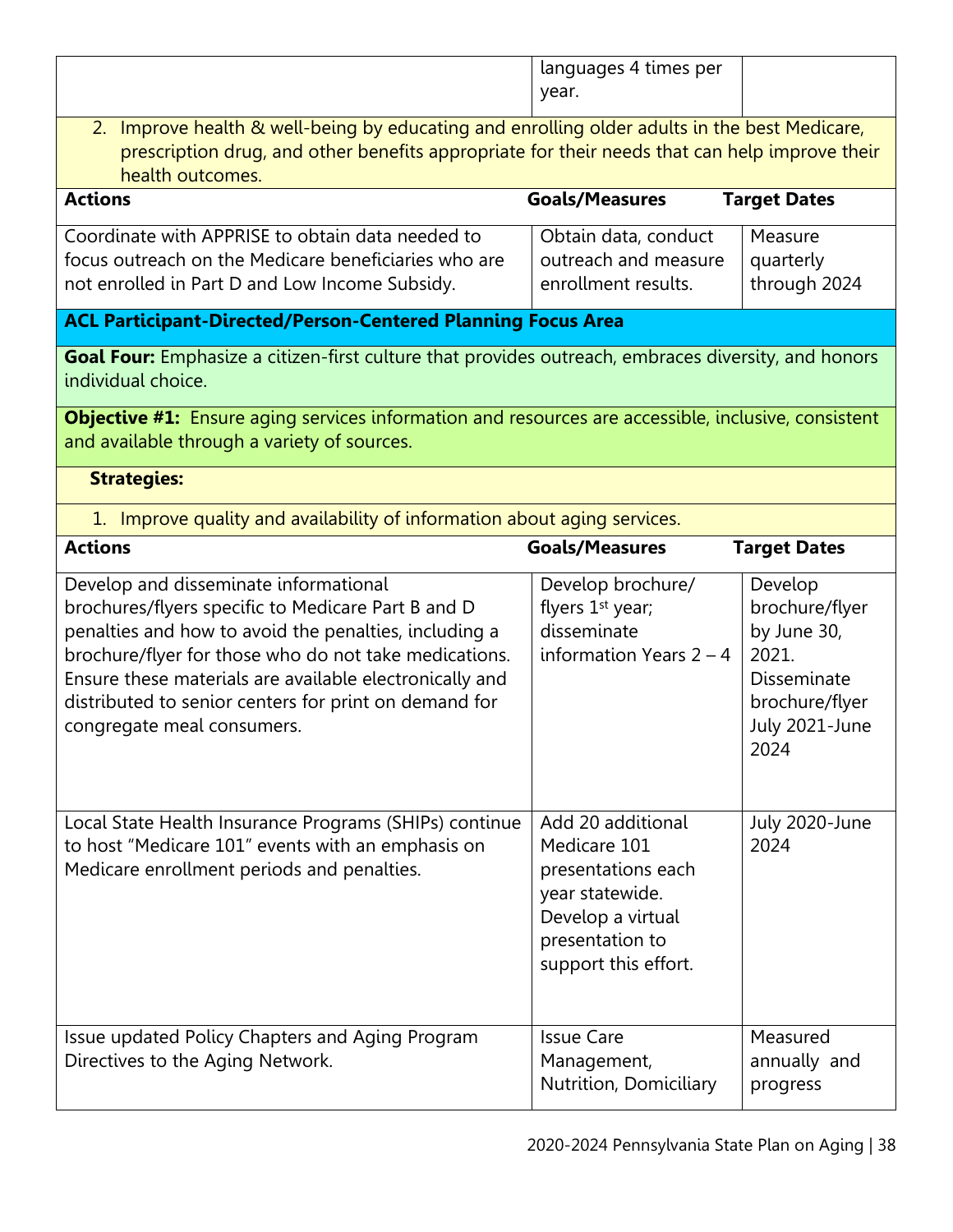| Objective #2: Build a workforce that prioritizes and is responsive to the needs of older<br>Pennsylvanians by listening, being inclusive, having empathy and respecting individual choice.<br><b>Strategies:</b><br>1. Provide services to older Pennsylvanians in the manner they prefer by exercising<br>individualized and person-centered planning.<br><b>Actions</b><br><b>Goals/Measures</b><br><b>Target Dates</b><br>Provide ongoing training to ADRC counselors on<br>100% counselors<br>Measured<br>person-centered planning to empower older adults and<br>trained<br>quarterly<br>persons living with disabilities to exercise self-<br>through 2024<br>determination and make decisions on their own behalf<br>across the spectrum of long term care services to<br>ensure their satisfaction with service and personal<br>ownership of planning process.<br>Measure referrals from<br>As part of the ADRC grant, provide person-centered<br>Measured<br>planning materials, including access information to<br>quarterly<br>senior centers, using<br>ADRC person-centered counselors to senior center<br>first year as established<br>through 2024<br>baseline.<br>directors to improve access to person-centered<br>planning across the spectrum of long term care<br>services, including home, community and institutional<br>settings.<br>Provide person-centered training to volunteers and<br>100% of ombudsman<br>Measured<br>staff who serve as long-term care ombudsman to<br>trained<br>quarterly<br>ensure person centered care to residents of long term<br>through 2022<br>care facilities across the commonwealth.<br>Enhance and expand assistance and placement services<br>Count recipients and<br>Measured<br>for Department of Corrections reentrants through The<br>identify specific<br>quarterly<br>Patient Assistance Clearinghouse Program, particularly<br>benefits received.<br>through 2024<br>for 'early release' reentrants.<br>Develop assistance and placement services for Deaf<br>Count recipients and<br>Measured<br>and Hard of Hearing individuals through The Patient<br>identify specific<br>quarterly<br>benefits received. Use<br>Assistance Clearinghouse Program.<br>through 2024<br>first year as baseline<br>for future measures.<br>Work with Office of Advocacy and Reform to provide<br><b>Network Trained</b><br>100% of AAA network |                                                 | Care, Assessment, and<br>Senior Center Policy<br>Chapters and provide<br>training to the Aging<br>Network. | monitored<br>quarterly<br>through 2024 |
|---------------------------------------------------------------------------------------------------------------------------------------------------------------------------------------------------------------------------------------------------------------------------------------------------------------------------------------------------------------------------------------------------------------------------------------------------------------------------------------------------------------------------------------------------------------------------------------------------------------------------------------------------------------------------------------------------------------------------------------------------------------------------------------------------------------------------------------------------------------------------------------------------------------------------------------------------------------------------------------------------------------------------------------------------------------------------------------------------------------------------------------------------------------------------------------------------------------------------------------------------------------------------------------------------------------------------------------------------------------------------------------------------------------------------------------------------------------------------------------------------------------------------------------------------------------------------------------------------------------------------------------------------------------------------------------------------------------------------------------------------------------------------------------------------------------------------------------------------------------------------------------------------------------------------------------------------------------------------------------------------------------------------------------------------------------------------------------------------------------------------------------------------------------------------------------------------------------------------------------------------------------------------------------------------------------------------------------------------------------------------------------------------|-------------------------------------------------|------------------------------------------------------------------------------------------------------------|----------------------------------------|
|                                                                                                                                                                                                                                                                                                                                                                                                                                                                                                                                                                                                                                                                                                                                                                                                                                                                                                                                                                                                                                                                                                                                                                                                                                                                                                                                                                                                                                                                                                                                                                                                                                                                                                                                                                                                                                                                                                                                                                                                                                                                                                                                                                                                                                                                                                                                                                                                   |                                                 |                                                                                                            |                                        |
|                                                                                                                                                                                                                                                                                                                                                                                                                                                                                                                                                                                                                                                                                                                                                                                                                                                                                                                                                                                                                                                                                                                                                                                                                                                                                                                                                                                                                                                                                                                                                                                                                                                                                                                                                                                                                                                                                                                                                                                                                                                                                                                                                                                                                                                                                                                                                                                                   |                                                 |                                                                                                            |                                        |
|                                                                                                                                                                                                                                                                                                                                                                                                                                                                                                                                                                                                                                                                                                                                                                                                                                                                                                                                                                                                                                                                                                                                                                                                                                                                                                                                                                                                                                                                                                                                                                                                                                                                                                                                                                                                                                                                                                                                                                                                                                                                                                                                                                                                                                                                                                                                                                                                   |                                                 |                                                                                                            |                                        |
|                                                                                                                                                                                                                                                                                                                                                                                                                                                                                                                                                                                                                                                                                                                                                                                                                                                                                                                                                                                                                                                                                                                                                                                                                                                                                                                                                                                                                                                                                                                                                                                                                                                                                                                                                                                                                                                                                                                                                                                                                                                                                                                                                                                                                                                                                                                                                                                                   |                                                 |                                                                                                            |                                        |
|                                                                                                                                                                                                                                                                                                                                                                                                                                                                                                                                                                                                                                                                                                                                                                                                                                                                                                                                                                                                                                                                                                                                                                                                                                                                                                                                                                                                                                                                                                                                                                                                                                                                                                                                                                                                                                                                                                                                                                                                                                                                                                                                                                                                                                                                                                                                                                                                   |                                                 |                                                                                                            |                                        |
|                                                                                                                                                                                                                                                                                                                                                                                                                                                                                                                                                                                                                                                                                                                                                                                                                                                                                                                                                                                                                                                                                                                                                                                                                                                                                                                                                                                                                                                                                                                                                                                                                                                                                                                                                                                                                                                                                                                                                                                                                                                                                                                                                                                                                                                                                                                                                                                                   |                                                 |                                                                                                            |                                        |
|                                                                                                                                                                                                                                                                                                                                                                                                                                                                                                                                                                                                                                                                                                                                                                                                                                                                                                                                                                                                                                                                                                                                                                                                                                                                                                                                                                                                                                                                                                                                                                                                                                                                                                                                                                                                                                                                                                                                                                                                                                                                                                                                                                                                                                                                                                                                                                                                   |                                                 |                                                                                                            |                                        |
|                                                                                                                                                                                                                                                                                                                                                                                                                                                                                                                                                                                                                                                                                                                                                                                                                                                                                                                                                                                                                                                                                                                                                                                                                                                                                                                                                                                                                                                                                                                                                                                                                                                                                                                                                                                                                                                                                                                                                                                                                                                                                                                                                                                                                                                                                                                                                                                                   |                                                 |                                                                                                            |                                        |
|                                                                                                                                                                                                                                                                                                                                                                                                                                                                                                                                                                                                                                                                                                                                                                                                                                                                                                                                                                                                                                                                                                                                                                                                                                                                                                                                                                                                                                                                                                                                                                                                                                                                                                                                                                                                                                                                                                                                                                                                                                                                                                                                                                                                                                                                                                                                                                                                   |                                                 |                                                                                                            |                                        |
|                                                                                                                                                                                                                                                                                                                                                                                                                                                                                                                                                                                                                                                                                                                                                                                                                                                                                                                                                                                                                                                                                                                                                                                                                                                                                                                                                                                                                                                                                                                                                                                                                                                                                                                                                                                                                                                                                                                                                                                                                                                                                                                                                                                                                                                                                                                                                                                                   | trauma informed training to AAA network and key | trained and progress                                                                                       | by June 30, 2021                       |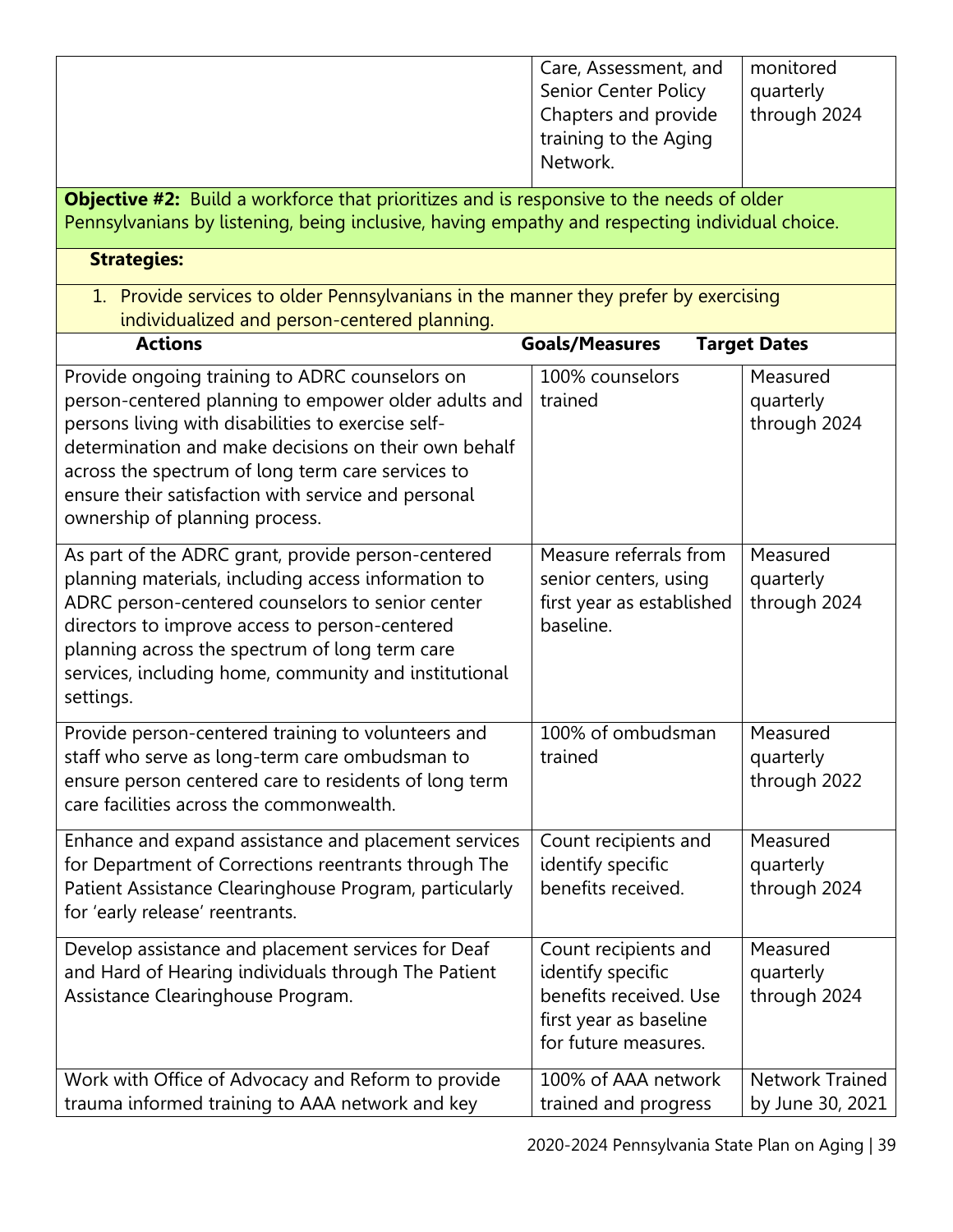| stakeholders. Incentivize continued efforts to achieve                                             | tracked on effort to                    | and progress     |
|----------------------------------------------------------------------------------------------------|-----------------------------------------|------------------|
| elevated trauma informed requirements.                                                             | achieve higher levels                   | tracked annually |
|                                                                                                    | on trauma continuum                     | through 2024     |
|                                                                                                    |                                         |                  |
| 2. Educate Department of Aging, AAA staff and partners on the unique needs of diverse older        |                                         |                  |
| adults, and provide training on cultural competence, implicit bias and other relevant subjects     |                                         |                  |
| to help strengthen responsiveness to older adults.                                                 |                                         |                  |
| <b>Actions</b>                                                                                     | <b>Goals/Measures</b>                   | <b>Target</b>    |
| <b>Dates</b>                                                                                       | Measure number of                       | October 2020     |
| Provide training to the Department, AAA Network, and                                               |                                         |                  |
| partners on cultural competence, implicit bias and<br>other related subjects.                      | participants,<br>satisfaction level and | and ongoing      |
|                                                                                                    | outcomes.                               |                  |
|                                                                                                    |                                         |                  |
| Ensure the Department and AAAs stay current on                                                     | Maintain Platinum                       | Annually         |
| SAGECare LGBTQ cultural competency training.                                                       | Certification Level for                 |                  |
|                                                                                                    | PDA and AAAs                            |                  |
|                                                                                                    | complete Platinum                       | December 31,     |
|                                                                                                    | Certification                           | 2021             |
|                                                                                                    | requirements.                           |                  |
| Expand SAGECare LGBTQ cultural competency training                                                 | 100% of centers                         | July 1, 2022     |
| to make it part of training for senior center staff.                                               | certified                               |                  |
|                                                                                                    |                                         |                  |
| <b>ACL Elder Justice Focus Area ACL Elder Justice Focus Area</b>                                   |                                         |                  |
|                                                                                                    |                                         |                  |
| Goal Five: Advocate for the rights of older adults and ensure their safety and dignity by raising  |                                         |                  |
| awareness of and responding effectively to incidences of abuse, injury, exploitation, violence and |                                         |                  |
| neglect.                                                                                           |                                         |                  |
|                                                                                                    |                                         |                  |
| Objective #1: Increase effectiveness in responding to elder abuse and protecting older adults      |                                         |                  |
| through expanded outreach, enhanced training, innovative practices and strategic collaborations.   |                                         |                  |
| <b>Strategies:</b>                                                                                 |                                         |                  |
|                                                                                                    |                                         |                  |
| 1. Ensure Older Adult Protective Services program is enabled to meet the unique and complex        |                                         |                  |
| needs of Pennsylvania seniors.<br><b>Actions</b>                                                   | <b>Goals/Measures</b>                   | <b>Target</b>    |
| <b>Dates</b>                                                                                       |                                         |                  |
| Update the Older Adults Protective Services Act and                                                | Communicate monthly                     | Ongoing          |
| corresponding regulations in order to more effectively                                             | with the General                        |                  |
| provide protective services to Pennsylvania older                                                  | Assembly and                            |                  |
| adults.                                                                                            | stakeholders on                         |                  |
|                                                                                                    | necessary components                    |                  |
|                                                                                                    | to be included in the                   |                  |
|                                                                                                    | <b>Older Adults Protective</b>          |                  |
|                                                                                                    | Services Act                            |                  |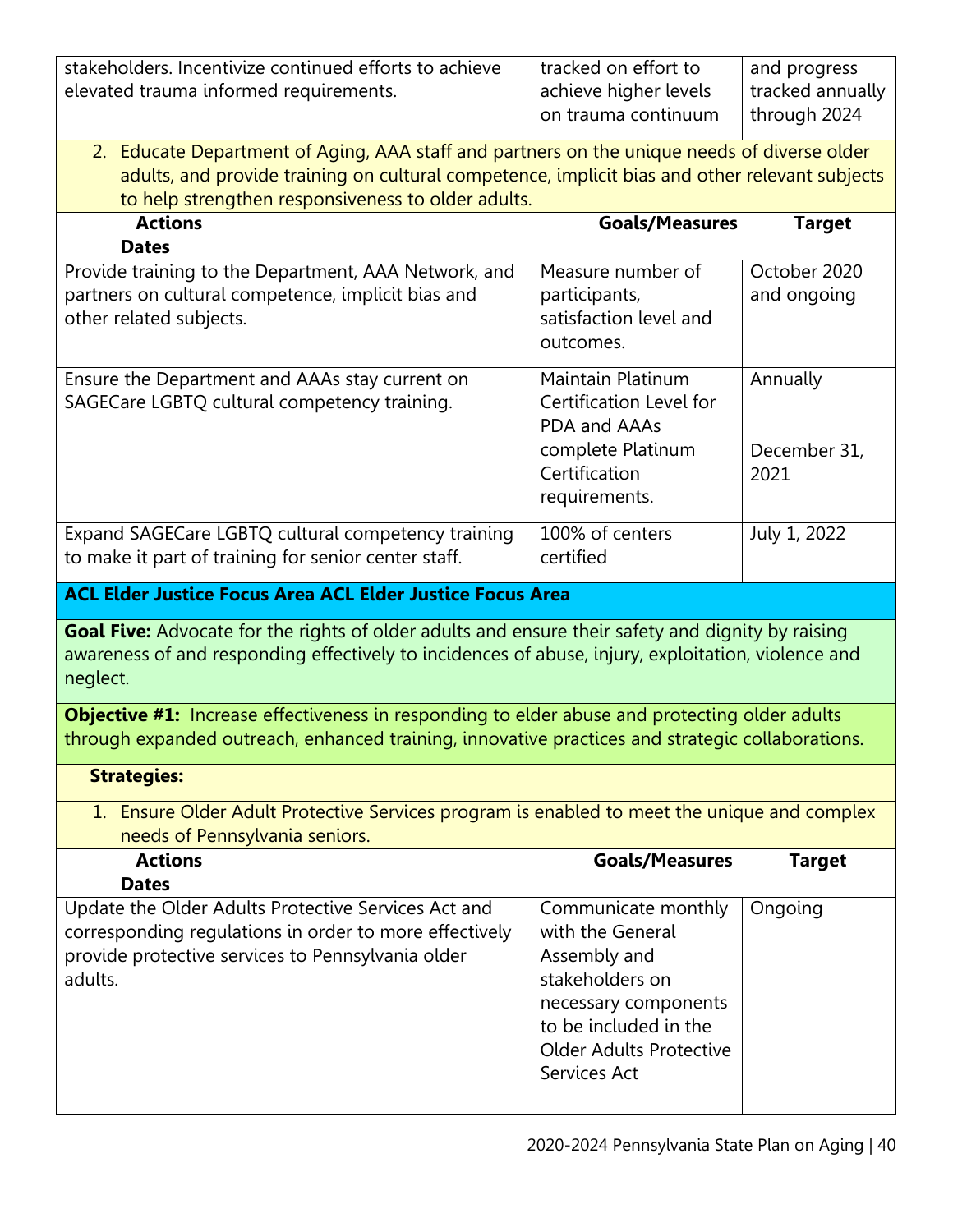|                                                                                                                                                                                                                                                 | Have a bill pass both<br>chambers of the<br>General Assembly and<br>be sent to the<br>Governor's desk for<br>approval.                                                        | November 30,<br>2021           |
|-------------------------------------------------------------------------------------------------------------------------------------------------------------------------------------------------------------------------------------------------|-------------------------------------------------------------------------------------------------------------------------------------------------------------------------------|--------------------------------|
|                                                                                                                                                                                                                                                 | Update corresponding<br>regulations to<br>incorporate legislative<br>updates.                                                                                                 | Spring 2023                    |
| 2. Enhance virtual training curriculum for protective services workers.                                                                                                                                                                         |                                                                                                                                                                               |                                |
| <b>Actions</b>                                                                                                                                                                                                                                  | <b>Goals/Measures</b>                                                                                                                                                         | <b>Target Dates</b>            |
| Develop and implement a standardized yet<br>customizable and person-centered protective service<br>care plan for protective services workers, in order to<br>promote more self-determination for older adults<br>receiving protective services. | New service plan tool<br>developed, gather<br>feedback from workers<br>on usefulness and<br>compare to prior care<br>planning process                                         | <b>Fall 2021</b>               |
| Provide training to protective services staff on self-<br>determination and least-restrictive service care<br>planning.                                                                                                                         | Network trained on<br>new least restrictive<br>care planning                                                                                                                  | Spring 2022                    |
| 3. Ensure required entities and public are accessing and completing mandatory reporter<br>training.                                                                                                                                             |                                                                                                                                                                               |                                |
| <b>Actions</b>                                                                                                                                                                                                                                  | <b>Goals/Measures</b>                                                                                                                                                         | <b>Target Dates</b>            |
| Provide outreach and education to the public,<br>ombudsman program, legal assistance providers, law<br>enforcement, healthcare and other providers regarding<br>the availability of the on-line mandated reported<br>training.                  | Conduct follow up on<br>6/15/20 public launch<br>(World Elder Abuse<br>Awareness Day) with<br>annual updates on<br>how many mandated<br>reporters have taken<br>the training. | June 2021, 2022,<br>2023, 2024 |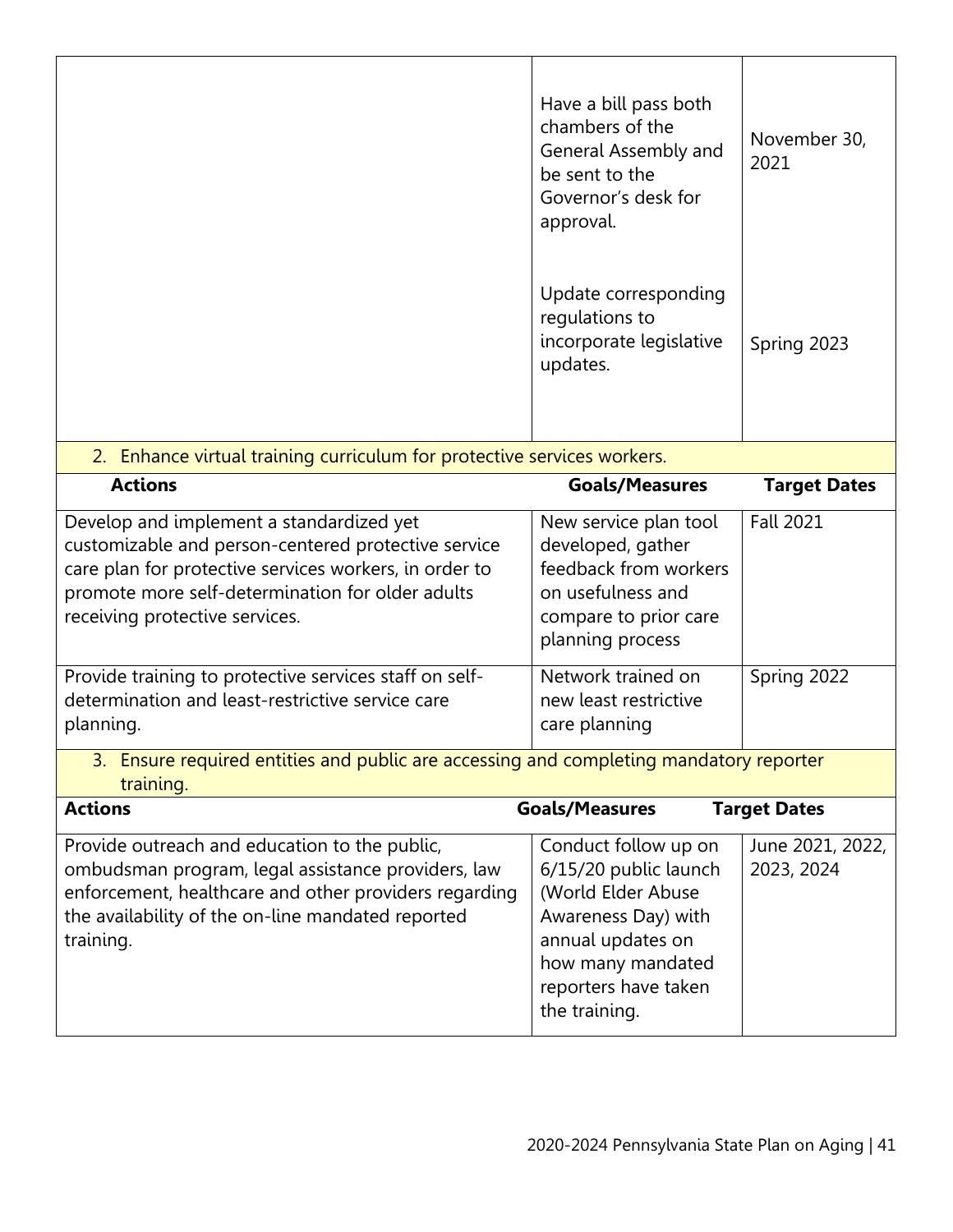| Monitor usage of the training and outreach to any                                                                                 | Follow-up with those    | Measured      |
|-----------------------------------------------------------------------------------------------------------------------------------|-------------------------|---------------|
| groups of mandatory reporters identified as not                                                                                   | identified as not       | quarterly     |
| accessing the training.                                                                                                           | accessing training      | through 2024  |
| Objective #2: Increase capacity and expertise in the ability to investigate and resolve allegations of<br>financial exploitation. |                         |               |
| <b>Strategies:</b>                                                                                                                |                         |               |
| 1. Implement recommendations of the 2020 Financial Exploitation Study.                                                            |                         |               |
| <b>Actions</b>                                                                                                                    | <b>Goals/Measures</b>   | <b>Target</b> |
| <b>Dates</b>                                                                                                                      |                         |               |
| Implement annual training for PS Caseworkers                                                                                      | Implement training      | $1st$ quarter |
| regarding financial exploitation investigations in order                                                                          | and measure             | 2021/2022     |
| to improve outcomes for older adults.                                                                                             | effectiveness           |               |
|                                                                                                                                   |                         |               |
| Develop a multidisciplinary workgroup with protective                                                                             | Develop workgroup,      | Measured      |
| services, ombudsman, legal assistance, law                                                                                        | implement               | quarterly     |
| enforcement, healthcare, financial institutions, other                                                                            | recommendations and     | through 2024  |
| state government agencies and other stakeholders,                                                                                 | measure effectiveness   |               |
| regarding financial exploitation and implement                                                                                    | of addressing financial |               |
| recommendations of the workgroup.                                                                                                 | exploitation issue.     |               |
| 2. Increase AAA network access to Certified Financial Examiner through statewide pilot                                            |                         |               |
| program.                                                                                                                          |                         |               |
| <b>Actions</b>                                                                                                                    | <b>Goals/Measures</b>   | <b>Target</b> |
| <b>Dates</b>                                                                                                                      |                         |               |
| Identify and implement ways for Certified Financial                                                                               | Implement process to    | Spring 2021   |
| Examiner to assist AAAs that need assistance with                                                                                 | efficiently and cost    |               |
| financial exploitation cases.                                                                                                     | effectively address the |               |
|                                                                                                                                   | needs of AAAs.          |               |
| Outreach to those AAAs who could use assistance with                                                                              | Follow-up system        | Summer 2021   |
| exploitation cases and offer services of Certified                                                                                | implemented             |               |
| Financial Examiner.                                                                                                               |                         |               |
| <b>Objective #3:</b> Equip older adults, their loved ones, advocates and stakeholders with information                            |                         |               |
| needed to identify and/or prevent abuse, neglect and exploitation, and support them in their ability                              |                         |               |
| to exercise their full rights.                                                                                                    |                         |               |
| <b>Strategies:</b>                                                                                                                |                         |               |
| 1. Implement new approaches to increase public awareness of elder abuse and how to report it.                                     |                         |               |
| <b>Actions</b>                                                                                                                    |                         |               |
| <b>Dates</b>                                                                                                                      | <b>Goals/Measures</b>   | <b>Target</b> |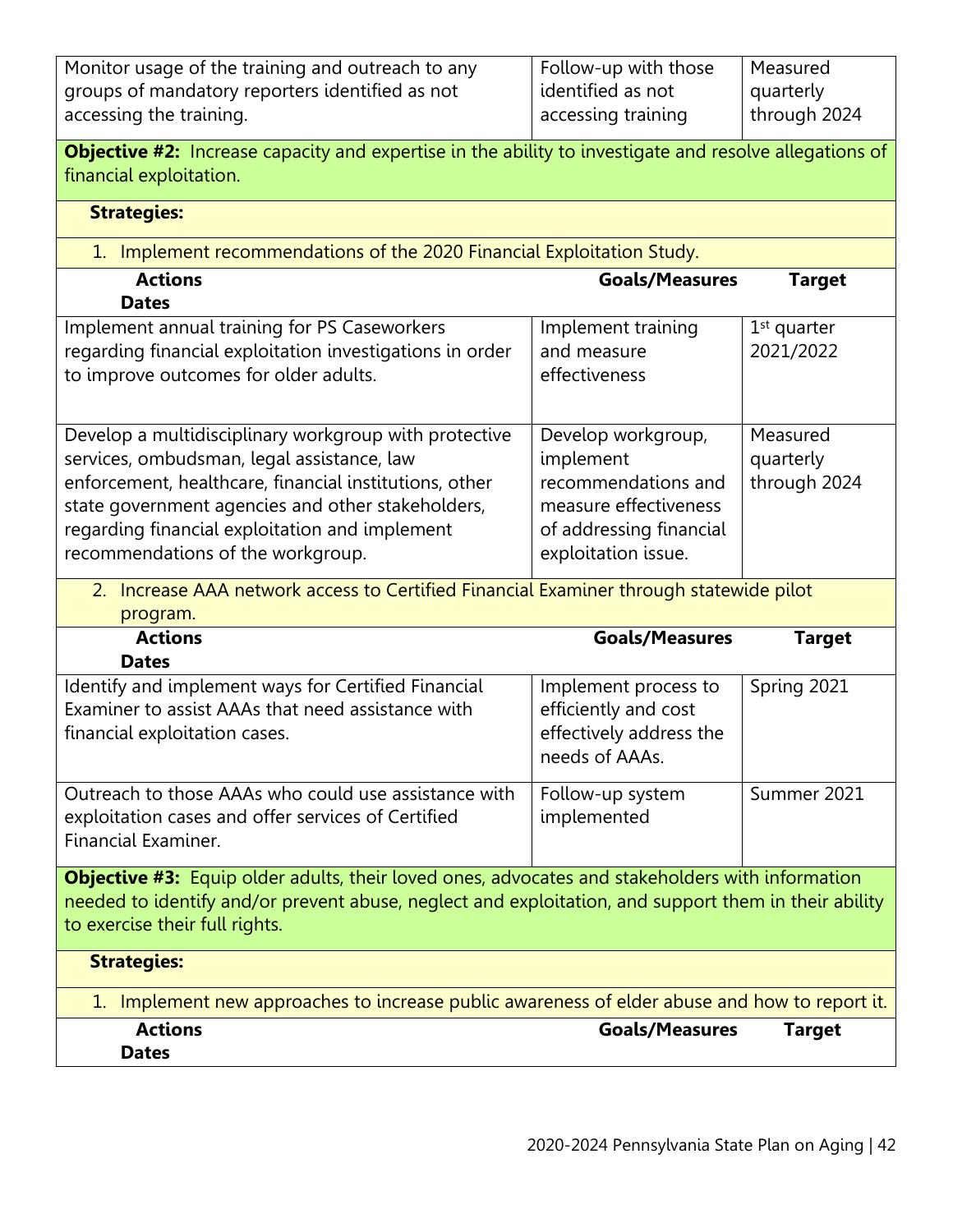| Collaborate with financial institutions or other                                               | 5 new collaborations    | Measured       |
|------------------------------------------------------------------------------------------------|-------------------------|----------------|
| organizations to educate the public regarding financial                                        | per year                | quarterly      |
| fraud, financial exploitation and guardianships of older                                       |                         | through 2024   |
| adults.                                                                                        |                         |                |
|                                                                                                |                         |                |
| 2. Increase public awareness of elder rights programs including legal assistance and long-term |                         |                |
| care ombudsman.                                                                                |                         |                |
| <b>Actions</b><br><b>Dates</b>                                                                 | <b>Goals/Measures</b>   | <b>Target</b>  |
| As part of the legal assistance grant, develop outreach                                        | Develop and             | Spring 2021    |
| and targeting strategies for the most vulnerable                                               | implement outreach      |                |
| underserved older adults regarding legal rights and                                            | strategy, track results |                |
| legal services available through Title IIIB Legal                                              | of outreach, use year   | Measured       |
| Assistance Programs in order to ensure underserved                                             | one results as baseline |                |
| older adults have knowledge of and access to legal                                             | for future years.       | quarterly      |
| assistance and ensure outreach materials available                                             | Develop and             | though 2024    |
| through this grant are placed where benefitting older                                          | implement a plan to     |                |
| adults will reach them, such as senior centers serving                                         | push outreach           |                |
| target communities.                                                                            | materials to senior     |                |
|                                                                                                | centers serving target  |                |
|                                                                                                | communities.            |                |
|                                                                                                |                         |                |
| Continue the expansion of the Ombudsman Office                                                 | Expand PEER program     | Measured       |
| Pennsylvania Expert Empowered Resident (PEER)                                                  | into all 67 counties in | annually       |
| program.                                                                                       | the commonwealth        | through 2024   |
|                                                                                                | and increase the total  |                |
|                                                                                                | number of PEER          |                |
|                                                                                                | facilities by 20%.      |                |
| Explore the expansion of Ombudsman advocacy                                                    | Expand HCBS/LTSS        | October 2021   |
| services to home and community based consumers of                                              | advocacy services       |                |
| long-term supports and services.                                                               | beyond Allegheny        |                |
|                                                                                                | County.                 |                |
| Evaluate and develop recommendations of                                                        | Present                 | October 2020 - |
| Ombudsman program organizational structure to                                                  | recommendations         | June 2021      |
| improve efficiency and implement cost effective                                                | including resources     |                |
| strategies.                                                                                    | and level of effort     |                |
|                                                                                                | required to support     |                |
|                                                                                                | any proposed changes.   |                |
|                                                                                                |                         |                |
|                                                                                                |                         |                |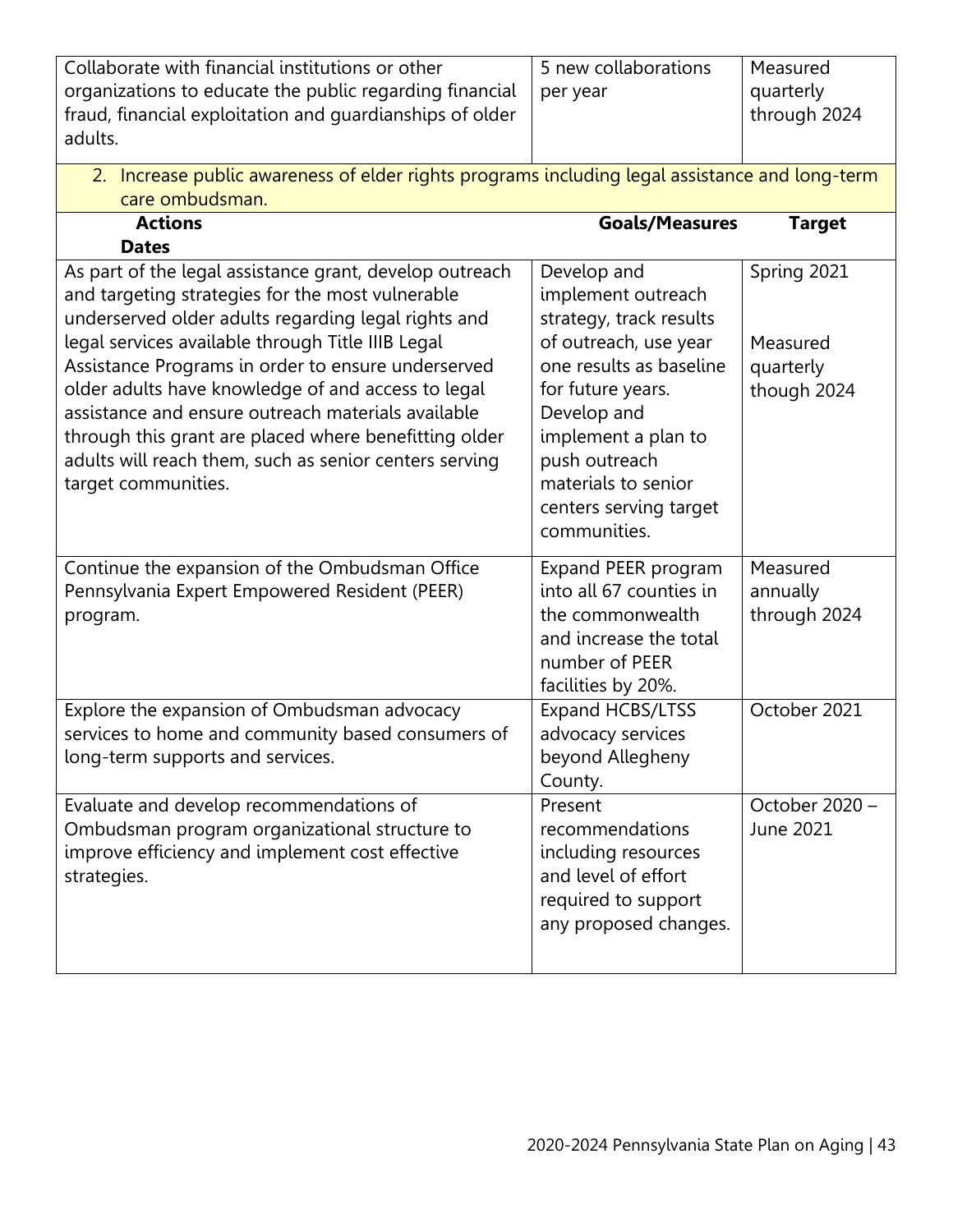#### **Contact information**

# **Pennsylvania Department of Aging**

717-783-1550

[www.aging.pa.gov](http://www.aging.pa.gov/)

# **Pennsylvania Association of Area Agencies on Aging**

717-541-4214 [www.p4a.org](http://www.p4a.org/)

# **Area Agencies on Aging**

| <b>Adams County</b>                        | <b>Allegheny County</b>                |
|--------------------------------------------|----------------------------------------|
| 1-800-548-3240                             | 412-350-4234                           |
| www.acofa.org                              | ww.alleghenycounty.us/Human-           |
|                                            | Services/About/Offices/Area-Agency-on- |
|                                            | Aging.aspx                             |
| <b>Armstrong County</b>                    | <b>Beaver County</b>                   |
| 1-800-368-1066                             | 1-888-548-2262                         |
| www.co.armstrong.pa.us/services/aaa        | www.bcoa.us                            |
| <b>Bedford County</b><br>1-800-892-7903    | <b>Berks County</b><br>610-478-6500    |
| www.hbfaaa.org                             | www.berksaging.org                     |
| <b>Blair County</b>                        | <b>Bradford County</b>                 |
| 1-800-245-3282                             | 1-800-982-4346                         |
| www.blairsenior.org                        | www.bsstaaa.org                        |
| <b>Bucks County</b>                        | <b>Butler County</b>                   |
| 267-880-5700                               | 1-888-367-2434                         |
| www.buckscounty.org/government/            | www.butlercountypa.gov/292/Area-       |
| humanservices.AAA                          | Agency-on-Aging                        |
| <b>Cambria County</b>                      | <b>Cameron County</b>                  |
| 1-844-242-8915                             | 1-800-776-2191                         |
|                                            |                                        |
| www.cambriacountypa.gov/area-              | www.ohsaging.com                       |
| agency-on-aging.aspx                       |                                        |
| <b>Carbon County</b>                       | <b>Centre County</b>                   |
| 1-800-441-1315                             | 814-355-6716                           |
| www.carboncounty.com/index.php/2-          | www.centrecountypa.gov/342/Aging       |
| uncategorised/44-agency-on-aging           |                                        |
| <b>Chester County</b>                      | <b>Clarion County</b>                  |
| 1-800-692-1100                             | 814-226-4640                           |
| www.chesco.org/aging                       | www.clarionaging.com                   |
| <b>Clearfield County</b><br>1-800-225-8571 | <b>Clinton County</b><br>570-601-9551  |
| www.ccaaa.net                              | www.stepcorp.org/Office of Aging (?)   |
| <b>Columbia County</b>                     | <b>Crawford County</b>                 |
| 1-800-598-5001<br>www.cmaaa15.org          | 1-800-321-1792<br>www.activeaging.org  |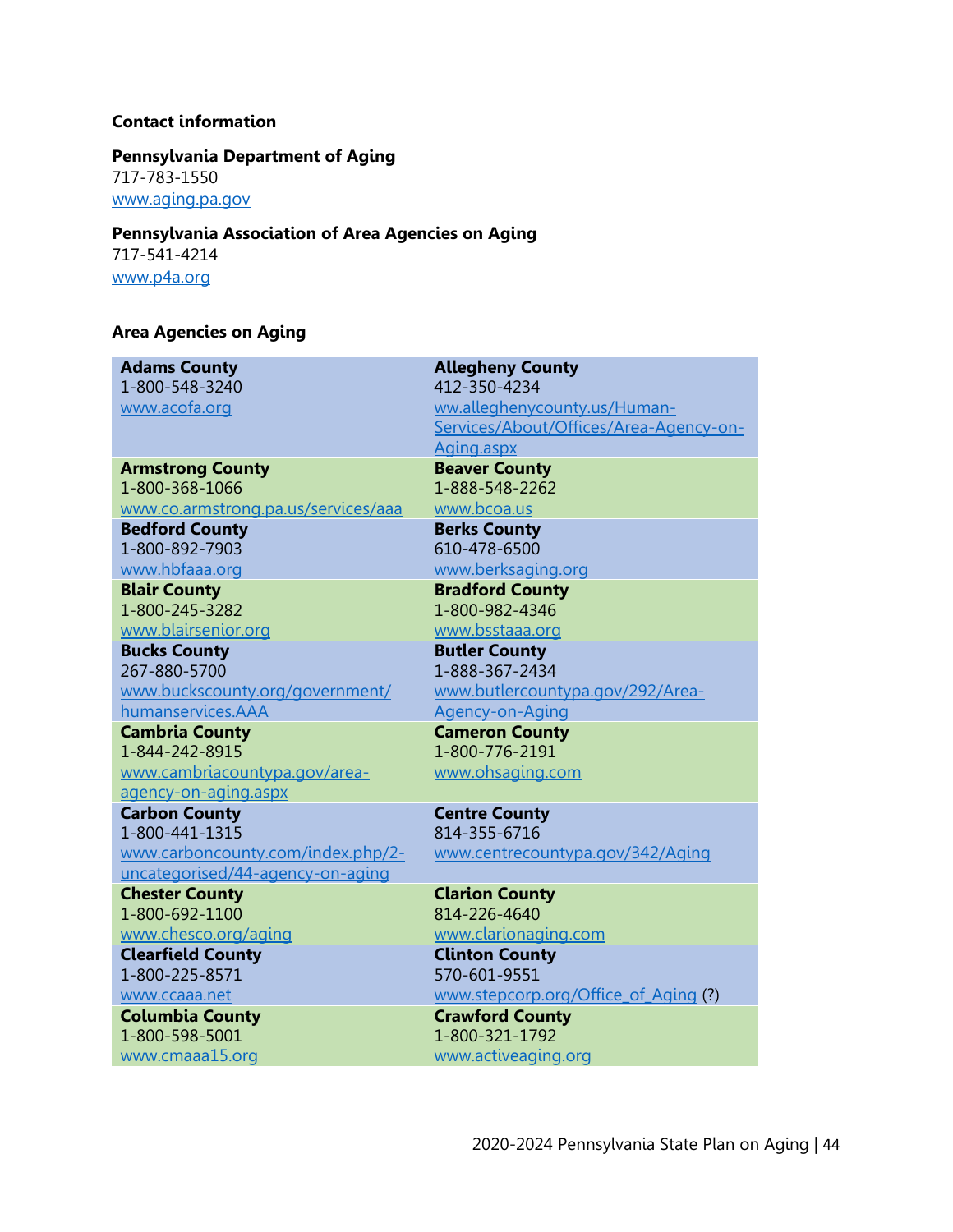| <b>Cumberland County</b>                                    | <b>Dauphin County</b>                |
|-------------------------------------------------------------|--------------------------------------|
| 1-888-697-0371 x6110                                        | 1-800-328-0058                       |
| www.ccpa.net/aging                                          | www.dauphincounty.org/government/    |
|                                                             | departments/area_agency_on_aging     |
| <b>Delaware County</b>                                      | <b>Elk County</b>                    |
| 1-800-416-4504                                              | 1-800-672-7145                       |
| www.delcosa.org                                             | www.ohsaging.com                     |
| <b>Erie County</b>                                          | <b>Fayette County</b>                |
| 1-800-769-2436                                              | 1-888-300-2704                       |
| www.gecac.org/work/aging                                    | www.swpa-aaa.org                     |
| <b>Forest County</b>                                        | <b>Franklin County</b>               |
| 1-800-281-6545                                              | 1-800-642-6990                       |
| www.experienceinc.org                                       | www.franklincounty.pa/gov/           |
|                                                             | index.php?section=human-             |
|                                                             | services_aging                       |
| <b>Fulton County</b>                                        | <b>Greene County</b>                 |
| 1-800-892-7903                                              | 1-888-300-2704                       |
| www.hbfaaa.org                                              | www.swpa-aaa.org                     |
| <b>Huntingdon County</b>                                    | <b>Indiana County</b>                |
| 1-800-892-7903                                              | 724-349-4500                         |
| www.hbfaaa.org                                              | www.agingservicesinc.com             |
| <b>Jefferson County</b>                                     | <b>Juniata County</b>                |
| 1-800-852-8036                                              | 1-800-348-2277                       |
| www.jcaaa.org                                               | www.mymjrsc.com                      |
| <b>Lackawanna County</b>                                    | <b>Lancaster County</b>              |
| 570-963-6740                                                | 1-800-801-3070                       |
| www.lackawannacounty.org/index.php/                         | www.lancoaging.org                   |
| departmentsagencies/human-<br>services/area-agency-on-aging |                                      |
| <b>Lawrence County</b>                                      | <b>Lebanon County</b>                |
| 724-658-3729                                                | 717-273-9262                         |
| www.ccpgh.org/sslpage.aspx?pid=368                          | www.lebcounty.org/depts/AAA/         |
|                                                             | pages/default.aspx                   |
| <b>Lehigh County</b>                                        | <b>Luzerne County</b>                |
| 610-782-3034                                                | 570-822-1158                         |
| www.lehighcounty.org/Departments/                           | www.luzernecounty.org/847/Aging      |
| Human-Services/Aging-and-Adult-                             |                                      |
| <b>Services</b>                                             |                                      |
| <b>Lycoming County</b>                                      | <b>McKean County</b>                 |
| 1-800-332-8555                                              | 1-800-672-7145                       |
| www.stepcorp.org/Office_of_Aging(?)                         | www.ohsaging.com                     |
| <b>Mercer County</b>                                        | <b>Mifflin County</b>                |
| 1-800-570-6222                                              | 1-800-348-2277                       |
| www.mercercountyaging.org                                   | www.mymjrsc.com                      |
| <b>Monroe County</b>                                        | <b>Montgomery County</b>             |
| 1-800-498-0330                                              | 610-278-3601                         |
| www.monroecountypa.gov/Dept/                                | www.montcopa.org/148/Senior-Services |
| Aging/Pages/default.aspx                                    |                                      |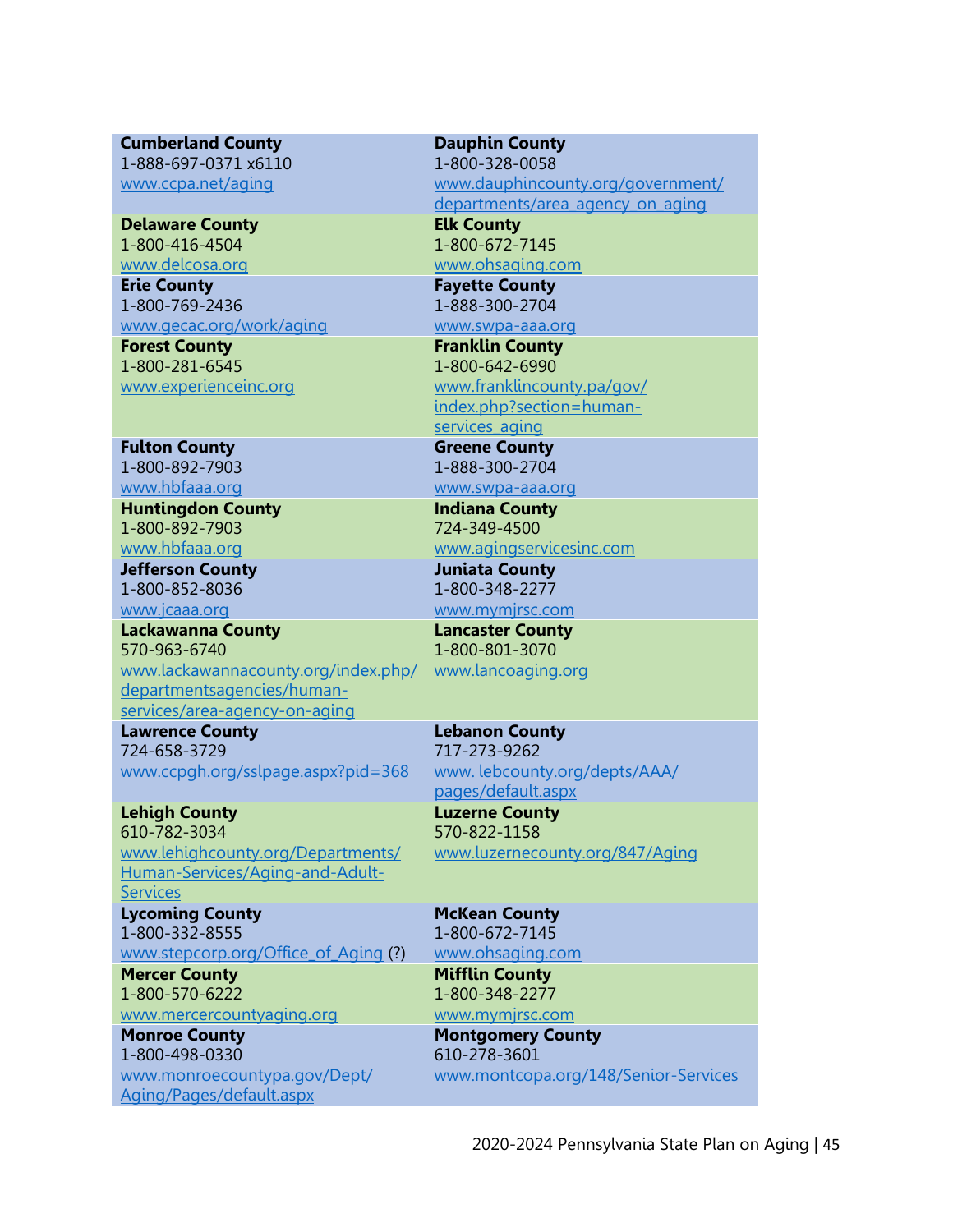| <b>Montour County</b>                      | <b>Northampton County</b>            |
|--------------------------------------------|--------------------------------------|
| 1-800-598-5001                             | 1-800-322-9269                       |
| www.cmaaa15.org                            | www.northamptoncounty.org/HS/AGING/  |
|                                            | Pages/default.aspx                   |
| <b>Northumberland County</b>               | <b>Perry County</b>                  |
| 1-877-622-2251                             | 1-866-926-5118                       |
| www.ncaging.org/Contact.asp                | www.perryco.org/Pages/default.aspx   |
| <b>Philadelphia County</b><br>215-765-9000 | <b>Pike County</b><br>1-800-233-8911 |
| www.pcacares.org                           | www.pikeaaa.org                      |
| <b>Potter County</b>                       | <b>Schuylkill County</b>             |
| 1-800-800-2560                             | 570-622-2103                         |
| www.pottercountyhumansvcs.org/             | www.schuylkilloss.org                |
| post.php?pid=10                            |                                      |
| <b>Snyder County</b>                       | <b>Somerset County</b>               |
| 1-800-533-1050                             | 1-800-452-0825                       |
| www.usaaa17.org                            | www.somersetaaa.org                  |
| <b>Sullivan County</b>                     | <b>Susquehanna County</b>            |
| 1-800-982-4346                             | 1-800-982-4346                       |
| www.bsstaaa.org                            | www.bsstaaa.org                      |
| <b>Tioga County</b><br>1-800-982-4346      | <b>Union County</b>                  |
| www.bsstaaa.org                            | 1-800-533-1050<br>www.usaaa17.org    |
| <b>Venango County</b>                      | <b>Warren County</b>                 |
| 1-866-452-4464                             | 1-800-281-6545                       |
| www.co.venango.pa.us                       | www.experienceinc.org                |
| <b>Washington County</b>                   | <b>Wayne County</b>                  |
| 1-800-300-2704                             | 570-253-4262                         |
| www.swpa-aaa.org                           | aging/waynecountypa.gov/149/         |
|                                            | Area-Agency-on-Aging                 |
| <b>Westmoreland County</b>                 | <b>Wyoming County</b>                |
| 1-800-442-8000                             | 570-822-1158                         |
| www.co.westmoreland.pa.us/397/             | www.luzernecounty.org/847/Aging      |
| Area-Agency-on-Aging                       |                                      |
| <b>York County</b><br>1-800-632-9073       |                                      |
|                                            |                                      |
| www.ycaaa.org                              |                                      |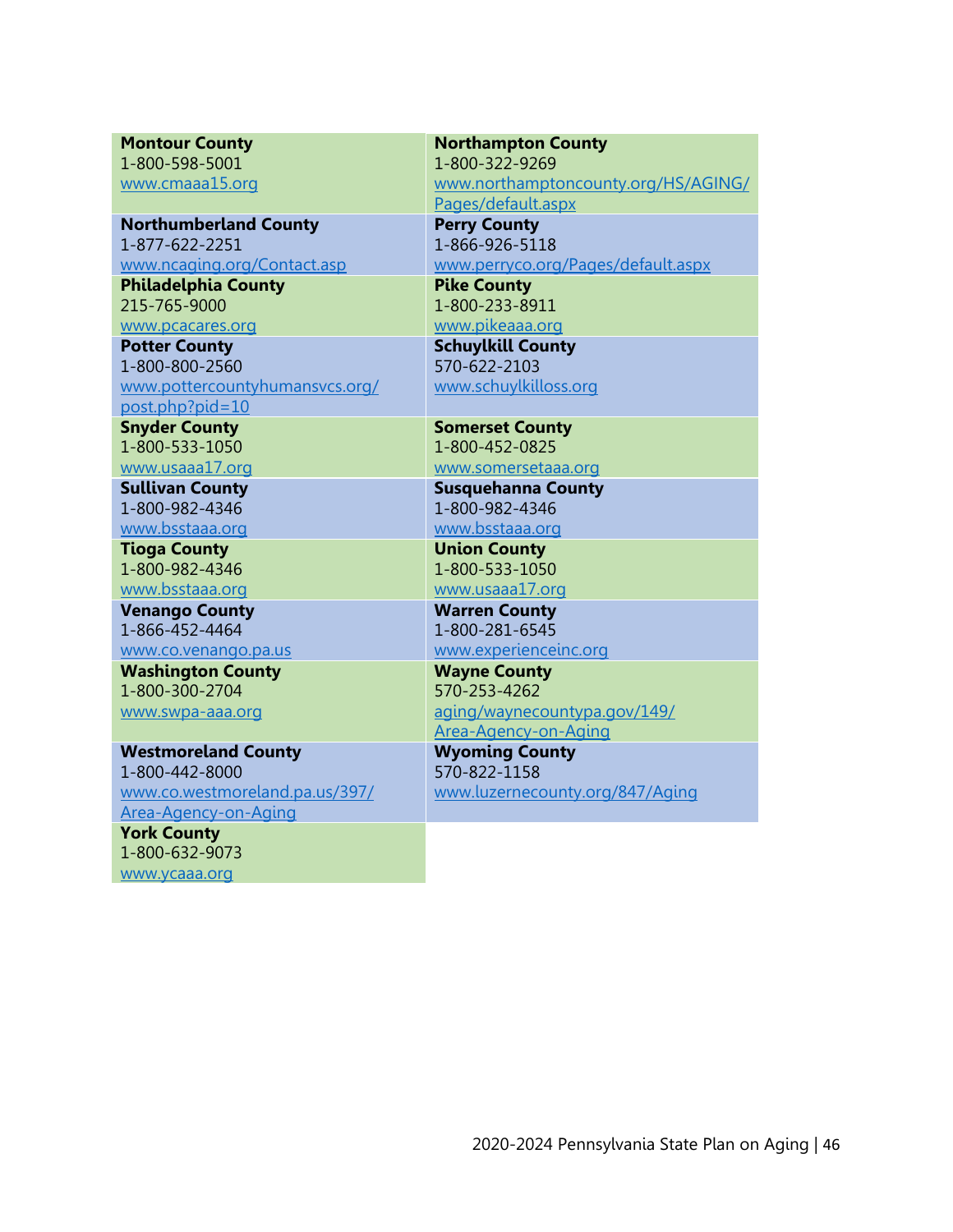#### **Aging and Disability Resource Centers (PA Link)**

Statewide Toll Free: 800-753-8827 [www.carelink.pa.gov](http://www.carelink.pa.gov/)

| <b>Service Area #1</b>                              | <b>Service Area #2</b>                      |
|-----------------------------------------------------|---------------------------------------------|
| Clarion, Crawford, Erie, Venango                    | <b>Butler, Lawrence, Mercer Counties</b>    |
| <b>Warren-Forest Counties</b>                       | 724-431-1218                                |
| 814-336-1792                                        | bbuzzell@co.butler.pa.us                    |
| information@activeaging.org                         |                                             |
| <b>Service Area #3</b>                              | <b>Service Area #4</b>                      |
| Allegheny, Beaver, Washington-Fayette-              | Cameron-Elk-McKean, Clearfield, Jefferson,  |
| <b>Greene Counties</b>                              | <b>Potter Counties</b><br>814-765-2696      |
|                                                     | abell@ccaaa.net                             |
| <b>Service Area #5</b>                              | <b>Service Area #6</b>                      |
| Armstrong, Indiana, Westmoreland                    | Blair, Cambria, Somerset, Huntingdon-       |
| Counties                                            | <b>Bedford-Fulton Counties</b>              |
| 724-237-1242                                        | 814-233-9206                                |
| palinkcoordinator5@gmail.com                        | palinkcoordinator6@gmail.com                |
| <b>Service Area #7</b>                              | <b>Service Area #8</b>                      |
| Bradford-Sullivan-Susquehanna-Tioga                 | Centre, Columbia-Montour, Lycoming-Clinton, |
| Counties                                            | Northumberland, Union-Snyder, Schuylkill    |
| 570-268-1246                                        | Counties                                    |
| kahall@bsstaaa.org                                  | 570-428-3521                                |
|                                                     | mbottorf2016@gmail.com                      |
|                                                     |                                             |
| <b>Service Area #9</b>                              | <b>Service Area #10</b>                     |
| Adams, Cumberland, Dauphin, Franklin,               | Monroe, Pike, Wayne Counties                |
| Mifflin-Juniata, Perry, York Counties               | 570-253-4262                                |
| 717-240-7888                                        | JDoyle@waynecountypa.gov                    |
| vmonsted@ccpa.net                                   |                                             |
| <b>Service Area #11</b>                             | <b>Service Area #12</b>                     |
| Carbon, Lackawanna, Luzerne-Wyoming                 | Lehigh, Northampton Counties                |
| Counties                                            | 610-782-3096                                |
| 610-392-4254                                        | kimberlymelusky@lehighcountyorg             |
| ccaging14@ptd.net<br><b>Service Area #13</b>        | <b>Service Area #14</b>                     |
| Berks, Lancaster, Lebanon Counties                  | Bucks, Chester, Delaware, Montgomery        |
| 717-380-9714                                        | Counties                                    |
| blllink@mail.com                                    | 484-364-6981                                |
|                                                     | buckschestermontgomerylink@aim.com          |
|                                                     | Delaware: 610-490-1842                      |
|                                                     | kingj@co.delaware.pa.us                     |
| <b>Service Area #15</b>                             |                                             |
| Philadelphia                                        |                                             |
| 215-765-9000 ext. 4116<br>Julie.mcnair@pcacares.org |                                             |